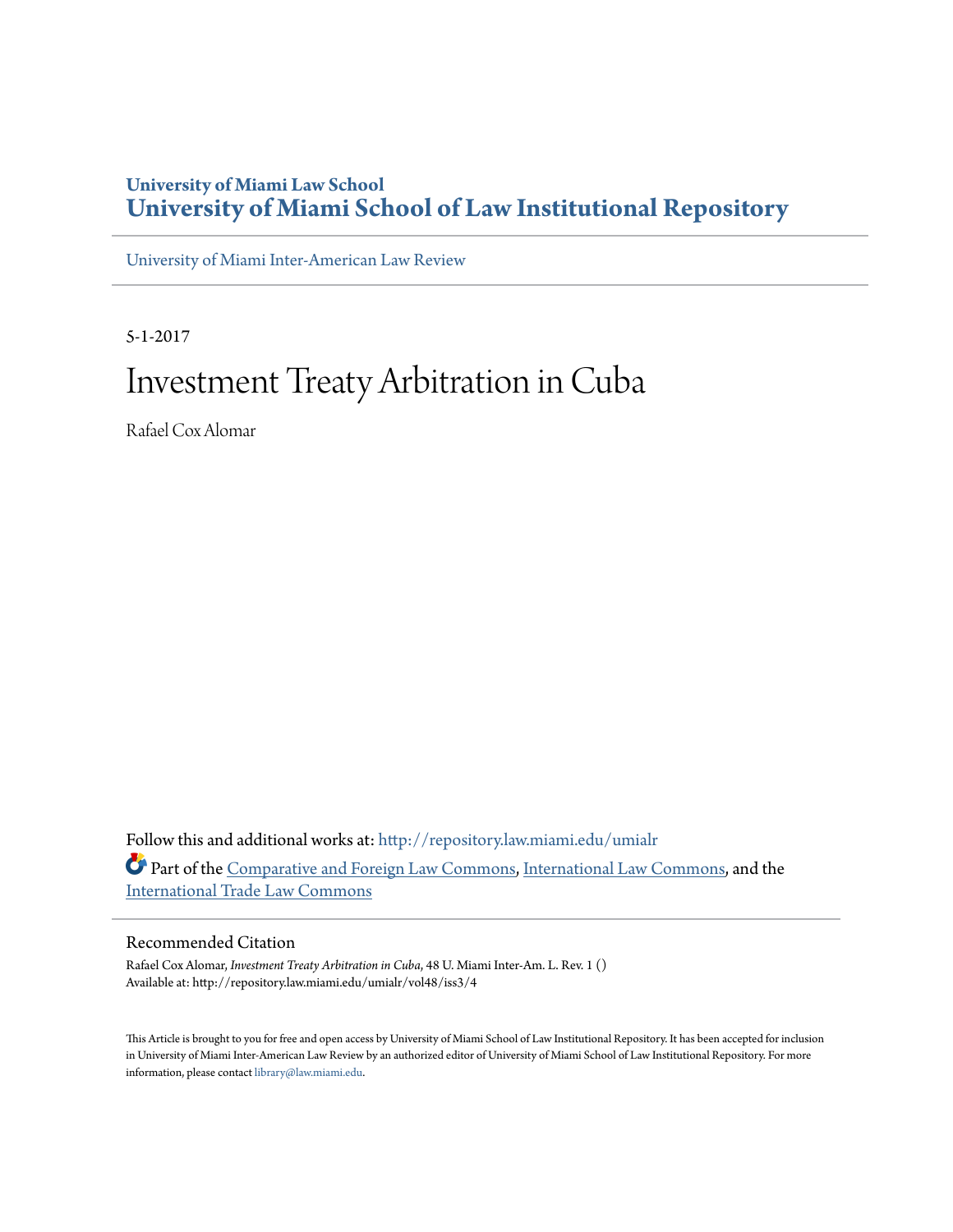# **Investment Treaty Arbitration in Cuba**

Rafael Cox Alomar\*

*Not since the fateful days of the 1962 Missile Crisis, has Cuba commanded as much global attention as it does today. The 2014 diplomatic rapprochement between the United States and Cuba, not only did away with the last vestiges of the Cold War in Caribbean waters, but more importantly has coincided with a period of acute ideological effervescence in Havana. Even in the face of President Raúl Castro's resolute commitment to the principles of the 1959 Revolution, it is more than evident that Cuba is in the midst of a transformational moment. And perhaps in no other area of the island's institutional life are the winds of change as noticeable as in Cuba's new ordre public with respect to Direct Foreign Investment ("DFI").* 

*Cuba's immediate uncertainties, compounded by the rather piecemeal unfolding of its economic negotiations with the United States, places even more weight on the island's capacity to attract and maintain a seamless stream of DFI. The quantity and quality of such inflow will, no doubt, depend on the credibility and cogency of Cuba's legal superstructure.* 

*It is precisely against this background, that this Article proposes an innovative reading of Cuba's bilateral investment treaties ("BITs"), grounded on a comparative legal analysis* 

<sup>\*</sup> Rafael Cox Alomar is an Assistant Professor at the David A. Clarke School of Law in Washington, D.C.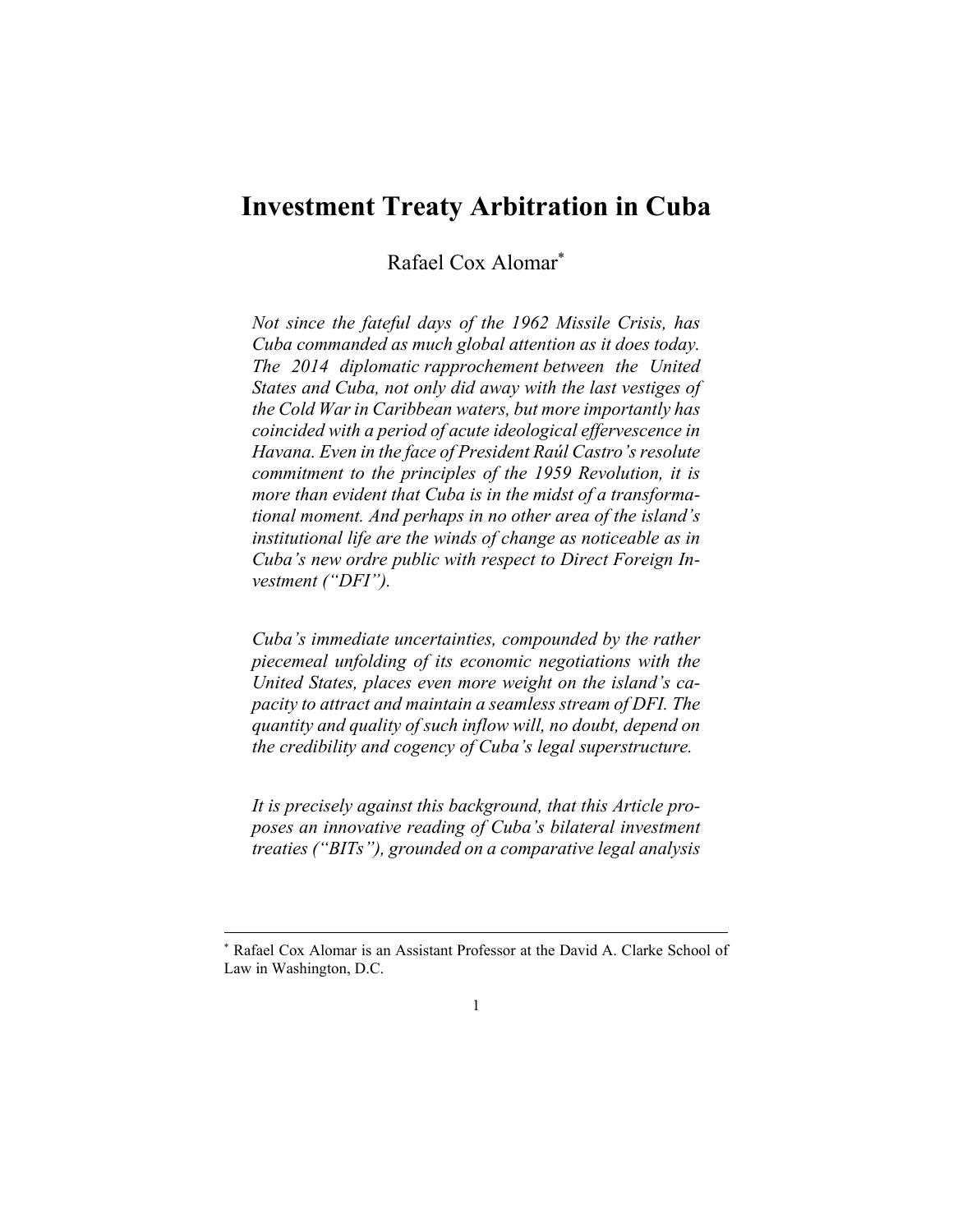*that brings to the fore the intense, yet often unexplored, interactions between Cuban law, public international law and investment treaty arbitral jurisprudence.* 

*Part I delineates the substantive elements of Cuba's Foreign Investment Act of 2014, and more generally traces the evolution of Cuba's legal superstructure since the emergence of the empresa mixta. Part II explores the penumbras of the dispute settlement mechanisms available in Cuban BITs. Part III provides a comprehensive analysis of the standard safeguards available to foreign investments and foreign investors operating in Cuban territory under the protection of a BIT. Part IV weighs in, both from a legal and policy perspective, on the normative lacunas and structural challenges besieging Cuba's investment treaty landscape.* 

| <b>III. SETTLING INVESTMENT TREATY DISPUTES WITH THE</b> |  |
|----------------------------------------------------------|--|
|                                                          |  |
|                                                          |  |
| B. Amicable Settlement and Notice of Claim 17            |  |
|                                                          |  |
|                                                          |  |
|                                                          |  |
|                                                          |  |
|                                                          |  |
|                                                          |  |
| IV. STANDARDS OF PROTECTION UNDER CUBA'S BITS 35         |  |
|                                                          |  |
|                                                          |  |
|                                                          |  |
|                                                          |  |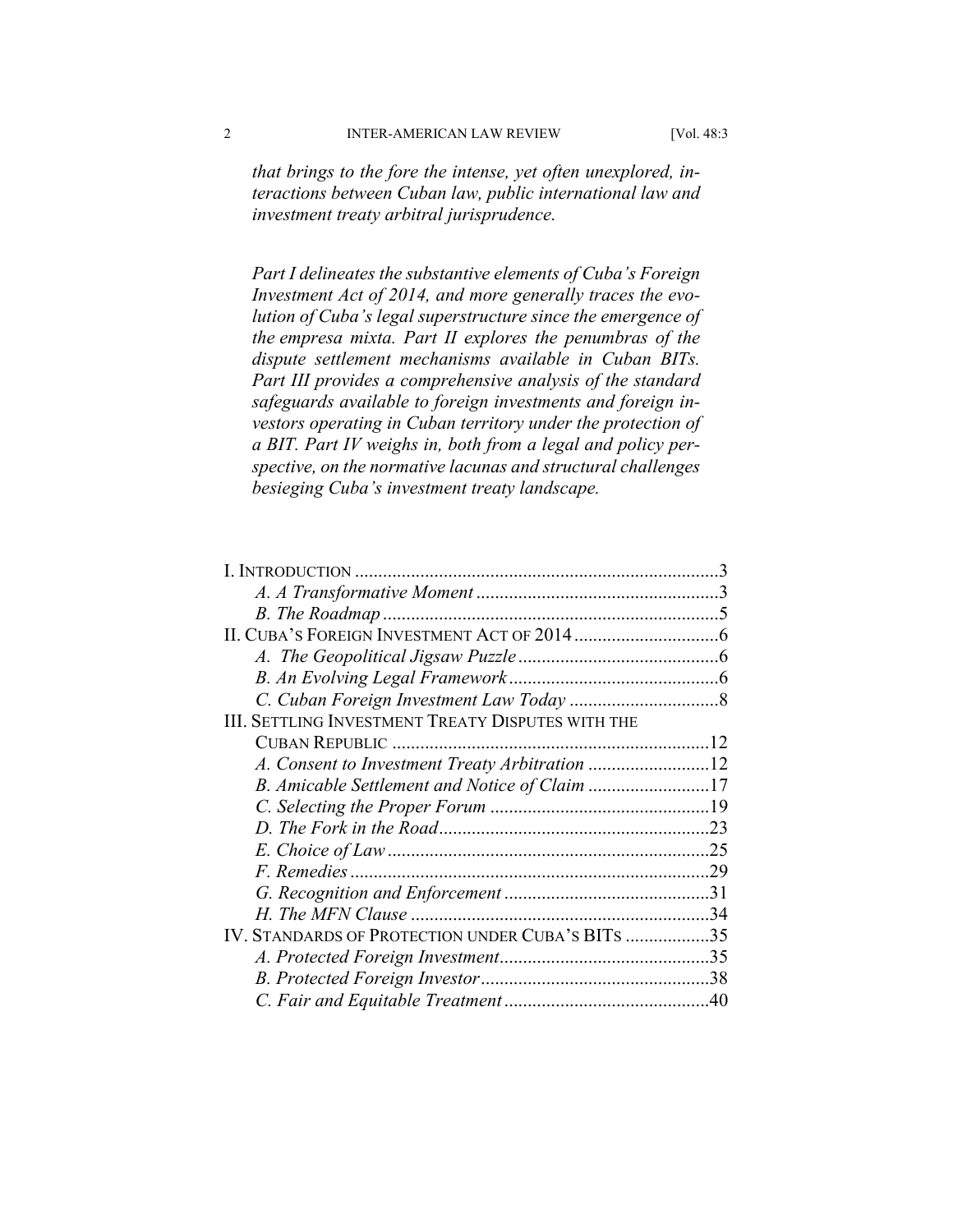#### 2017] INTER-AMERICAN LAW REVIEW 3

#### I. INTRODUCTION

# *A. A Transformative Moment*

Not since the fateful days of the 1962 Missile Crisis, has Cuba commanded as much global attention as it does today. The 2014 diplomatic *rapprochement* between the United States and Cuba,<sup>1</sup> not only did away with the last vestiges of the Cold War in Caribbean waters,<sup>2</sup> but more importantly has coincided with a period of acute ideological effervescence in Havana. Even in the face of President Raúl Castro's resolute commitment to the principles of the 1959 Revolution, $3$  it is more than evident that Cuba is in the midst of a

 $\frac{1}{1}$ <sup>1</sup> President Eisenhower cut off diplomatic relations with Cuba on January 3, 1961. *United States severs diplomatic relations with Cuba*, HISTORY, http://www.history.com/this-day-in-history/united-states-severs-diplomatic-relations-with-cuba. 2

*Statement by the President on Cuba Policy Changes*, WHITE HOUSE (Dec. 17, 2014), https://www.whitehouse.gov/the-press-office/2014/12/17/statement-pr esident-cuba-policy-changes. President Obama announced that in changing its relationship with Cuba, the United States "will end an outdated approach that, for decades, has failed to advance our interests . . . the relationship between our countries played out against the backdrop of the Cold War, and America's steadfast opposition to communism." *Id.* 

<sup>3</sup> On December 17, 2014, in his response to President Obama's speech, President Castro said the following words, "since my election as President of the State Council and Council of Ministers I have reiterated on many occasions our willingness to hold a respectful dialogue with the United States on the basis of sovereign equality . . . [t]his stance was conveyed to the U.S. Government both publicly and privately . . . stating the willingness to discuss and solve our differences without renouncing any of our principles." Foreign Staff, *Speech by Cuban President Raul Castro on Re-establishing U.S.-Cuba Relations*, WASHINGTON POST (Dec. 17, 2014), https://www.washingtonpost.com/world/full-text-speech-by-cuban-pr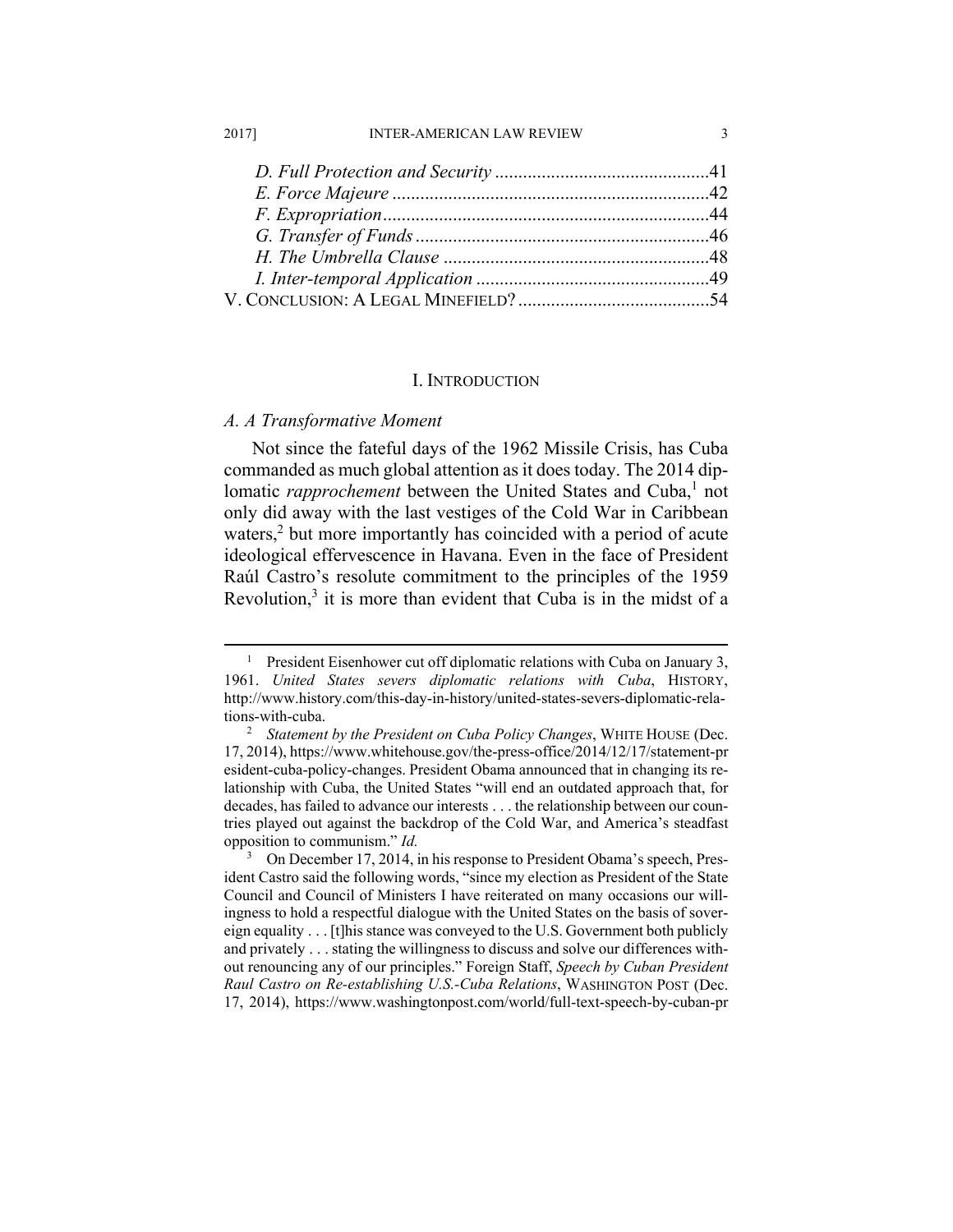transformational moment. And perhaps in no other area of the island's institutional life are the winds of change as noticeable as in Cuba's new *ordre public* with respect to Direct Foreign Investment ("DFI").

It is no secret that Cuba's sustainability is wholly contingent on the decisive expansion of its economy; so far one of Latin America's most sluggish due in no small measure to the United States' unbending blockade. During the last decade, Cuba's GDP has only grown 1.8% *per annum* — half the Latin American average.<sup>4</sup> Jumpstarting the Cuban economy, however, will necessarily require annual growth rates of at least 5% to 7%.<sup>5</sup> Against this background, no growth strategy will succeed in Cuba in the absence of a significant and constant inflow of DFI, to the tune of \$2.0 and \$2.5 billion *per annum*. 6

The recent months, moreover, have brought to bear a renewed sense of urgency. Venezuela's tragic implosion, which in turn has forced authorities in Caracas to stop delivering Havana 99,000 daily barrels of crude oil, has sent Cuba into a downward spiral.<sup>7</sup> During

 Franz Von Bergen, *Venezuela Cuts Oils Shipments to Cuba Forcing Castro to Consider Veering to U.S.*, FOX NEWS (July 27, 2016), http://latino.foxnews.c

esident-raul-castro-on-re-establishing-us-cuba-relations/2014/12/17/45bc2f88-8 616-11e4-b9b7-b8632ae73d25\_story.html. 4

*Cuba Foreign Trade*, Chamber of Commerce of the Cuban Republic, January  $2015$ .

 $5$  Note that the 5% to 7% growth figure was suggested at the extraordinary session of the National Assembly of People's Power where Cuba's new Foreign Investment Act was approved on March 29, 2014, *available at http://www.gran ma.cu/file/pdf/2014/04/16/G\_2014041609.pdf*. Mark P. Sullivan, *Cuba: Issues for the 114<sup>th</sup> Congress*, CONGRESSIONAL RESEARCH SERVICE (July 17, 2015), *available at* https://cri.fiu.edu/us-cuba/policy/cuba-issues-for-114th-congress. pdf. $_{\rm 6}^{\rm 6}$ 

Carmelo Mesa-Lago, *Can Cuba's Economic Reforms Succeed?*, AMERICAS QUARTERLY, http://www.americasquarterly.org/content/can-cubaseconomic-reforms-succeed. It is essential to note, however, that the available empirical data appears to show that there is no direct causal link between a capital importing country's success in attracting high levels of DFI and the sheer number of investment treaties it signs. An aggressive treaty-signing agenda is but one of a myriad of elements impacting a sovereign's effectiveness in importing foreign capital. For an illuminating analysis of these dynamics see Lisa E. Sachs & Karl P. Sauvant, THE EFFECT OF TREATIES ON FOREIGN DIRECT INVESTME NT: BILATERAL INVESTMENT TREATIES, DOUBLE TAXATION TREATIES AND INVESTMENT FLOWS (Oxford University Press, 2009).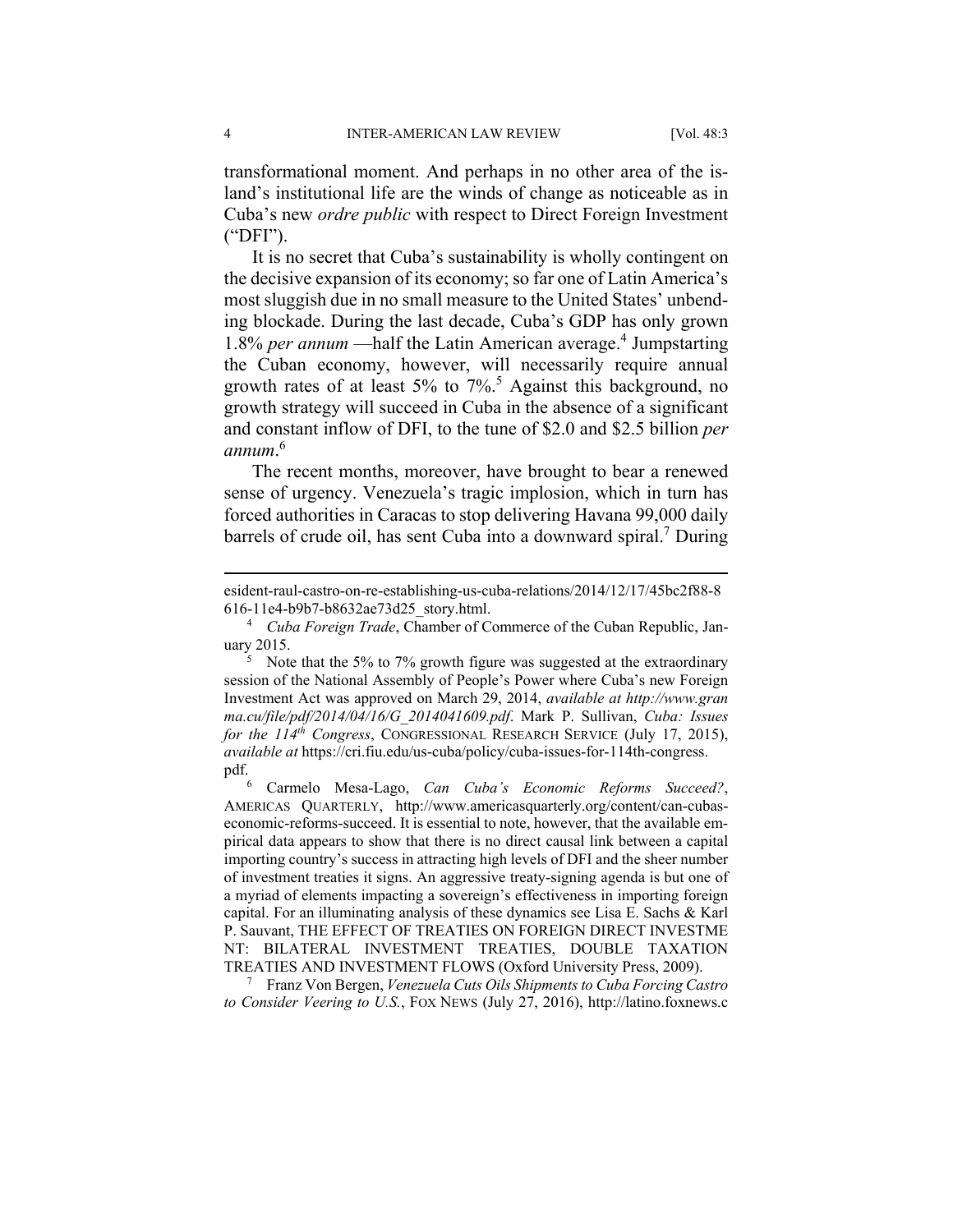the first semester of 2016, Cuba's GDP only grew by 1%—half of what the Cuban government had initially projected.<sup>8</sup> Not surprisingly, President Raúl Castro has warned the National Assembly of People's Power of tough times ahead.<sup>9</sup>

Cuba's immediate uncertainties, compounded by the rather piecemeal unfolding of its economic negotiations with the United States, places even more weight on the island's capacity to attract and maintain a seamless stream of DFI. The quantity and quality of such inflow will, no doubt, depend on the credibility and cogency of Cuba's legal superstructure.

#### *B. The Roadmap*

It is precisely against this background, that this Article proposes an innovative reading of Cuba's bilateral investment treaties ("BITs"), grounded on a comparative legal analysis that brings to the fore the intense, yet often unexplored, interactions between Cuban law, public international law, and BIT arbitral jurisprudence. Part I delineates the substantive elements of Cuba's Foreign Investment Act of 2014 ("FIA"), and more generally traces the evolution of Cuba's legal superstructure since the emergence of the *empresa mixta*. Part II explores the penumbras of the dispute settlement mechanisms available in Cuban BITs. Part III provides a comprehensive analysis of the standard safeguards available to foreign investments and foreign investors operating in Cuban territory under the protection of a BIT. Part IV weighs in, both from a legal and policy perspective, on the normative lacunas and structural challenges ingrained in Cuba's investment treaty landscape.

om/latino/news/2016/07/27/venezuela-cuts-oils-shipments-to-cuba-forcing-cast ros-to-consider-veer-to-us/. 8

*Raúl Castro: El pueblo cubano crecerá frente a las dificultades*, YOUTUBE (July 8, 2016), https://www.youtube.com/watch?v=jOA2vZCBVwo (last visited Apr. 15, 2017).

 $\overline{9}$  *Id.*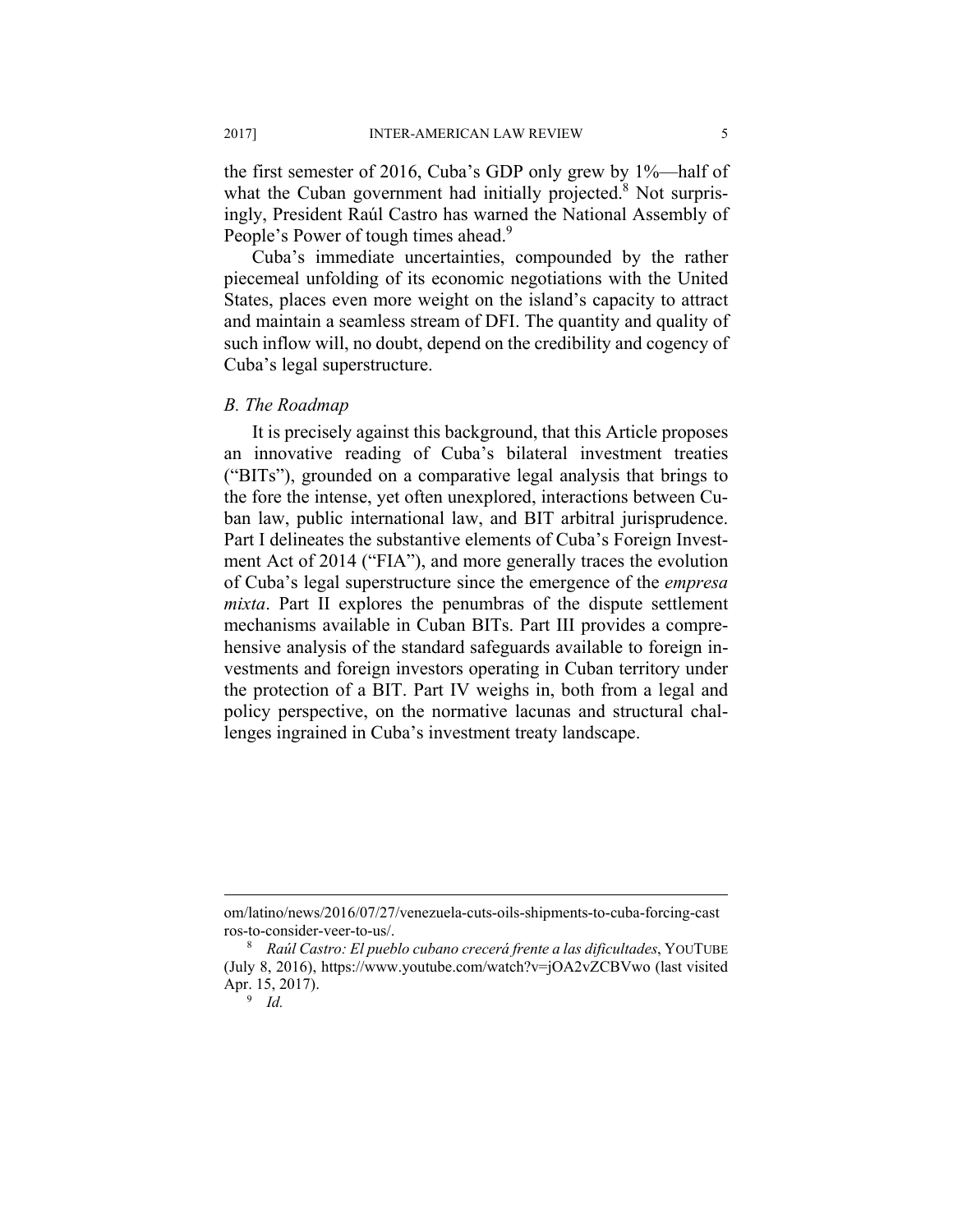#### 6 INTER-AMERICAN LAW REVIEW [Vol. 48:3

#### II. CUBA'S FOREIGN INVESTMENT ACT OF 2014

#### *A. The Geopolitical Jigsaw Puzzle*

Cuba's DFI policy has undergone significant, yet slow, change throughout the last 40 years. Driven more by sheer necessity than choice, the tortuous evolution of Cuba's approach to DFI cannot be divorced from the wider geopolitical imperatives shaping Cuban life with ferocious intensity ever since the fall of the Berlin Wall and the concomitant demise of the Soviet Union. The island's 2014 FIA is but the most recent stride, in a long continuum of discontinuous steps, aimed at inserting Cuba to the global economy. Cuba's obvious intention to articulate an autochthonous market-economy premised on the Chinese and Vietnamese hybrid models adds, then, a considerable degree of complexity to a process fraught with significant uncertainty.

# *B. An Evolving Legal Framework*

The first conspicuous attempt at easing the normative rigidity of the 1976 Constitution<sup>10</sup> came to life with the enactment in 1982 of Decree-Law No. 50,<sup>11</sup> which brought to life the Cuban *empresa* 

Article 1 of the 1976 Constitution makes it plain clear that "Cuba is a Socialist State of workers, independent and sovereign, organized by all and for the good of all, as a unified and democratic republic, for the enjoyment of political freedom, social justice, individual and collective welfare and human solidarity." More specifically, Article 14 establishes that in Cuba "the economic system is based on the people's socialist ownership of all fundamental means of production and on the suppression of all forms of human exploitation." Article 15, for its part, forbids natural or legal persons from holding an ownership interest on land, except for small farmers. Such constitutional provision insists that the Cuban subsoil, mines, all natural resources, forests, waterways, sugar mills, factories, modes of transportation, all nationalized banks, as well as scientific, cultural and sports installations belong to the Cuban Republic and title over them cannot be transferred to natural or legal persons. CONSTITUCIÓN DE LA REPÚBLICA DE CUBA arts. 1, 14,

<sup>15 (1976),</sup> as amended (2002) (CUBA CONST.). 11 DECRETO-LEY No. 50 (Cuba 1982). Decree-Law 50 entered into full force and effect in Cuba on February 15, 1982 (*"Sobre asociación económica entre entidades cubanas y extranjeras*").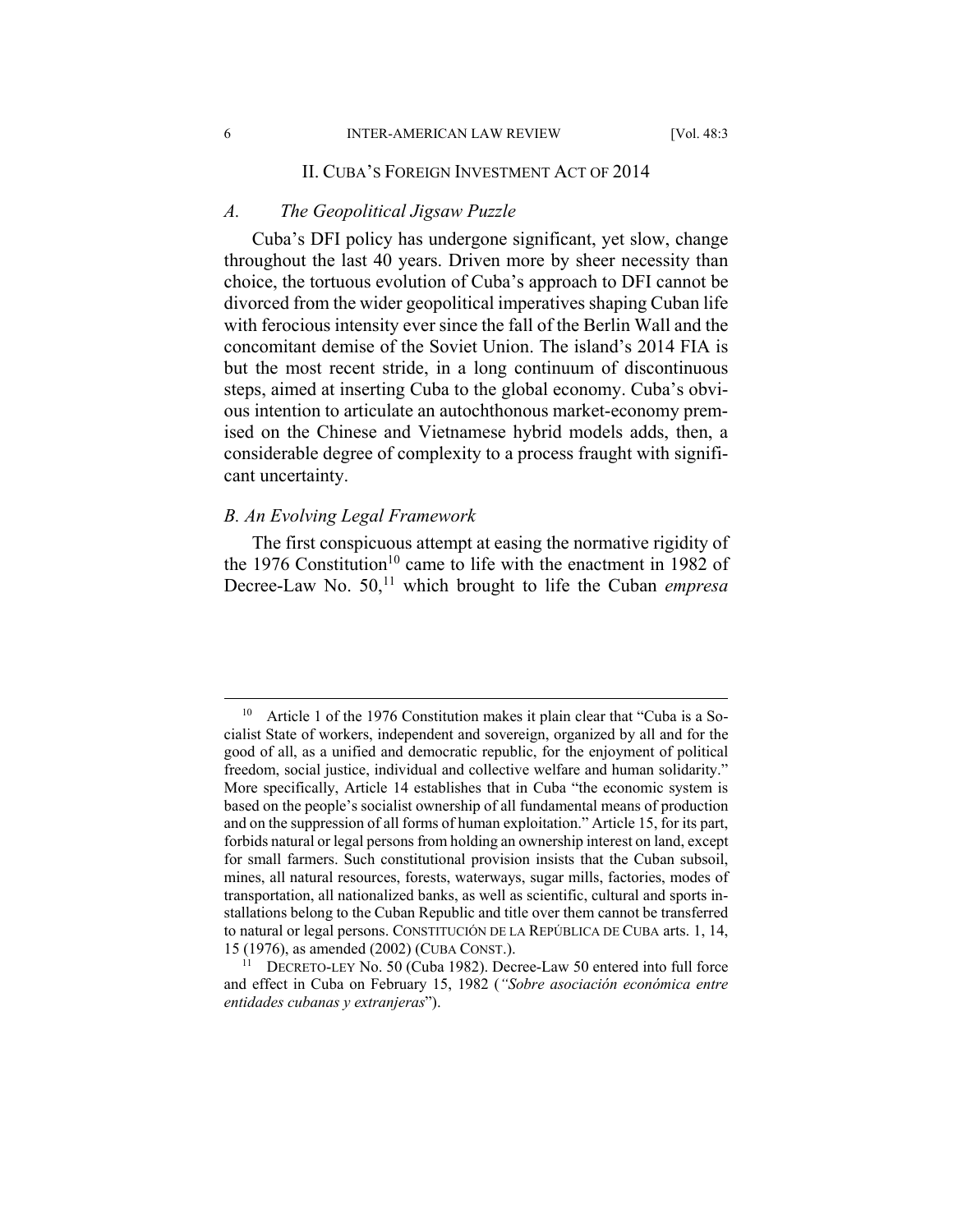*mixta*, or "joint venture."12 The unveiling of the *empresa mixta* resulted from Cuba's strategic calculus, at the time, to buttress its sagging export and tourism sectors.13 This notwithstanding, the birth of the *empresa mixta* did not do away with the principle of non-transferability of Cuban property to foreign hands entrenched in the 1976 Constitution. At most, the Cuban partner of the *empresa mixta* could only convey proprietary rights to its foreign counterparts by means of a lease or usufruct.<sup>14</sup>

Soon thereafter, the colossal fall of the Communist bloc and the brutality of the so-called Cuban special period<sup>15</sup> led to a second wave of institutional tinkering. This time the reform was of constitutional magnitude.16 It led, *inter alia*, to the incorporation in 1992 of both the *empresa mixta* and the *asociaciones económicas* into the Cuban Constitution.<sup>17</sup> Under the newly ratified Article  $23$ ,<sup>18</sup> the Cuban Republic openly recognized the proprietary rights inherent to the *empresa mixta* and the *asociaciones económicas*. 19

30 (Mar. 1992) (Cuba). 15 Cuba's special period occurred from 1989 until the late 1990s when Venezuela's President Hugo Chávez agreed to supply Cuba's fuel needs. During these years Cuba saw, for example, an alarming collapse of its import activity. In 1993 alone Cuba imported 75% less than in 1989. Alarming rates of inflation and a massive exodus of young Cubans brought economic growth to a halt.<br><sup>16</sup> On October 10, 1991, the Communist Party's IV Congress opened the door

for amending the 1976 Constitution. The Party's directive led the National Assembly of People's Power to ratify, on July 12, 1992, the above-referenced amendments to the constitutional text. *See Elections and Events 1991-2001*, UC SAN DIEGO, http://libraries.ucsd.edu/collections/about/collections-of-distinction/l atin-american-elections-statistics/cuba/elections-and-events-19912001.html (last visited Mar. 30).<br><sup>17</sup> CUBA CONST. (amended 2002).<br><sup>18</sup> CUBA CONST. art. 23. (2002) ("El Estado reconoce la propiedad de las em-

 <sup>12</sup> Natacha Mesa Tejeda, *"Modalidades de la Inversión Extranjera: La Empresa Mixta," Inversión Extranjera,* LA HABANA: INSTITUTO CUBANO DEL LIBRO 1 (2015) (Cuba). 13 Emilio Marill, *"Respaldo Constitucional a las Inversiones Extranjeras,*

REVISTA CUBANA DE DERECHO 10, 41 (Dec. 1995) (Cuba). 14 Juan Vega Vega, *Comentarios a la legislación cubana sobre asociaciones* 

*económicas con empresarios extranjeros*, REVISTA CUBANA DE DERECHO 5, 29-

presas mixtas, sociedades y asociaciones económicas que se constituyen conforme a la ley."). 19 *Id*. Note that the parties entering into an *asociación económica* do not lose

their independent legal personality, as is the case in the *empresa mixta* model.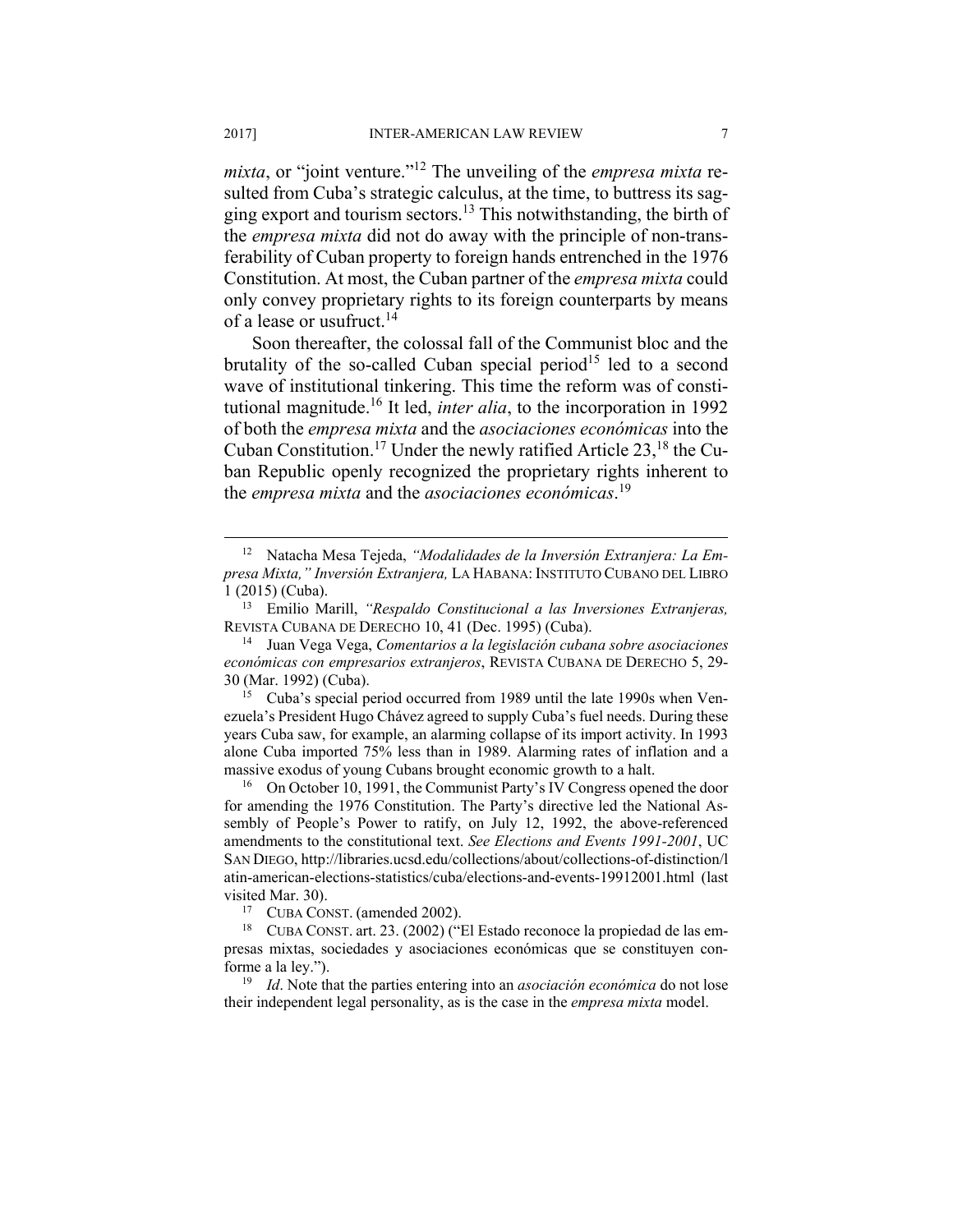8 INTER-AMERICAN LAW REVIEW [Vol. 48:3

Both the enactment by Cuban authorities of the 1995 Foreign Investment  $Act^{20}$  and their unleashing of an aggressive BIT-drafting strategy, which took off in 1993 with the signing of the Cuban-Italian treaty, stand as the progeny of the 1991-92 unfinished agenda. The 2014 Foreign Investment Act, $^{21}$  thus, is the culmination of a long-winded evolutionary process.<sup>22</sup>

# *C. Cuban Foreign Investment Law Today*

Enacted close to nine months before President Obama's December 2014 speech,<sup>23</sup> Cuba's FIA is in many respects a more refined and user-friendly statute than its predecessor.

As a threshold matter, it is essential to note that the definition of "foreign investment" under Article 12 of the FIA includes both direct and indirect investments.24 Thus, indirect ownership of shares in a local subsidiary constitutes a "protected investment" under the Cuban legislation. Article 13.1, for its part, identifies the three modalities of foreign investment recognized under Cuban law, namely, the joint venture (*empresa mixta*), the international economic association agreement (*contrato de asociación económica internacional*), and the totally foreign capital company (*empresa de capital totalmente extranjero*).25

<sup>&</sup>lt;sup>20</sup> LEY 77 (1995) (Cuba). This statute was enacted on Sept. 5, 1995.<br><sup>21</sup> The 2014 Foreign Investment Act was passed by the National Assembly of

People's Power on March 29, 2014, and published in a special issue of the Official Gazette of the Cuban Republic on April 16, 2014. It entered into full force and effect in Cuba on June 28, 2014. Luis M. Alcalde, *Cuba's New Foreign Investment Law*, KEGLER, BROWN, HILL & RITTER (Aug. 8, 2014), http://www.keglerbr own.com/publications/cubas-new-foreign-investment-law/. 22 By the end of 2014, Cuba was attracting a constant stream of DFI in the

following sectors: tourism and real estate (52%), energy and mining (11%), industry  $(10\%)$ , food  $(5\%)$ , transportation  $(5\%)$ , agro-sugar  $(5\%)$ , construction  $(4\%)$ and others (8%). *Cuba: Portfolio of Opportunities for Foreign Investment*, LA HABANA: MINISTERIO DEL COMERCIO EXTERIOR Y LA INVERSIÓN EXTRANJERA, 12 (2015) (Cuba).<br><sup>23</sup> Statement by the President on Cuba Policy Changes, *supra* note 2.<br><sup>24</sup> LEY 118 art. 12(b) (2014) (Cuba). Article 12(b) reads as follows, "invest-

ments in equities or other securities or bonds, either public or private, which do not fall under the definition of direct investment."<br><sup>25</sup> At the close of 2014, 50% of all foreign investment in Cuba was organized

as a joint venture or *empresa mixta*, 45% as an international economic association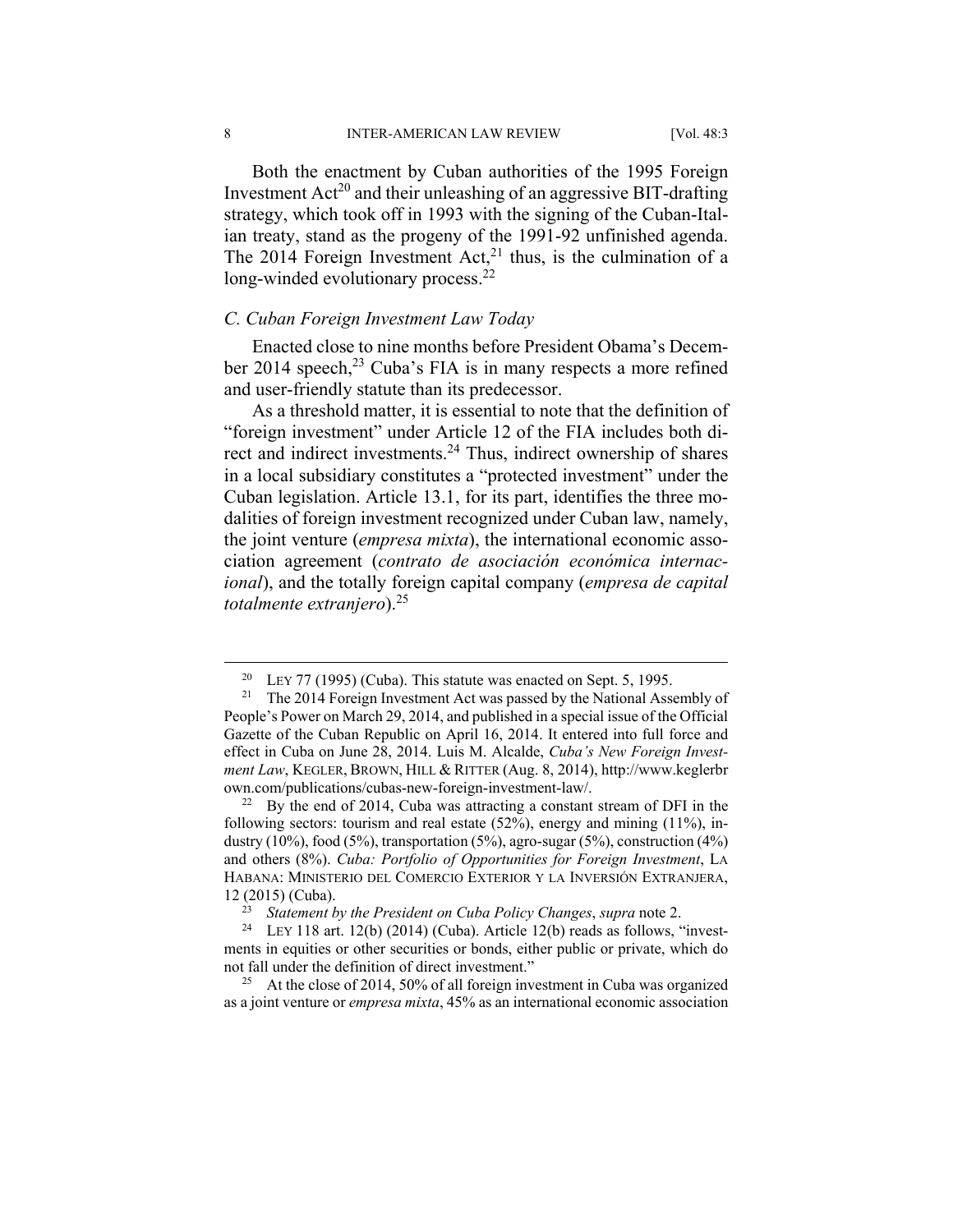The *empresa mixta*, as suggested earlier, is a corporation controlled by foreign and domestic shareholders. The *empresa mixta* will have no legal personality until the filing of its constitutive public deed with the Cuban Business Register.<sup>26</sup> The FIA also requires the public deed include the corporation's bylaws and copy of the government's authorization to proceed with the given project.<sup>27</sup>

Contrary to the 1995 legislation, the FIA does extend the radius of action of the *contrato de asociación económica internacional* to new economic sectors such as hotel administration and professional services.28 The *empresa de capital totalmente extranjero*, while also required to file a public deed with the Cuban Business Register, has no local partners.29

The FIA explicitly guarantees that the benefits granted to foreign investors and their investments in Cuba shall remain unchanged for the duration of the period for which they were conceded.<sup>30</sup> The FIA explicitly authorizes the totally foreign capital company to establish offices, branches, and subsidiaries both on Cuban soil and abroad.<sup>31</sup>

Similar to the substantive safeguards available in BIT's, the FIA also guarantees the protection and security of the foreign investment.<sup>32</sup> Likewise, the FIA extends foreign investments on Cuban soil protection against wrongful expropriations,<sup>33</sup> while safeguarding the free transfer of the dividends or profits derived from them.<sup>34</sup> The free transfer protection is further strengthened by the FIA's banking and tax provisions. On the one hand, Article 25.1 establishes that foreign investors shall be entitled to open bank accounts

- 
- 
- 
- 
- 
- 

 $\overline{a}$ 

34 LEY 118 art. 9.1 (Cuba).

agreement and 5% as a totally foreign capital company. *Cuba: Portfolio of Op*portunities for Foreign Investment, supra note 22, at 12.<br>
<sup>26</sup> LEY 118 art. 14.1(6) (2014) (Cuba).<br>
<sup>27</sup> Id. at art. 14.1(4).<br>
<sup>28</sup> Cuba Foreign Trade, supra note 4, at 10.<br>
<sup>29</sup> LEY 118 art. 16.1(2) (Cuba).<br>
<sup>30</sup> Id. at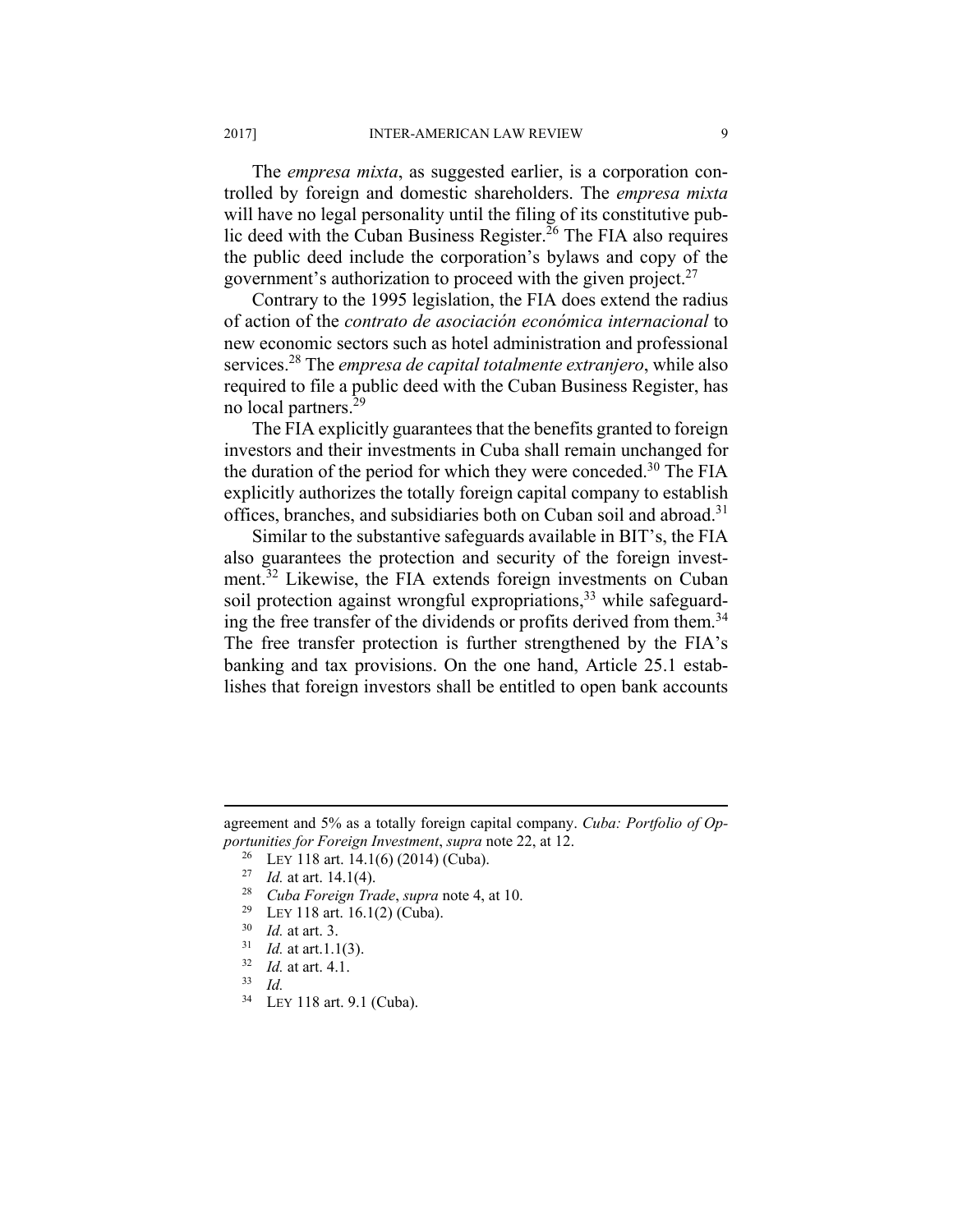in any banking institution belonging to Cuba's National Bank System.35 On the other, Article 35 exempts the foreign investor from personal tax liability for profits or dividends.36

In Cuba all foreign investment projects require governmental authorization. Admittedly, this amounts to a highly centralized statedriven process conducted at the highest echelons of the Cuban Republic. Depending on the nature of the project and the economic sector involved, the foreign investor will be required to seek authorization either from the Council of State $37$  or the Council of Ministers.38

Council of State approval is required for all foreign investment projects intending to explore or exploit non-renewable natural resources; run the most essential public services in the transportation, communications, water or power sectors; construct public works; and/or exploit a public good. $39$ 

Council of Ministers authorization, furthermore, is required whenever the foreign investment project touches upon a real estate development; the transfer of state proprietary rights; a risk agreement for the exploitation of non-renewable natural resources; the participation of a foreign company partly financed by state funds;

the Council of State, who sits as its President. Among the Council of Ministers' attributions are the following: conduct the foreign relations and the foreign trade of the Republic; sign international treaties; prepare the budget; and regulate the Republic's monetary policy. *Id.* at art. 98.<br><sup>39</sup> LEY 118 art. 21.1(2) (a-b) (Cuba).

<sup>&</sup>lt;sup>35</sup> *Id.* at art. 25.1.<br><sup>36</sup> *Id.* at art. 35.<br><sup>37</sup> Note that the 1976 Constitution redesigned Cuba's governmental architecture, ratifying the island's definitive abandonment of the traditional republican form of government. A National Assembly of People's Power (*Asamblea Nacional del Poder Popular*) was now erected as the "supreme organ" of the Cuban Republic. Elected to 5-year terms, the deputies of the National Assembly of People's Power select from among their peers the members of the Council of State. The 1976 Constitution designates the president of the Council of State as head of state of the Republic and commander-in-chief of the armed forces. The Council of State has authority to, *inter alia*, enact decree-laws; render legally binding opinions on all applicable laws; declare war in case of aggression; ratify and denounce international treaties; and designate and remove ambassadors. CUBA CONST. arts. 69, 72 (2002). 38 The membership of the Council of Ministers is chosen by the President of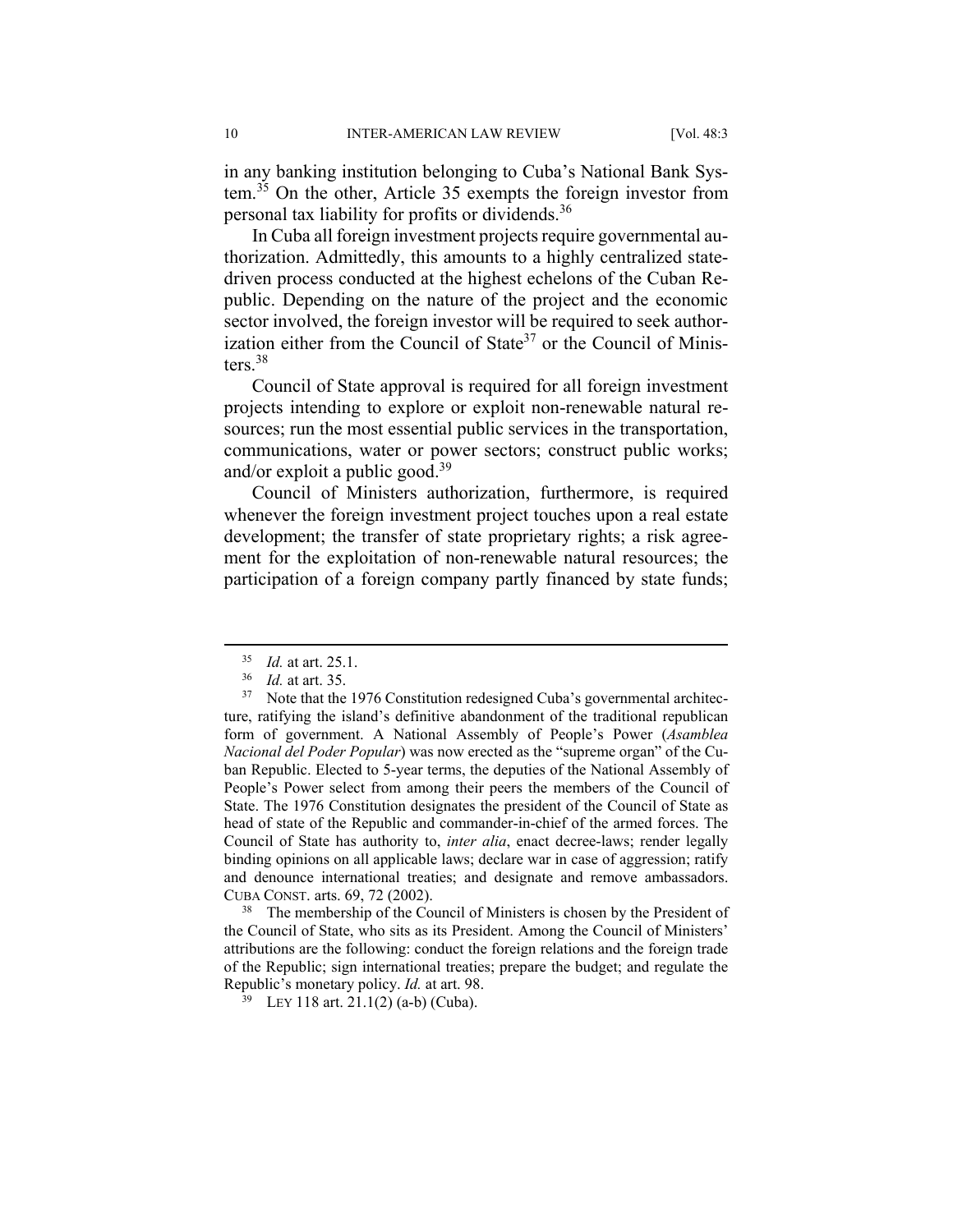the use of renewable energy; the management of healthcare, education and defense institutions; and all other foreign investments not requiring Council of State approval.40

Of significance is the fact that the dispute settlement mechanism included in the FIA is considerably narrow in scope. Article 60.1 establishes that,

> [t]he conflicts which may arise in the relationship between the partners of a joint venture or between national and foreign investors, which are parties to international economic association agreements, or between partners of a totally foreign capital company in the form of a corporation with registered shares, shall be resolved as agreed in the constituent documents, *except in the cases referred to in this Chapter*. 41

Excepted from arbitration under the FIA are those disputes arising in connection to the winding up, dissolution, termination and inactivity of the governing bodies of a joint venture, an international economic association, or a totally foreign capital company.<sup>42</sup> The Economic Division of the corresponding Cuban Provincial Court has exclusive jurisdiction over these conflicts.<sup>43</sup> Similarly, disputes arising in the relationship between the partners of a joint venture, a totally foreign capital company, or an international economic association agreement with authorization to develop an investment project related to natural resources, public services, and/or public works, also fall under the exclusive jurisdiction of the Economic Division of the relevant Provincial Court.<sup>44</sup> Moreover, litigation over the parties' performance of their respective obligations under the joint venture, the totally foreign capital company, or the international economic association agreement can proceed either before the Economic Division of the corresponding Cuban Provincial Court or

<sup>40</sup> *Id.* at art. 21.1(3) (a-h).<br>
41 *Id.* at art. 60.1 (emphasis added).<br>
42 *Id.* at art. 60.1(3).<br>
43 *Id.* at art. 60.1(3).<br>
44 LEY 118 art. 60.1(4).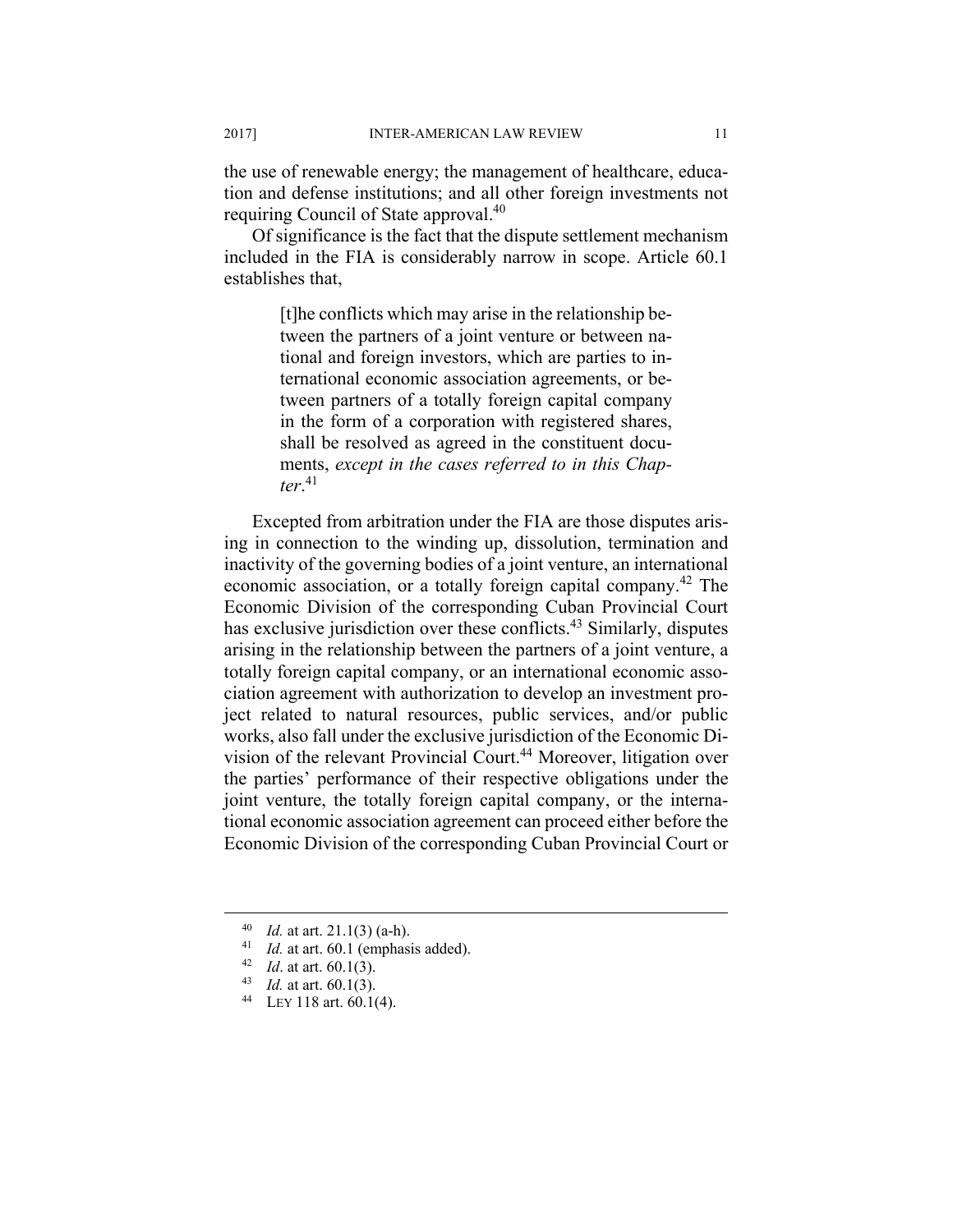before an arbitral tribunal constituted in accordance with Cuban domestic law.<sup>45</sup>

Contrary to, for instance, the Albanian or Salvadorian foreign investment statutes,<sup>46</sup> both of which openly offer consent to investment treaty arbitration, Cuba's FIA does not bestow on the foreign investor standing to elevate an international arbitral claim against the Cuban Republic.<sup>47</sup> Cuba's consent to investment treaty arbitration, as shall be seen below, is to be found in its vast corpus of bilateral investment treaties.

# III. SETTLING INVESTMENT TREATY DISPUTES WITH THE CUBAN **REPUBLIC**

#### *A. Consent to Investment Treaty Arbitration*

In the context of investment treaty arbitration, no other threshold question is as essential as the sovereign's consent to appear before the arbitral tribunal. More often than not, sovereigns offer their consent to arbitration by any of the following three channels: domestic legislation, specific contractual arrangements with foreign investors, or through bilateral or multilateral investment treaties with the foreign investors' country of origin.48 While Chapter XVII (*Conflict* 

<sup>45</sup> *Id.* at art. 61. 46 Law No. 7764 art. 8 (1993) (Alb.); LEY DE INVERSIONES, art. 15 (1999) (El Sal.). For a rendition on the breadth of the Albanian and Salvadorean foreign investment statutes refer to *Tradex Hellas S.A. v. Republic of Albania*, ICSID Case No. ARB/94/2, Decision on Jurisdiction, 173-4 (Dec. 24, 1996); and *Inceysa Vallisoletana, S.L. v. El Salvador*, ICSID Case No. ARB/03/26, Award, 331-32 (Aug.

<sup>2, 2006),</sup> respectively. 47 *See* Narciso Cobo Roura, *Conflictos e Inversión Extranjera: Un Comentario*, *INVERSIÓN EXTRANJERA* LA HABANA: INSTITUTO CUBANO DEL LIBRO, 155 (2015) (Cuba). 48 *See* Rudolf Dolzer and Christoph Schreuer, *Principles of International In-*

*vestment Law* 2d edition, 254-64 (Oxford University Press 2012) (for a general discussion of the various procedural modalities for tendering consent); *Menzies Middle East and Africa S.A. et. al. v. République du Sénégal*, ICSID Case No. ARB 15/21, Award, ¶ 130 (Aug. 5, 2016) ("*un Etat souverain ne peut pas être assujetti à une jurisdiction internationale sans son consentement clairement exprimé et non-équivoque*."); *M.C.I. Power Group L.C. and New Turbine, INC. v. Republic of Ecuador*, ICSID Case No. ARB/03/6, Award, ¶ 323 (July 31, 2007) ("Under general international law, any obligation to submit for arbitration a dispute involving a State requires the existence of an agreement. That agreement,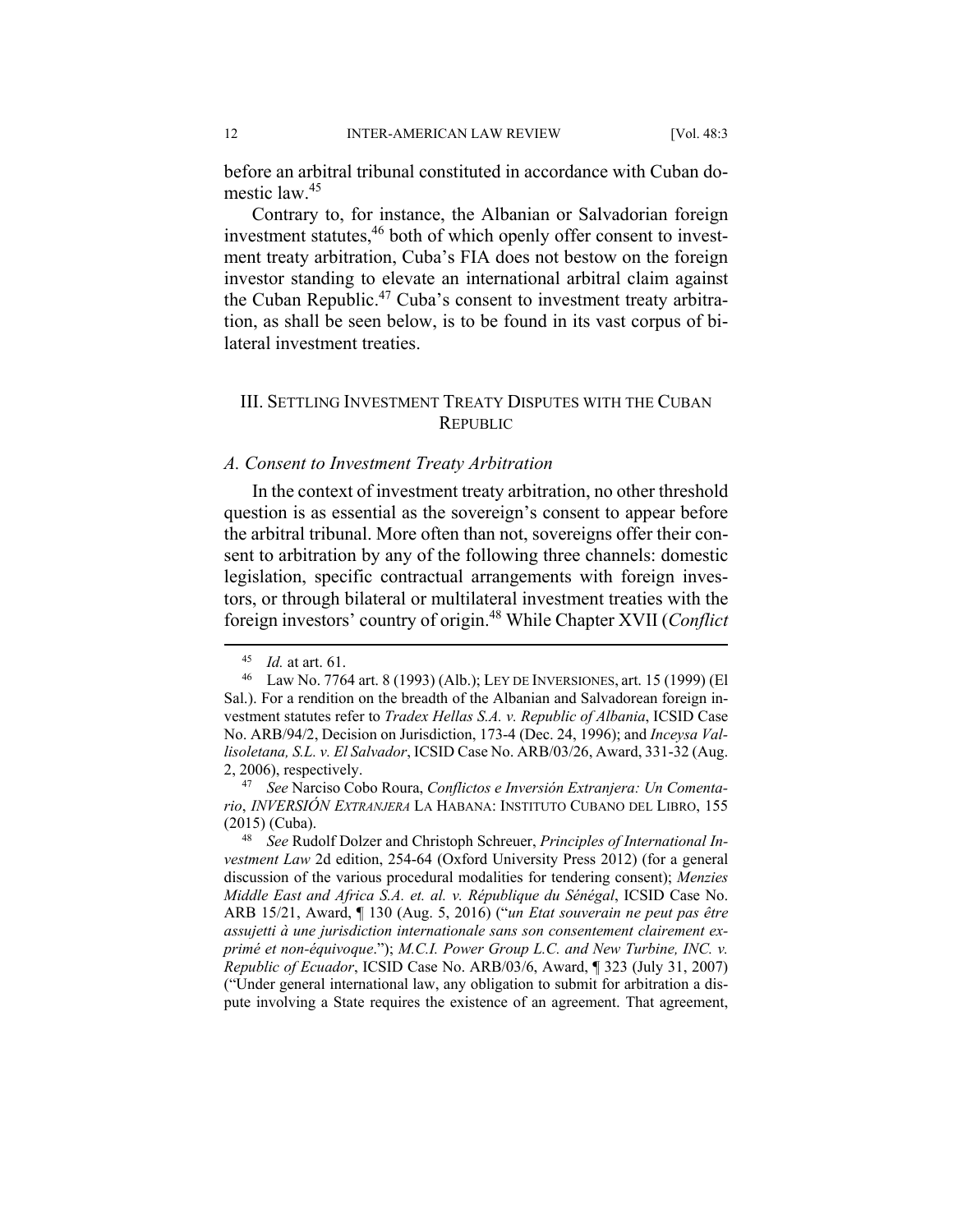*Resolution*) of Cuba's FIA does contain a dispute settlement mechanism, it does not grant foreign investors *carte blanche* to sue Cuba before international tribunals.<sup>49</sup> Cuba's consent to investment treaty arbitration,<sup>50</sup> however, is found in the multitude of BITs it has entered into since 1993. The catalogue of Cuban BITs is incredibly diverse. So far, Cuba has signed investment treaties with, *inter alia*, Algeria, Argentina, Austria, Barbados, Belarus, Belize, Belgium-Luxembourg, Bolivia, Brazil, Bulgaria, Cambodia, Cape Verde, Chile, China, Colombia, Croatia, Denmark, Dominican Republic, Ecuador, Finland, France, Germany, Ghana, Greece, Guatemala,

Civil Procedure, extended to Cuba in 1866, drew a distinction between judges and arbitrators and did enable the parties to choose arbitration as their dispute settlement mechanism. *See Ley de Enjuiciamiento Civil de España, islas de Cuba y Puerto Rico*, Madrid: Librería de la Viuda e Hijos de D.J. Cuesta, 398-412 (1867). It is essential to note, moreover, that the Spanish legislation applicable to Cuba during the colonial period was heavily influenced, *inter alia*, by the *Siete Partidas*, which as early as the 13<sup>th</sup> century did provide for the appointment of arbitrators and *comunales amigos* to resolve disputes within the terms of reference agreed by the parties. *See* 3d Partida art. I (*Que habla de la justicia, de cómo se ha de hacer ordenadamente en todo lugar, por palabra de juicio y por obra de hecho*). *See*  Madaline W. Nichols, *Las Siete Partidas*, 20 CAL. L. REV. 260, 273-6 (1932) (for a relevant reading of the 3rd Partida). *See* DECRETO-LEY 250 (Cuba) (which established the Cuban Court of International Commercial Arbitration, the successor to the old Cuban Arbitration Court for Foreign Trade, or *Corte Cubana de Arbitraje de Comercio Exterior*, created under Law No. 1148 of September 15, 1965 as an organ of the Cuban Chamber of Commerce). *See also* RESOLUTION No. 15 (Cuba). Of significance is the fact that Cuba ratified the Geneva Convention on International Commercial Arbitration as early as January 7, 1964 and similarly acceded to the New York Convention on December 30, 1974 --- which entered into full force and effect on Cuban soil on March 30, 1975. European Convention on International Commercial Arbitration (Apr. 21, 1961)

which may be verbal, must be proven by the party alleging it."). Of relevance is the fact that there appears to be a discrepancy among arbitral tribunals on whether to apply the heightened "clear and unambiguous" standard or the more liberal yardstick of Articles 31 and 32 of the Vienna Convention on the Law of Treaties (ratified by Cuba on Sept. 9, 1998) in determining the existence of an arbitration agreement. *See Quasar de Valors SICAV S.A. et al. (Formerly Renta 4 S.V.S.A et al.) v. Russian Federation*, SCC Case No. 24/2007, Separate Opinion of Charles N. Brower, ¶ 7 (Mar. 20 2009) (for an overview of this debate), Vienna Convention on the Law of Treaties art. 31-32, *ratified by Cuba on* Sept. 9, 1998, 1155 U.N.T.S. 33. *Also see Plama Consortium Limited v. Republic of Bulgaria*, ICSID Case No. ARB/03/24, Decision on Jurisdiction, ¶ 198 (Feb. 8, 2005).<br><sup>49</sup> LEY 118 Chapter XVII (Cuba).<br><sup>50</sup> Cuba's legal culture is no stranger to arbitration. The 1855 Spanish Law of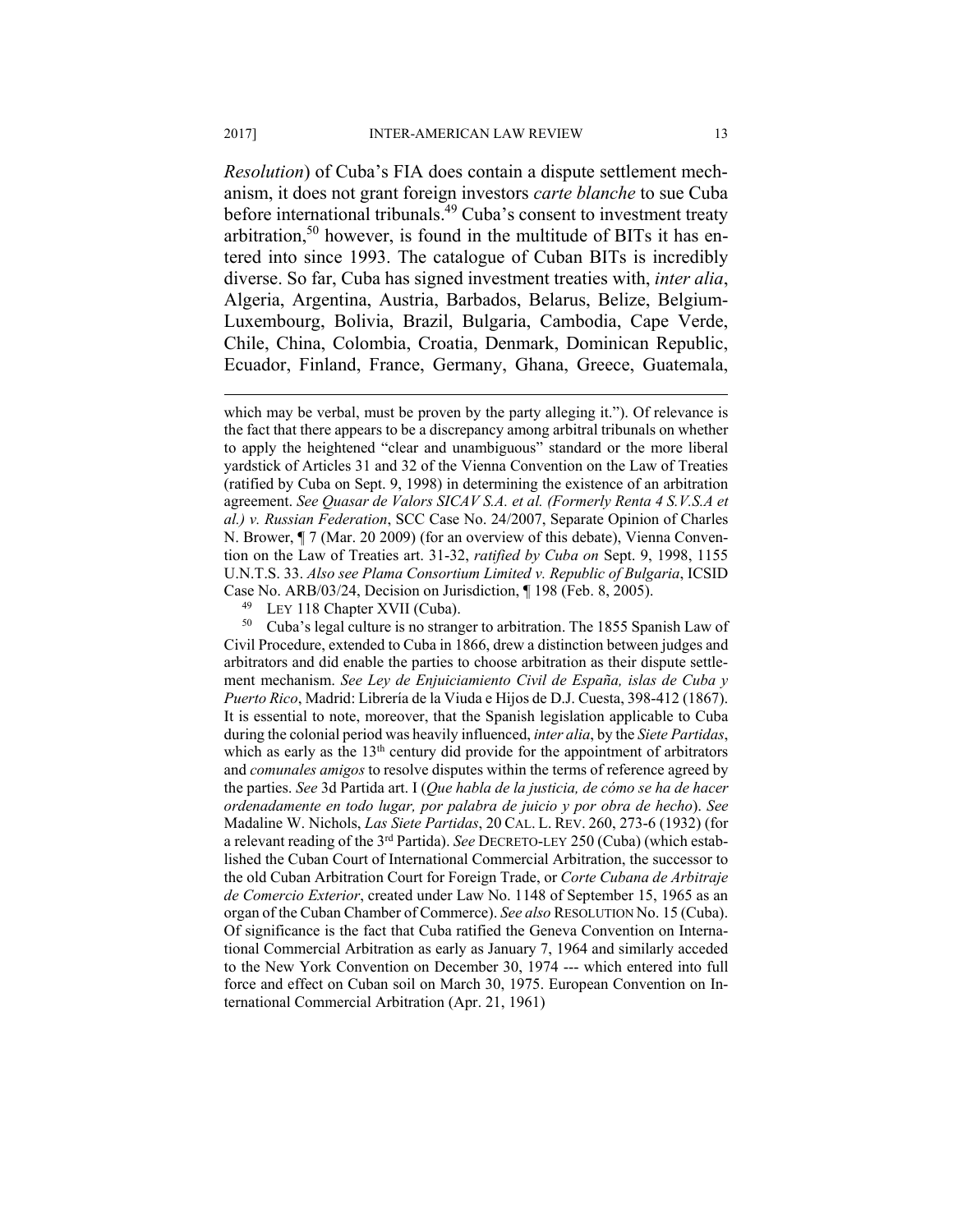Guyana, Honduras, Hungary, Indonesia, Italy, Jamaica, Laos, Lebanon, Malaysia, Mexico, Mongolia, Mozambique, Namibia, the Netherlands, Panama, Paraguay, Peru, Portugal, Qatar, Romania, Russia, San Marino, Slovakia, South Africa, Spain, Suriname, Switzerland, Trinidad and Tobago, Turkey, Uganda, Ukraine, United Kingdom, Venezuela, Vietnam, Zambia, and Angola.<sup>51</sup> With 62 BITs in full force and effect around the world,<sup>52</sup> and in light of the ever increasing volumes of DFI reaching its shores, time is of the essence for scrutinizing the legal depth and breadth of Cuba's investment treaties.

While dissimilar in linguistic structure and choice of words, the consent language included in the various Cuban treaties offers the foreign investor doing business in Cuba the possibility of elevating to the international plane his or her legal claim against the Cuban Republic. Binding and unequivocal, Cuban consent is not premised on the foreign investor's arbitrary fulfillment of conditions precedent.53 Article 9(4)of the Cuba-Netherlands BIT, for instance, openly provides that "[e]ach Contracting Party hereby consents to submit investment disputes for resolution to the alternative dispute settlement fora mentioned in the preceding paragraphs."<sup>54</sup> Similarly, Article 10(2) of the Cuba-Greece BIT explicitly suggests that "[e]ach Contracting Party hereby consents to the submission of such

 <sup>51</sup> *Investment Policy Hub*, UNITED NATIONS UNCTAD, http://investmentpolicyhub.unctad.org/IIA/CountryBits/52 (last visited Mar. 30). 52 According to Professor Juan Mendoza Díaz, Cuba has entered into 63

BITs, of which 62 are in force today. Only the treaty with Ecuador is no longer in effect, due to the Ecuadorian government's 2008 denunciation. Unsurprisingly, a sizeable proportion of Cuban BITs came to life during the so-called special period, following the decisive demise of the communist bloc. *See* Juan Mendoza Díaz, *Cuba y el Arbitraje de Inversión, Un Tema Insoslayable*, *INVERSIÓN EXTRANJERA* LA HABANA: INSTITUTO CUBANO DEL LIBRO, 167-8 (2015). *See also*  Mendoza Díaz, *Arbitraje de Inversión: Una mirada desde Cuba*, REVISTA CUBANA DE DERECHO 39, 14-15 (2012). 53 *See generally* LEY 18 (Cuba). 54 Under the Cuba-Netherlands BIT, the available arbitral fora are the ICC

Court of International Arbitration and an *ad hoc* arbitral tribunal under the procedural rules of the United Nations Commission on International Trade Law (UNCITRAL). Agreement on Encouragement and Reciprocal Protection of Investments between the Kingdom of the Netherlands and the Republic of Cuba, Cuba-Neth., art. 9(4), Nov. 2, 1999 [hereinafter Cuba-Netherlands BIT].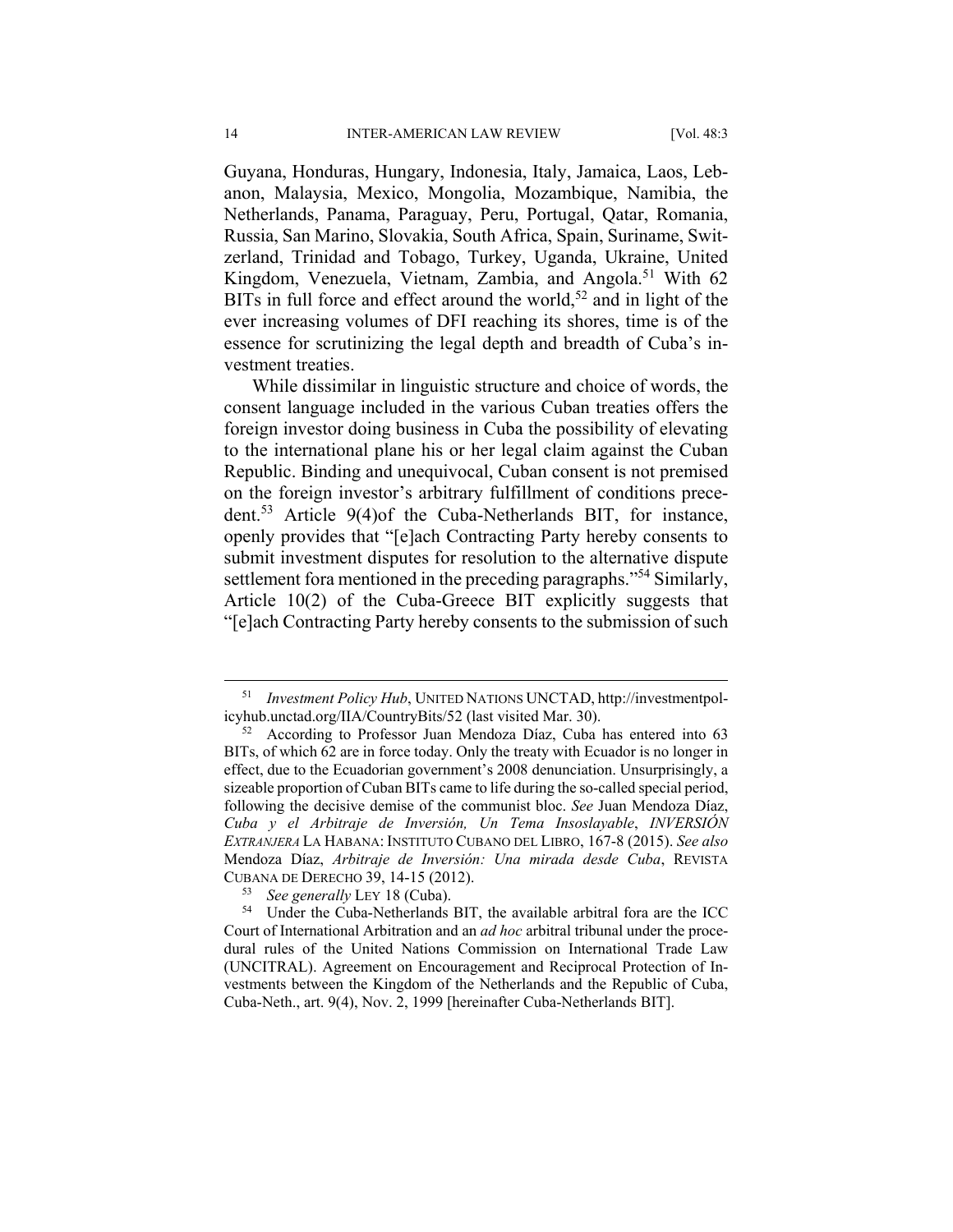dispute to international arbitration."55 On equal terms, Article 9(3) of Cuba's treaty with Romania establishes that "[e]ach Contracting Party hereby consents to the submission of an investment dispute to international conciliation or arbitration."56 Even more forcefully, Article 12(1) of the Cuba-Austria BIT states in no uncertain terms that "[e]ach Contracting Party hereby gives its unconditional consent to the submission of a dispute to international arbitration...."<sup>57</sup> Article 8(2) of the Cuban-Chilean treaty incorporates the Cuban-Austrian approach, suggesting that "*cada Parte Contratante da su consentimiento anticipado e irrevocable para que toda diferencia pueda ser sometida a este arbitraje*."58 This notwithstanding, the immense majority of Cuban BITs offer consent to arbitration by means of more succinct phrases, such as the 'foreign investor "shall be entitled,"59 "may submit,"60 "*podrá remitir*,"61

 <sup>55</sup> Agreement between the Government of the Hellenic Republic (of Greece) and the Government of the Republic of Cuba on the Promotion and Reciprocal Protection of Investments, Cuba-Greece, art. 10(2), June 18, 1996 [hereinafter Cuba-Greece BIT]. 56 Agreement between the Government of Romania and the Government of

the Republic of Cuba on the Promotion and Reciprocal Protection of Investments, Cuba-Rom., art. 9(3), Jan. 27, 1996 [hereinafter Cuba-Romania BIT]. 57 Agreement between the Republic of Austria and the Republic of Cuba for

the Promotion and Protection of Investments, Cuba-Austria, art. 12(1), May 19, 2000 [hereinafter Cuba-Austria BIT]. 58 Agreement between the Republic of Chile and the Republic of Cuba for

the Promotion and Reciprocal Protection of Investments, Cuba-Chile, art. 8(2), Jan. 10, 1996 [hereinafter Cuba-Chile BIT]. Roughly translates to "[e]ach Contracting Party gives its irrevocable advance consent for any dispute to be submitted to this arbitration." 59 *See* art. 8(2) of the Agreement between the Republic of Hungary and the

Republic of Cuba for the Promotion and Reciprocal Protection of Investments, Cuba-Hung., Oct. 22, 1999 [hereinafter Cuba-Hungary BIT]; art. 8(2) of the Agreement between the Government of the Slovak Republic and the Government of the Republic of Cuba for the Promotion and Reciprocal Protection of Investments, Cuba-Slovk., Mar. 22, 1997 [hereinafter Cuba-Slovakia BIT].<br><sup>60</sup> Agreement Between The Lebanese Republic and the Republic of Cuba On

The Promotion and Reciprocal Protection Of Investments, Leb-Cuba. art. 7(2), Dec. 14, 1995, I.C.S.I.D. [hereinafter Cuba-Lebanon BIT]. 61 Agreement Between The Republic of Guatemala and the Republic of Cuba

On The Promotion and Reciprocal Protection Of Investments, Guat.-Cuba., art. VIII(2), Aug. 20, 1999, I.C.S.I.D. [hereinafter Cuba-Guatemala BIT]; *See also*  Agreement Between The Republic of Bolivia and the Republic of Cuba On The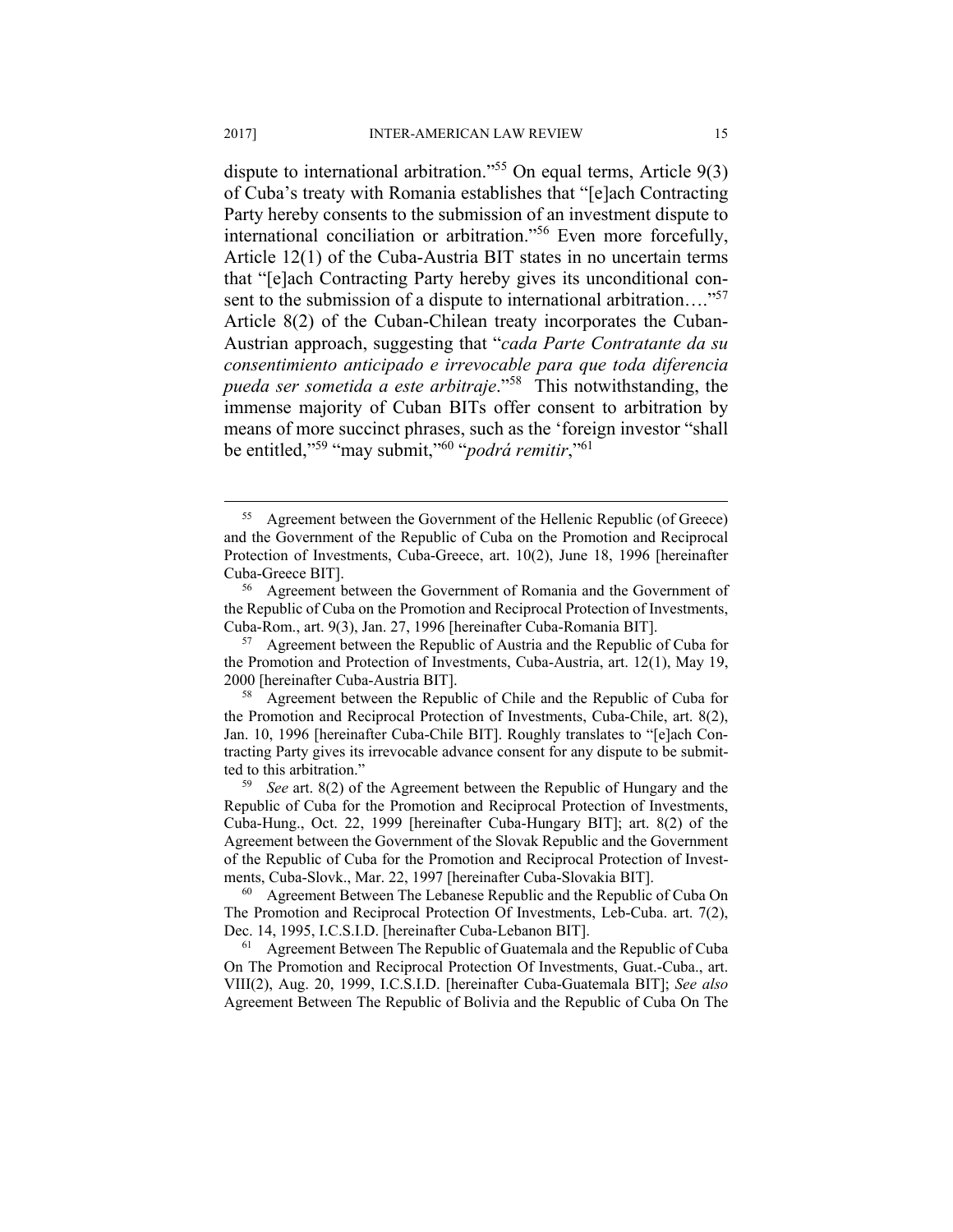"*podrá someter*,"62 "*poderá submeter*"63 the dispute to investment treaty arbitration.' Other grammatical constructions include the use of phrases such as, the dispute "shall be submitted,"64 "can be submitted,"65 "*será sometida,*"66 "*podrá ser sometida*,"67 *il est soumis . . . à l'arbitrage*,"68 "*être soumis à l'arbitrage international*,"69

The Promotion and Reciprocal Protection Of Investments, Mex.-Cuba., art. 4(1),

May. 30, 2001, I.C.S.I.D. [hereinafter Cuba-Mexico BIT].<br><sup>63</sup> Agreement Between The Republic of Portugal And the Republic of Cuba On The Promotion and Reciprocal Protection Of Investments, Port.-Cuba., art.

9(2), Jul. 8, 1998, I.C.S.I.D. [hereinafter Cuba-Portugal BIT]. 64 Agreement Between The Republic of Indonesia and the Republic of Cuba On The Promotion And Reciprocal Protection Of Investments, Indon.-Cuba., art. VIII(2), Sept. 19, 1992, I.C.S.I.D. [hereinafter Cuba-Indonesia BIT]; Republic of Spain and the Republic of Cuba On The Promotion and Reciprocal Protection Of Investments, Spain-Cuba., art. XI(2), May. 27, 1994, I.C.S.I.D. [hereinafter Cuba-Spain BIT]; Socialist Republic of Vietnam and the Republic of Cuba On The Promotion and Reciprocal Protection Of Investments, Viet.-Cuba., art. 8(2), Oct. 12, 1995, I.C.S.I.D. [hereinafter Cuba-Vietnam BIT]; The United Kingdom of Great Britain and Northern Ireland and the Republic of Cuba On The Promotion and Reciprocal Protection Of Investments Gr. Brit.-Cuba., art. 8(1), Jan. 30, 1995, I.C.S.I.D. [hereinafter Cuba-United Kingdom BIT]; Barbados and the Republic of Cuba On The Promotion and Reciprocal Protection Of Investments Gr. Brit.-

Cuba., art. 8(1), Feb. 19, 1996, I.C.S.I.D. [hereinafter Cuba-Barbados BIT].<br><sup>65</sup> Republic of Turkey and the Republic of Cuba On The Promotion and Reciprocal Protection Of Investments Turk.-Cuba., art. VI(2), Dec. 22, 1997, I.C.S.I.D. [hereinafter Cuba-Turkey BIT].<br><sup>66</sup> Republic of Venezuela and the Republic of Cuba On The Promotion and

Reciprocal Protection Of Investments Venez.-Cuba., art. 9(1), Dec. 11, 1996, I.C.S.I.D. [hereinafter Cuba-Venezuela BIT]. 67 Republic of Argentina and the Republic of Cuba On The Promotion And

Reciprocal Protection Of Investments Arg.-Cuba., art. 9(2), Nov. 30, 1995, I.C.S.I.D. [hereinafter Cuba-Argentina BIT].<br><sup>68</sup> French Republic and the Republic of Cuba On The Promotion and Recip-

rocal Protection Of Investments Fr.-Cuba., art. 10, Apr. 25, 1997, I.C.S.I.D. [hereinafter Cuba-France BIT].<br><sup>69</sup> Swiss Confederation and the Republic of Cuba On The Promotion and Re-

ciprocal Protection Of Investments Switz.-Cuba., art. 10(1), June 28, 1996, I.C.S.I.D. [hereinafter Cuba-Switzerland BIT].

Promotion and Reciprocal Protection Of Investments, Bol.-Cuba., art. VIII(2), May. 6, 1995, I.C.S.I.D. [hereinafter Cuba-Bolivia BIT]. 62 Agreement Between The Republic of Mexico and the Republic of Cuba On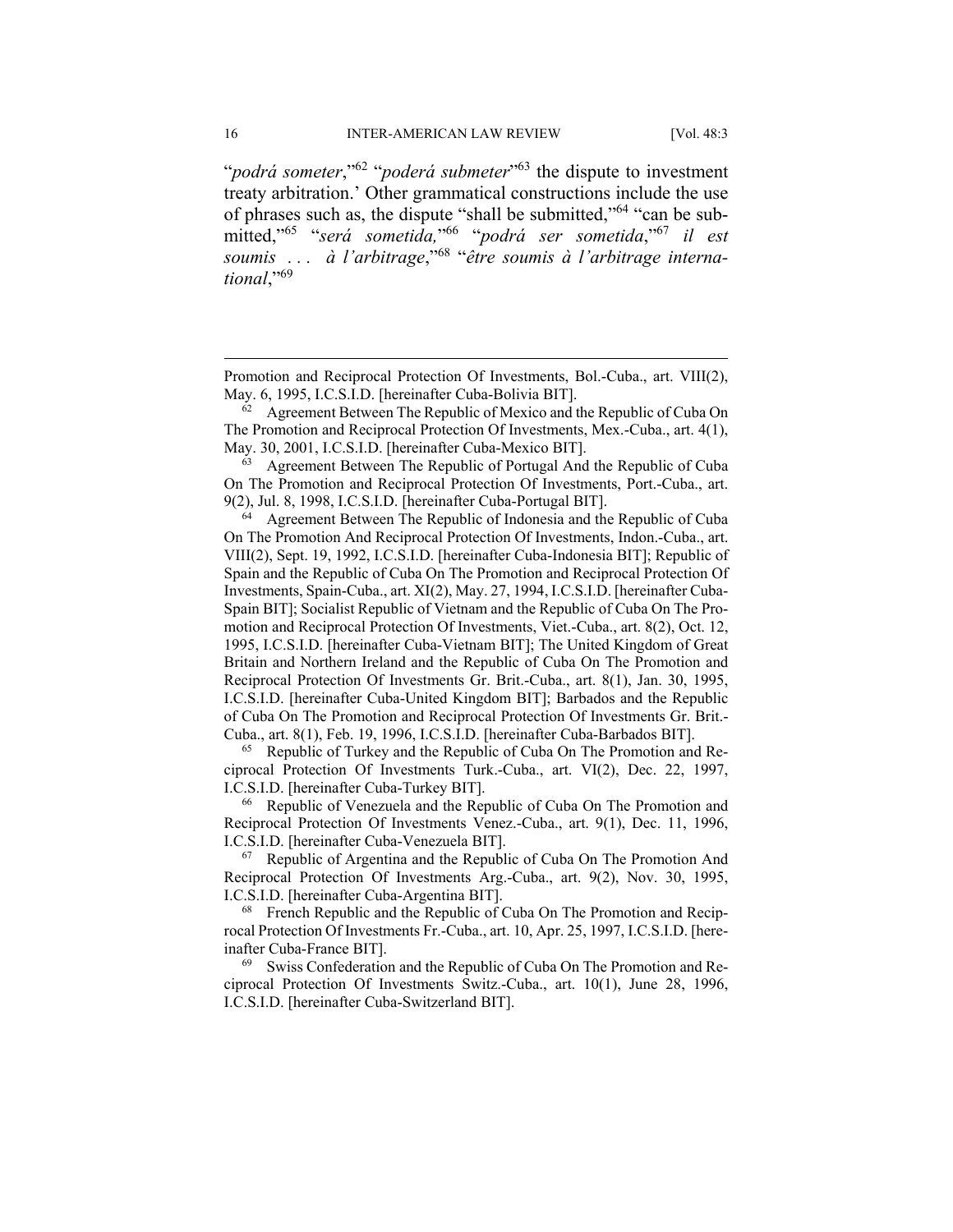"*essa potrà essere sottoposta a scelta dell'investitore,*"70 among others.

# *B. Amicable Settlement and Notice of Claim*

Besides proving Cuba's consent to international arbitration, the foreign investor raising a BIT claim against Cuba will also have to adhere to the various and dissimilar procedural requirements found in most Cuban investment treaties.

First and foremost, Cuba's BITs, almost invariably, require that the foreign investor and the Cuban Republic attempt to amicably settle their dispute before resorting to domestic litigation or investment treaty arbitration.<sup>71</sup> Article 10(1) of the Cuba-Greece BIT mandates that "[d]isputes ... shall, if possible, be settled by the disputing parties in an *amicable way*."72 Article 9(1) of the treaty with the Netherlands also directs that "[d]isputes . . . shall, whenever possible, be settled *amicably* between the parties concerned."73 Likewise, the treaties with the United Kingdom and Barbados explicitly command that only disputes "which have not been *amicably settled*"<sup>74</sup> shall be submitted to arbitration. The Cuba-Italy BIT reproduces the

Republic of Italy and the Republic of Cuba On The Promotion and Reciprocal Protection Of Investments It.-Cuba., art. 10(2), May. 7, 1993, I.C.S.I.D. [hereinafter Cuba-Italy BIT].<br><sup>71</sup> There appears to be a consensus among international arbitral tribunals sug-

gesting that the requirement of friendly consultations is procedural, as opposed to jurisdictional, in nature. See, for instance, *République D'Italie v. République de Cuba*, Arbitrage Ad'Hoc, Sentence Preliminaire, 15 mars, 2005, ¶ 75 *("[L]e Tri*bunal Arbitral estime que le non-respect par la République d'Italie de la lettre de *l'Article 10(2) de l'Accord ne justifie pas que sa demande d'arbitrage soit déclarée irrecevable [ . . . ]*.") Also see *Teinver S.A. et. al. v. The Argentine Republic*, ICSID Case No. ARB/09/1, Decision on Jurisdiction, December 21, 2012, ¶ 108 ("The Tribunal agrees with Claimants that Article  $X(1)$  [of the Argentina-Spain BIT] can fairly be interpreted as a general 'best efforts' obligation for the parties to attempt to amicably settle their dispute.") Note, moreover, that Cuba's participation in friendly consultations with a foreign investor would not preclude it from objecting to the arbitral tribunal's jurisdiction once the arbitration proceeding is instituted. *See, e.g., Sociedad Anónima Eduardo Vieira v. Republic of Chile*,

ICSID Case No. ARB/04/7, Award, August 21, 2007,  $\P$  200.<br><sup>72</sup> Cuba-Greece BIT, *supra* note 55, at art. 10(1).<br><sup>73</sup> Cuba-Netherlands BIT, *supra* note 54, at art. 9(1).<br><sup>74</sup> See Cuba-United Kingdom BIT, *supra* note 64, bados-Cuba BIT, *supra* note 64 at art. 8(1).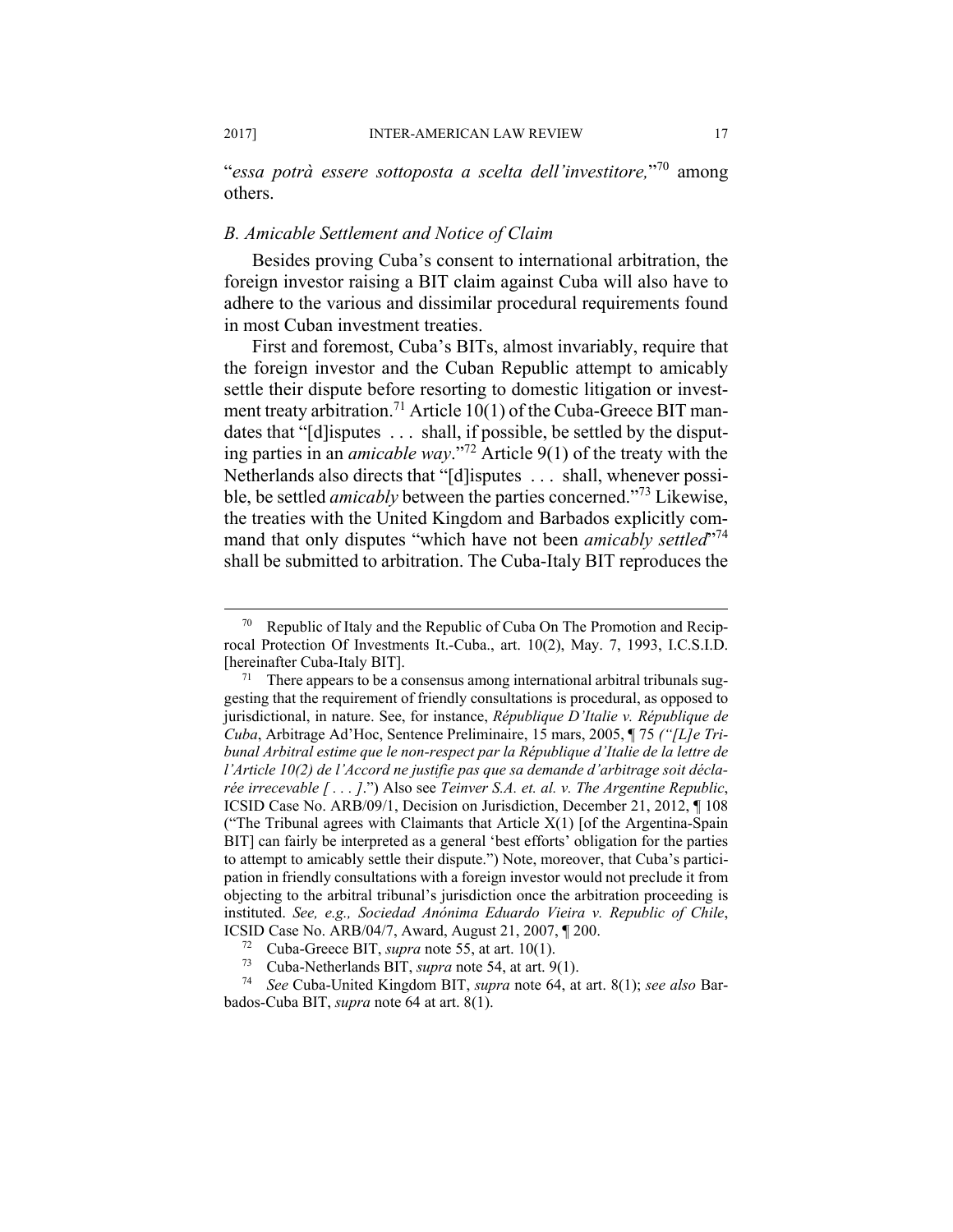same principle, "*[l]e controversie . . . dovranno, per quanto possibile, essere risolte amichevolmente fra le parti in causa.*"75

Most Cuban BITs set specific timetables for the unfolding of the friendly consultations.76 Under the overwhelming majority of these treaties, the consultation window remains open for six months from the date the foreign investor notifies the Cuban authorities of his or her claim,<sup>77</sup> although shorter periods of three months are not uncommon.78 The absence of a negotiated settlement, at the end of the consultation period, triggers the treaty's dispute settlement mechanism.

The Cuban treaties are far from homogenous with respect to the tendering of proper notice.79 While some require the foreign investor

note 56, at art. 9(2); Cuba-Lebanon BIT, *supra* note 60, at art. 7(2); Cuba-Bolivia BIT, *supra* note 61, at art. IX(2); Cuba-Hungary BIT, *supra* note 59, at art. 8(2); Cuba-Portugal BIT, *supra* note 63, at art. 9(2); Cuba-Germany BIT art. 11(2); Cuba-Indonesia BIT, *supra* note 64, at art. VIII(2); Cuba- Spain BIT, *supra* note 64, at art. XI(2); Cuba-Peru BIT art. 8(2); Cuba-Turkey BIT, *supra* note 65, at art. VI(2); Cuba-Argentina BIT, *supra* note 67, at art. 9(2); Cuba-Greece BIT, *supra*  note 55, at art. 10(2); Cuba-Slovakia BIT art. 8(2). 78 *See* Cuba-Switzerland BIT, *supra* note 69, at art. 10(1); Cuba-Barbados

BIT, *supra* note 64, at art. 8(1); Cuba-United Kingdom BIT, *supra* note 64, at art. 8(1); Cuba-Guatemala BIT, *supra* note 61, at art. VIII(2); Cuba-Chile BIT, *supra*  note 58, at art. 8(2).<br><sup>79</sup> Note that a considerable number of international arbitral tribunals have

found that absence of proper notice "does not, in and of itself, affect the Tribunal's

 <sup>75</sup> *See* Cuba-Italy BIT, *supra* note 70, at art. 9(1). Roughly translates to "[t]

he dispute . . . shall, as far as possible, be settled amicably between the parties."<br><sup>76</sup> There is a long line of arbitral authority supporting the proposition that failure to comply with the friendly consultations requirement does not lead to a finding of lack of jurisdiction. See, for instance, *Mohammad Ammar Al-Bahloul v. Republic of Tajikistan*, SCC Case No. V (064/2008), Partial Award on Jurisdiction and Liability, September 2, 2009, ¶ 156 ("[ . . . ] even if Claimant failed to comply with the three-month period, it does not affect the Tribunal's jurisdiction or the admissibility of the claims brought by Claimant.") Also see to *Lauder v. The Czech Republic*, *Ad Hoc* Arbitration, Final Award, September 3, 2001, ¶ 187  $("$ [ . . . ] this requirement of a six-month waiting period . . . is not a jurisdictional provision . . . but a procedural rule that must be satisfied by the Claimant.") There exists, however, arbitral authority to the contrary. *See e.g., Enron Corporation and Ponderosa Assets, L.P. v. The Argentine Republic*, ICSID Case No. ARB/01/3, Decision on Jurisdiction, January 14, 2004,  $\parallel$  88 (" $\parallel$ ...) the conclusion reached is not because the six-month negotiation period could be a procedural and not a jurisdictional requirement [ . . . ]. Such requirement is in the view of the Tribunal very much a jurisdictional one. A failure to comply with that requirement would result in a determination of lack of jurisdiction.") 77 *See* Cuba-France BIT, *supra* note 68, at art. 10; Cuba- Romania BIT, *supra*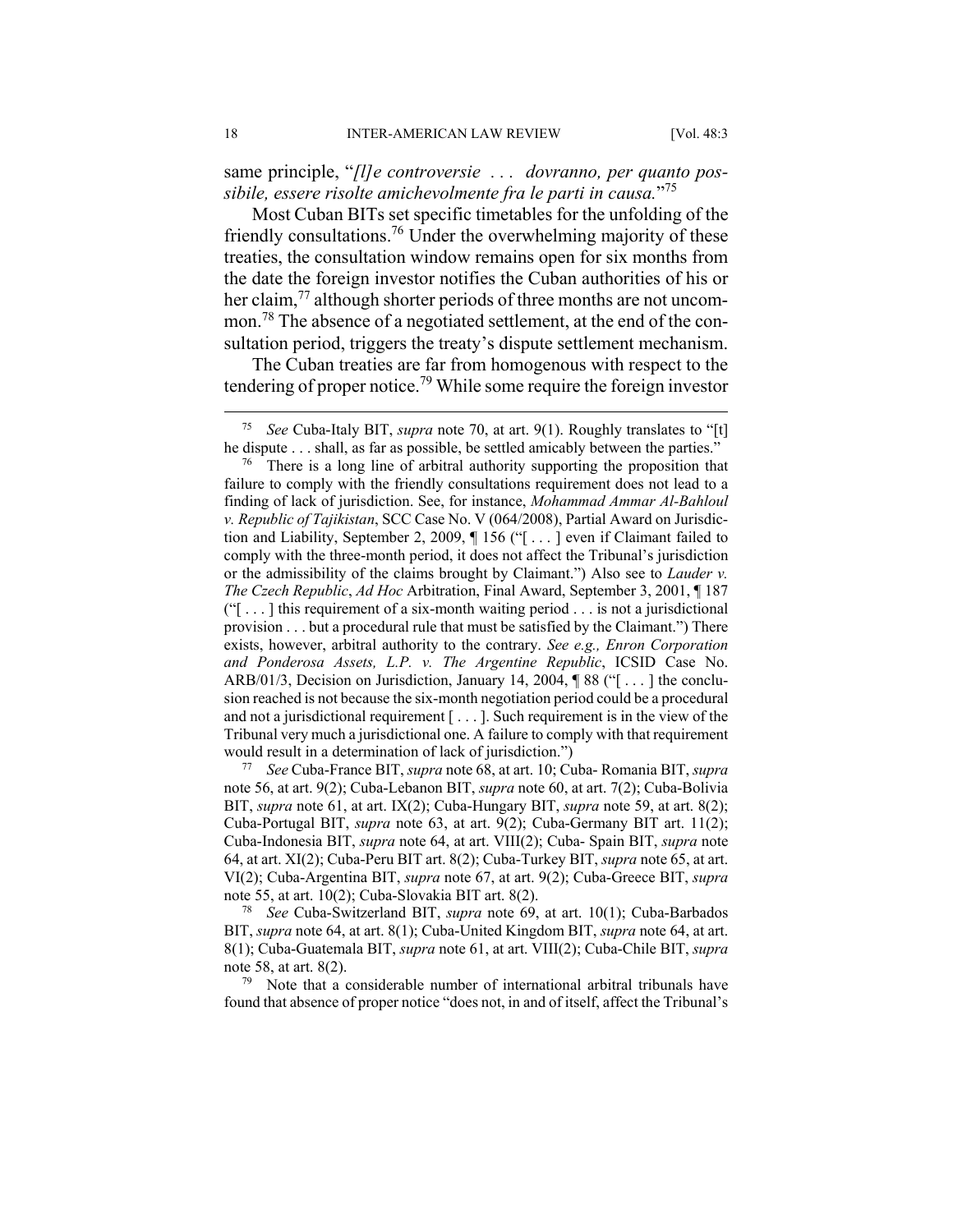submits the Cuban authorities a written notification, $80$  along with a detailed report of grievances, $81$  others remain silent as to the execution of specific formalities. $82$ 

#### *C. Selecting the Proper Forum*

The uneventful expiration of the period of amicable consultations grants the foreign investor standing to formally submit the dispute to the relevant adjudicatory body. The typical Cuban BIT allows the foreign investor to select the legal forum where to litigate the claim, from among the following three choices: namely the competent Cuban domestic court, <sup>83</sup> the Court of International Arbitration of the International Chamber of Commerce in Paris ("ICC"), and an international *ad hoc* arbitral tribunal under the procedural rules of the United Nations Commission on International Trade Law ("UNCITRAL").84 The dispute settlement menu of Cuba's BITs,

art. 8(1); Cuba-Barbados BIT, *supra* note 64, at art. 8(1); Cuba-Italy BIT, *supra*  note 70, at art. 9(2); Cuba-Vietnam BIT art. 8(2); Cuba-Lebanon BIT, *supra* note 60, at art. 7(2); Cuba-Mexico BIT, *supra* note 62, at art. 4(1); Cuba-Indonesia BIT, *supra* note 64, at art. VIII(2).<br><sup>81</sup> Cuba–Turkey BIT, *supra* note 65, at art. VI(1) ("shall be notified in writ-

ing, including a [sic.] detailed information"); Cuba–Spain BIT, *supra* note 64, at art. XI(1) ("shall be communicated in writing, together with a detailed report by the investor to the Contracting Party in whose territory the investment was made."). 82 *See* Cuba's BIT's with, *inter alia*, Cuba-Venezuela BIT, *supra* note 66, at

art. 9(1); Cuba-Austria BIT, *supra* note 57, at art. 11(1); Cuba-Chile BIT, *supra*  note 58, at art. 8(1); Cuba-Guatemala BIT, *supra* note 61, at art. VIII(2); Cuba-Romania BIT, *supra* note 56, at art. 9(1); Cuba-Bolivia BIT, *supra* note 61, at art. IX(1); Cuba-Hungary BIT, *supra* note 59, at art. 8(2); Cuba-Portugal BIT, *supra*  note 63, at art. 9(2); Cuba-Germany BIT, *supra* note 77, at art. 11(2); Cuba-Peru BIT art. 8(2); Cuba-Greece BIT, *supra* note 55, at art. 10(2); Cuba-Argentina BIT, *supra* note 67, at art. 9(2); Cuba-Slovakia BIT, *supra* note 59, art. 8(2); Cuba-Netherlands BIT, *supra* note 54, at art. 9(2). 83 *Arbitration and Mediation: Impartial Forums to Resolve International* 

*Commercial Disputes in Cuba*, Assoc. Study Cuban Econ., *available at* http://www.ascecuba.org/asce\_proceedings/arbitration-mediation-impartial-forums-resolve-international-commercial-disputes-cuba/, (Nov. 30, 2010) (last visited Feb. 22, 2017). 84 *See e.g.,* Cuba-Netherlands BIT, *supra* note 54, at art. 9(2); Cuba-Guate-

mala BIT, *supra* note 61, at art. VIII(2); Cuba-Greece BIT, *supra* note 55, at art.

jurisdiction." *See Western NIS Enterprise Fund v. Ukraine*, ICSID Case No. ARB/04/2, Order, March 16, 2006, ¶ 7. 80 *See* Cuba's BIT's *inter alia* Cuba-United Kingdom BIT, *supra note* 64, at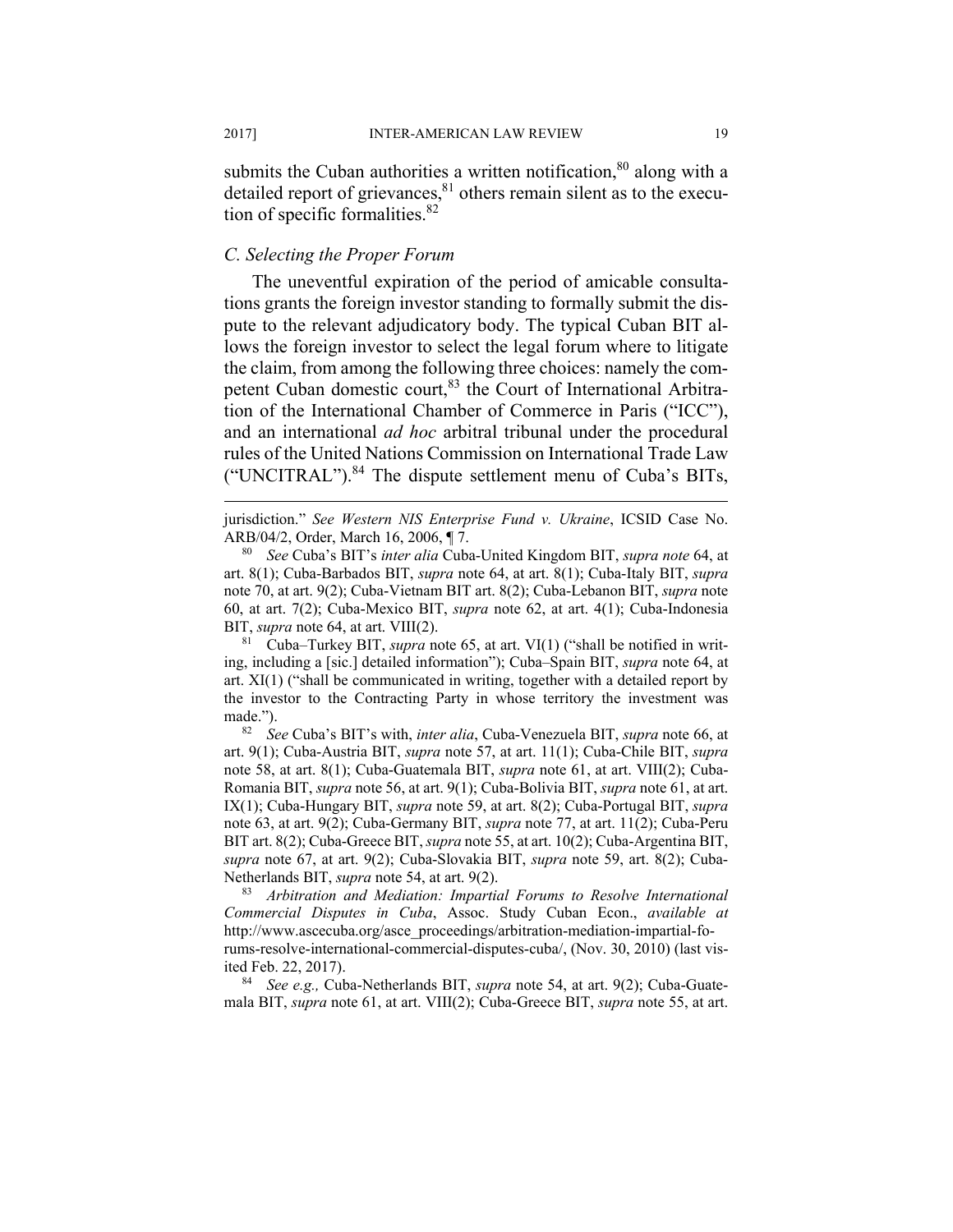however, is not homogenous. Under Article 10 of the Cuba-France BIT, for instance, the only forum available to the foreign investor is an *ad hoc* UNCITRAL tribunal.<sup>85</sup> Likewise, Article 11 of the Cuba-Germany BIT makes it clear that the only option available to the aggrieved foreign investor is an *ad hoc* arbitral tribunal under the procedural rules of its own choosing.86 Somewhat similarly, the Cuban-Italian treaty also offers the foreign investor the possibility of submitting the dispute to an *ad hoc* arbitral tribunal,  $87$  but differently from Cuba's agreement with Germany, it does leave the door open to domestic litigation before Cuban courts.<sup>88</sup>

Cuba's treaties with Argentina, Venezuela, Bolivia, and Peru, like their German and Italian counterparts, leave the foreign investor free to choose between a Cuban domestic court and an international arbitral tribunal, with the caveat that the former ones explicitly designate the UNCITRAL arbitration rules as the *lex arbitri*. 89 Interestingly, the Cuban-Lebanese and the Cuban-Romanian treaties, while also showing a distinct preference for the UNCITRAL arbitration rules, adopt a more deferential approach to the autonomy of the parties; designating them as *lex arbitri* "unless otherwise agreed upon by the parties to the dispute."90 The treaty with Chile takes this approach a step further, leaving it entirely to the parties to choose be-

<sup>10(2);</sup> Cuba-Portugal BIT, *supra* note 63, at art. 9(2); Cuba-Austria BIT, *supra* note 57, at art. 11(1); Cuba-Spain BIT, *supra* note 64, at art. XI(2); Cuba-Indonesia BIT, *supra* note 64, at art. VIII(2). 85 Cuba-France BIT, *supra* note 68, at art. 10. ("*l'arbitrage d'un tribunal ad* 

*hoc établi conformément au réglement d'arbitrage de la Commission des Nations Unies pour le droit commercial international (CNUDCI).*").<br><sup>86</sup> *See* also, Cuba-Germany BIT, *supra* note 77, at art. 10(5). ("*Im übrigen* 

*regelt das Schiedsgericht sein Verfahren selbst*.") 87 Cuba-Italy BIT, *supra* note 70, at art.10(5). ("*Il Tribunale Arbitrale stabi-*

*lirà le propie modalità di procedura*."). 88 *Id*. at art 9(2)(a). ("A tribunale competente, nei suoi, successivi gradi, della

Parte Contraente sul cui territorio è sorta la controversia."). 89 Cuba-Argentina BIT, *supra* note 67, at art. 9(3)); Cuba-Venezuela BIT,

*supra* note 66, at art. 9(3); Cuba-Bolivia BIT, *supra* note 61, at art. IX(2)(b); Cuba-Peru BIT, *supra* note 77, at art. 8(2)(b); Cuba-Vietnam BIT, *supra* note 64, at art. 8(2)(b). 90 Cuba-Lebanon BIT, *supra* note 60, at art. 7(2)(b); Cuba-Romania BIT, *su-*

*pra* note 56, at art. 9(2)(b).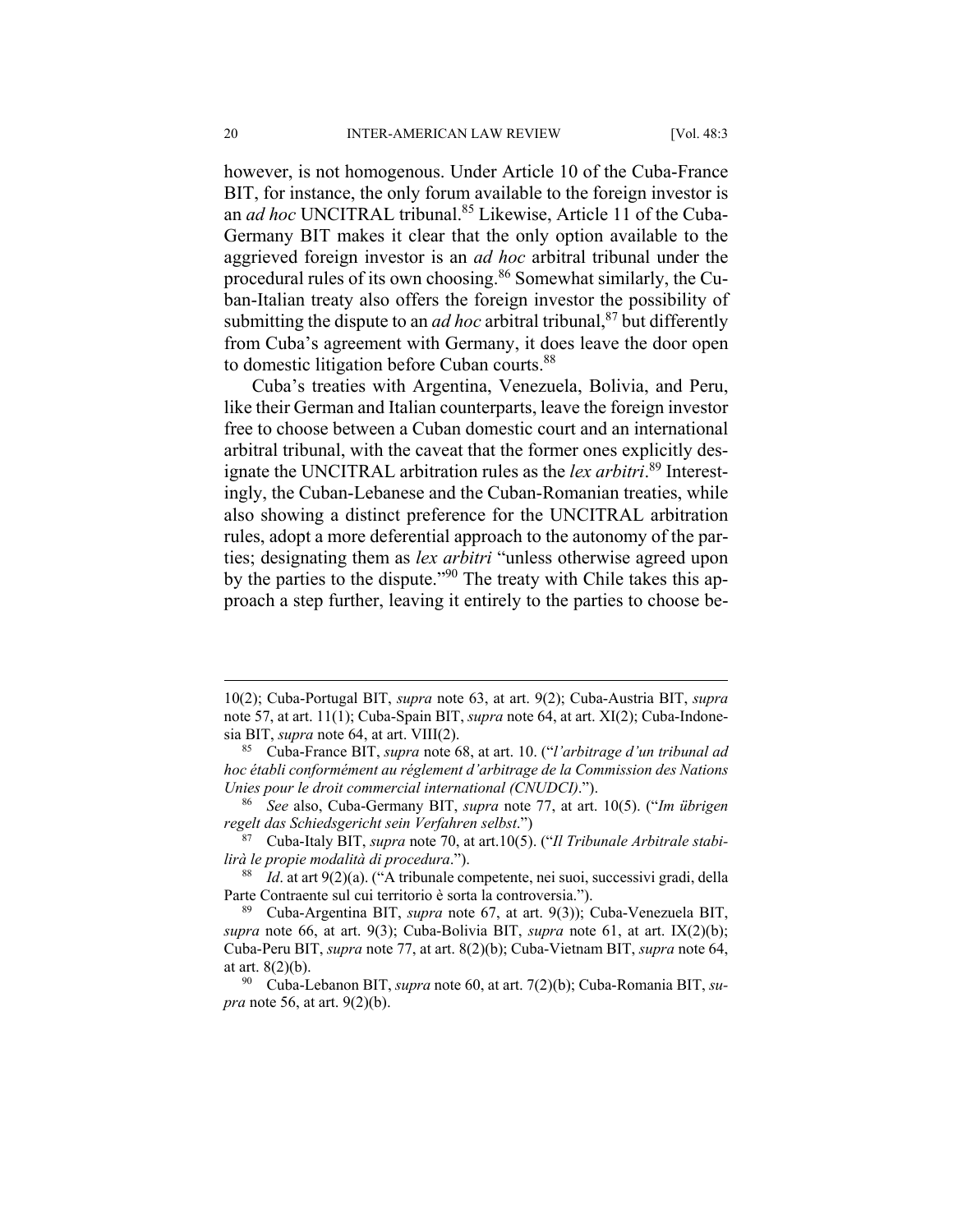tween an international arbitral tribunal, under the UNCITRAL arbitration rules, and a completely *ad hoc* arbitral tribunal with authority to adopt the *lex arbitri* of its choice.<sup>91</sup>

The ICC remains, however, the preferred arbitral forum for most foreign investors operating in Cuba; $^{92}$  not surprisingly, a considerable number of Cuban BITs do provide for ICC arbitration.<sup>93</sup>

Of seminal significance, moreover, is the fact that despite its long-standing antipathy to the World Bank, and its organs, Cuba's BITs with Mexico<sup>94</sup> and Switzerland<sup>95</sup> do leave the door wide open, pending the agreement of the parties, to the use of the Additional Facility Rules ("Additional Facility Rules") adopted by the International Centre for the Settlement of Investment Disputes between States and Nationals of Other States ("ICSID").<sup>96</sup> Equally importantly, in its treaties with Austria,  $97$  Germany,  $98$  Portugal,  $99$ 

*plémentaire pour l'administration de procédures de conciliation, d'arbitrage et de constatation des faits*. 96 The Additional Facility Rules, adopted in 1978 by ICSID's Administrative

<sup>&</sup>lt;sup>91</sup> Cuba-Chile BIT, *supra* note 58, at art. 8(2)(b)(c).<br><sup>92</sup> Professor Mendoza Díaz suggests that the immense majority of Cuban investor state arbitrations have been submitted to the ICC. Mendoza Díaz, *Cuba y el Arbitraje de Inversión, Un Tema Insoslayable*, *INVERSIÓN EXTRANJERA* LA HABANA: INSTITUTO CUBANO DEL LIBRO, 169 (2015). Also refer to Mendoza Díaz, *Arbitraje de Inversión: Una mirada desde Cuba*, REVISTA CUBANA DE DERECHO 39, 16 (2012) (Cuba). 93 *See* Cuba-Greece BIT, *supra* note 55, at art. 10(3)(a); Cuba-Netherlands

BIT, *supra* note 54, at art. 9(2)(b); Cuba-Spain BIT, *supra* note 64, at art. XI(2); Cuba-Indonesia BIT, *supra* note 64, at art. VIII(3)(i); Cuba-Hungary BIT, *supra* note 59, at art. 8(2)(a); Cuba-Guatemala BIT, *supra* note 61, at art.VIII(2)(c); Cuba-Mexico BIT, *supra* note 62, at Appendix art. 4(1)(c); Cuba-Turkey BIT, *supra* note 65, at art. VI(2)(b); Cuba-Switzerland BIT, *supra* note 69, at art. 10(2)(b); Cuba-Portugal BIT, *supra* note 63, at art. 9(2)(b); Cuba-United Kingdom BIT, *supra* note 64, at art. 8(2)(a); Cuba-Barbados BIT, *supra* note 64, at art. 8(2)(a); Cuba-Austria BIT, *supra* note 57, at art. 11(1)(c)(ii). 94 Cuba-Mexico BIT, *supra* note 62, App. art. 4(1)(d). 95 Cuba-Switzerland BIT, *supra* note 69, at art. 10(2)(a). *Mécanisme sup-*

Council, *see* RUDOLF DOLZER, CHRISTOPH SCHREUER, *Principles of International Investment Law* 240 (Oxford: Oxford University Press, 2d ed. 2012). *see also* CHRISTOPH SCHREUER (ed.), *The ICSID Convention: A Commentary* 147-48 (Cambridge: Cambridge University Press, 2d ed. 2009).<br>
<sup>97</sup> See Ad art. 11, Protocol incorporated to Cuba-Austria BIT.<br>
<sup>98</sup> See Ad art. 11, Protocol incorporated to Cuba-Germany BIT.<br>
<sup>99</sup> See Ad art. 9(2), Protocol inco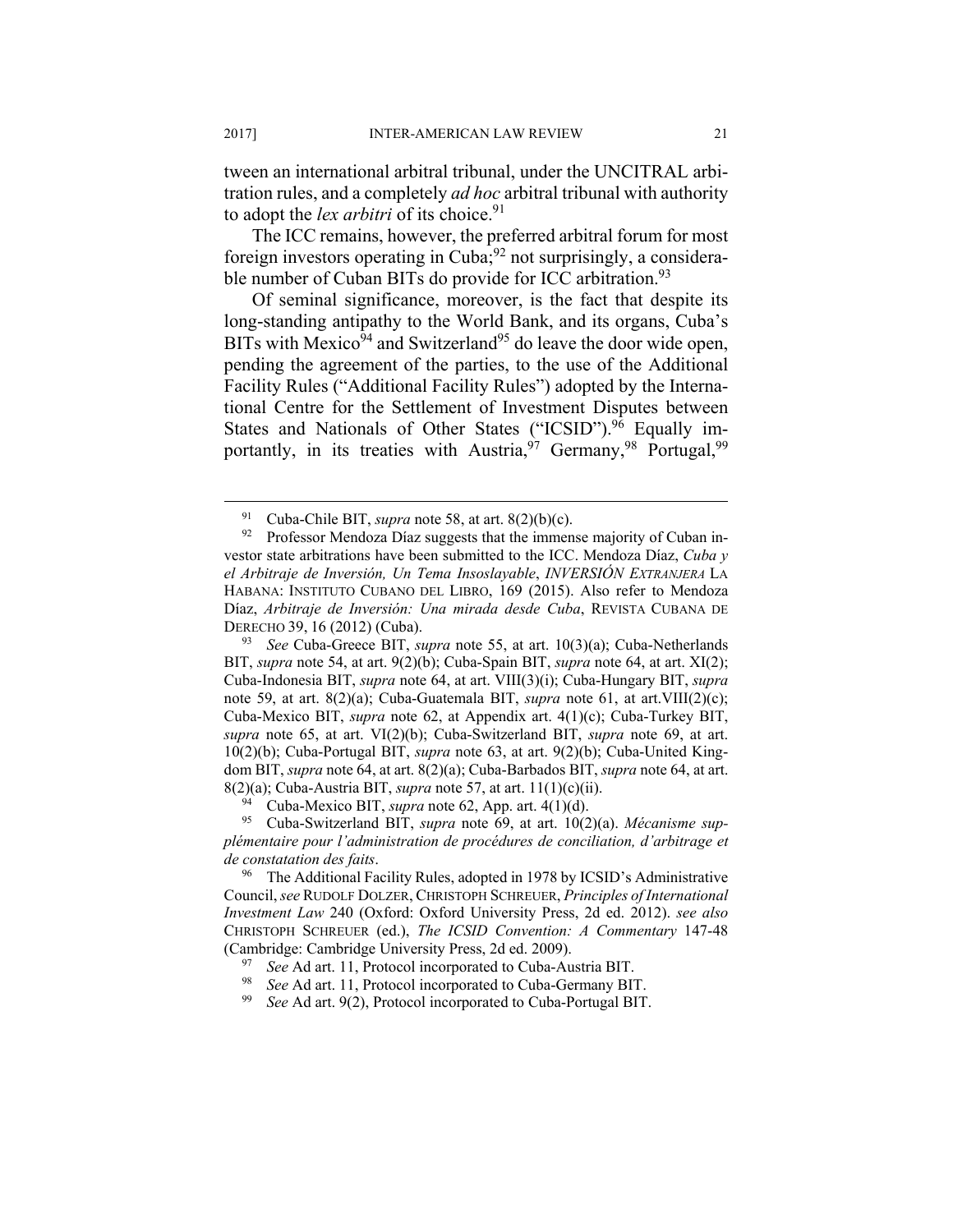France,<sup>100</sup> the Netherlands,<sup>101</sup> Hungary,<sup>102</sup> Turkey,<sup>103</sup> Guatemala,<sup>104</sup> Venezuela,<sup>105</sup> and Peru,<sup>106</sup> Cuba has agreed to the incorporation of binding protocols enabling foreign investors to submit to ICSID their investment treaty claims against the Cuban Republic, provided Cuba were to, in future, become a contracting party to the ICSID Convention.107

On the question of the foreign investor's autonomy to select the arbitral forum, Cuba's treaties with the United Kingdom and Switzerland present a rather unusual challenge in requiring the parties to agree to a forum on the basis of consensus.<sup>108</sup> Only if no agreement is reached, $109$  within a period of three months following notification of the claim, can the foreign investor submit the dispute to an *ad hoc* international arbitral tribunal under the arbitration rules of the UNCITRAL.<sup>110</sup>

Nationals of Other States, Mar. 18, 1965, 17 U.S.T. 1270, 575 U.N.T.S. 159 (the "ICSID Convention"). Note that Cuba has not signed the ICSID Convention. Refer to Professor Mendoza's observations in Juan Mendoza Díaz, *Cuba y el Arbitraje de Inversión, Un Tema Insoslayable*, *INVERSIÓN EXTRANJERA* LA HABANA: INSTITUTO CUBANO DEL LIBRO, 168 (2015). Also refer to Juan Mendoza Díaz, *Arbitraje de Inversión: Una mirada desde Cuba*, REVISTA CUBANA DE DERECHO 39, 15 (2012). Similarly, Cuba is not a signatory of the Inter-American Convention on International Commercial Arbitration signed in Panama on January 30, 1975 under the aegis of the Organization of American States (commonly referred to as the Panama Convention).<br><sup>108</sup> Cuba-United Kingdom BIT, *supra* note 64, at art. 8(2); Cuba-Switzerland

BIT, *supra* note 69, at art. 10(2).<br><sup>109</sup> Cuba-Barbados BIT, *supra* note 64, at art. 8(2). While mirroring the lan-

guage of the above-referenced provision of the Cuba-United Kingdom BIT, remains silent on how to infuse life on an arbitral proceeding where the parties cannot possibly agree on a forum. 110 *See*, Cuba-Switzerland BIT, *supra* note 69, at art. 10(3). ("*Si après une* 

*période de trois mois à compter de la notification de la prétention aucun accord n'est intervenu sur l'une des procedures susmentionnées, le différend sera soumis,* 

<sup>&</sup>lt;sup>100</sup> See Ad art. 10, Protocol incorporated to Cuba-France BIT.<br><sup>101</sup> See Ad art. 9, Protocol incorporated to Cuba-Netherlands BIT.<br><sup>102</sup> See Ad art. 8(2), Protocol incorporated to Cuba-Hungary BIT.<br><sup>103</sup> See Ad art. VI,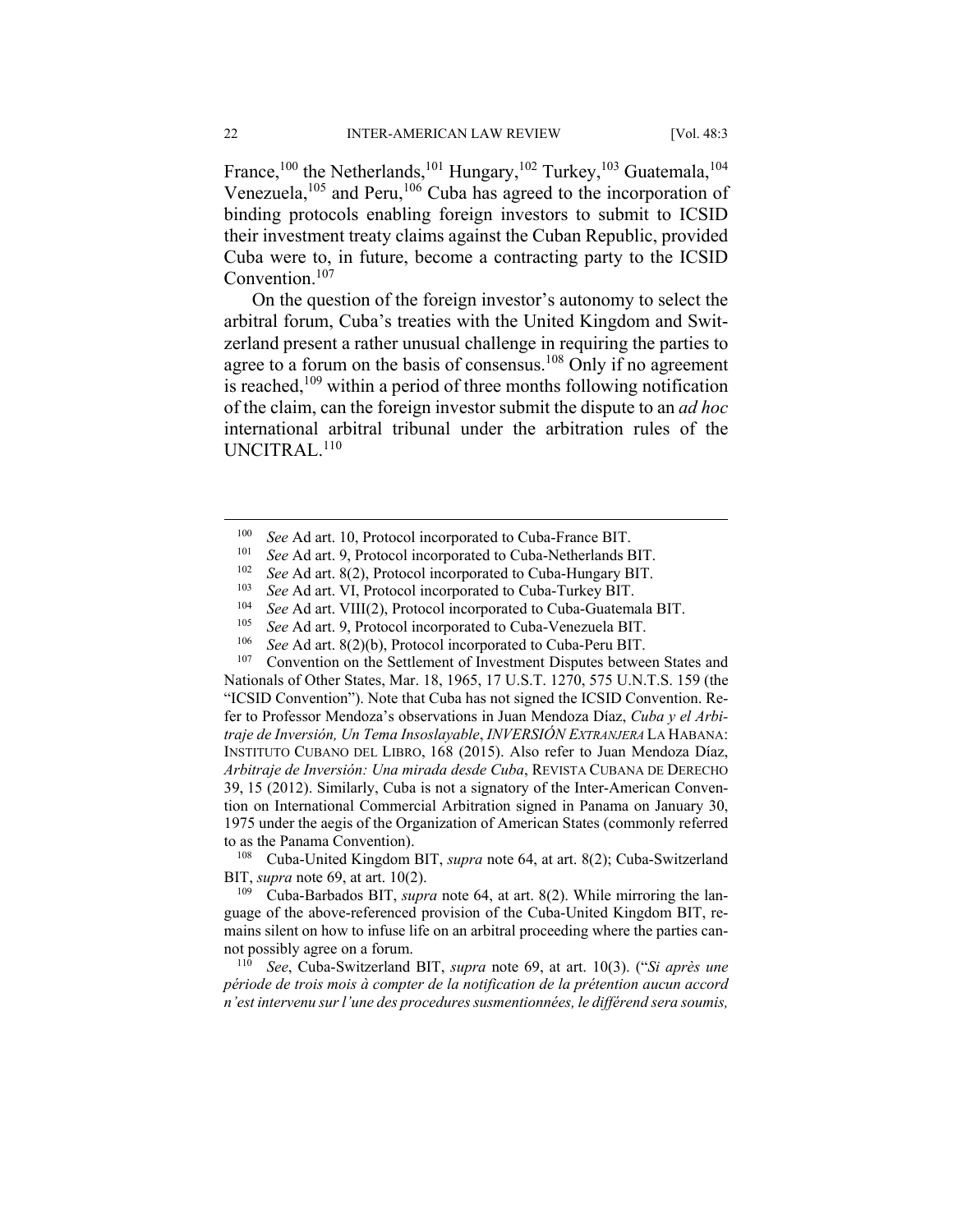# *D. The Fork in the Road*

Only a handful of Cuban BITs require the foreign investor to exhaust local remedies before submitting the claim to international arbitration. Article VI(2) of the Cuba-Turkey BIT, for instance, grants the foreign investor standing to submit the dispute to the ICC or to an *ad hoc* international arbitral tribunal under the UNCITRAL arbitration rules "provided that the investor concerned has brought the dispute before the courts of justice of the Party that is a party to the dispute and a final award has not been rendered within one year."111 All to the contrary, however, under its treaties with Austria and Chile, Cuba explicitly renounces "the requirement that the internal administrative or judicial remedies should be exhausted."<sup>112</sup>

The uneasy cohabitation of the international and domestic legal orders, so present in investment treaty arbitration, comes to light rather prominently in the fork-in-the-road provisions of Cuba's BITs. Although not universally adopted throughout the vast universe of Cuba's investment treaties, the latter's agreements with Portugal,  $^{113}$ 

*à la demande écrite de l'investisseur en cause, à l'arbitrage selon les Régles d'arbitrage de la Commission des Nations Unies pour le droit commercial international en vigueur.*"). 111 Cuba-Turkey BIT, *supra* note 65, at art. VI(2). 112 Cuba-Austria BIT, *supra* note 57, at art. 12(2); *See* also Cuba-Chile BIT,

*supra* note 58, at art. 8(2)(c). ("[L]as partes renuncian a exigir el agotamiento de recursos judiciales internos."). 113 Cuba-Portugal BIT, *supra* note 63, at art.9(3) ("Uma vez submetido o di-

ferendo a um dos procedimentos referidos no número anterior, a selecção será definitiva.").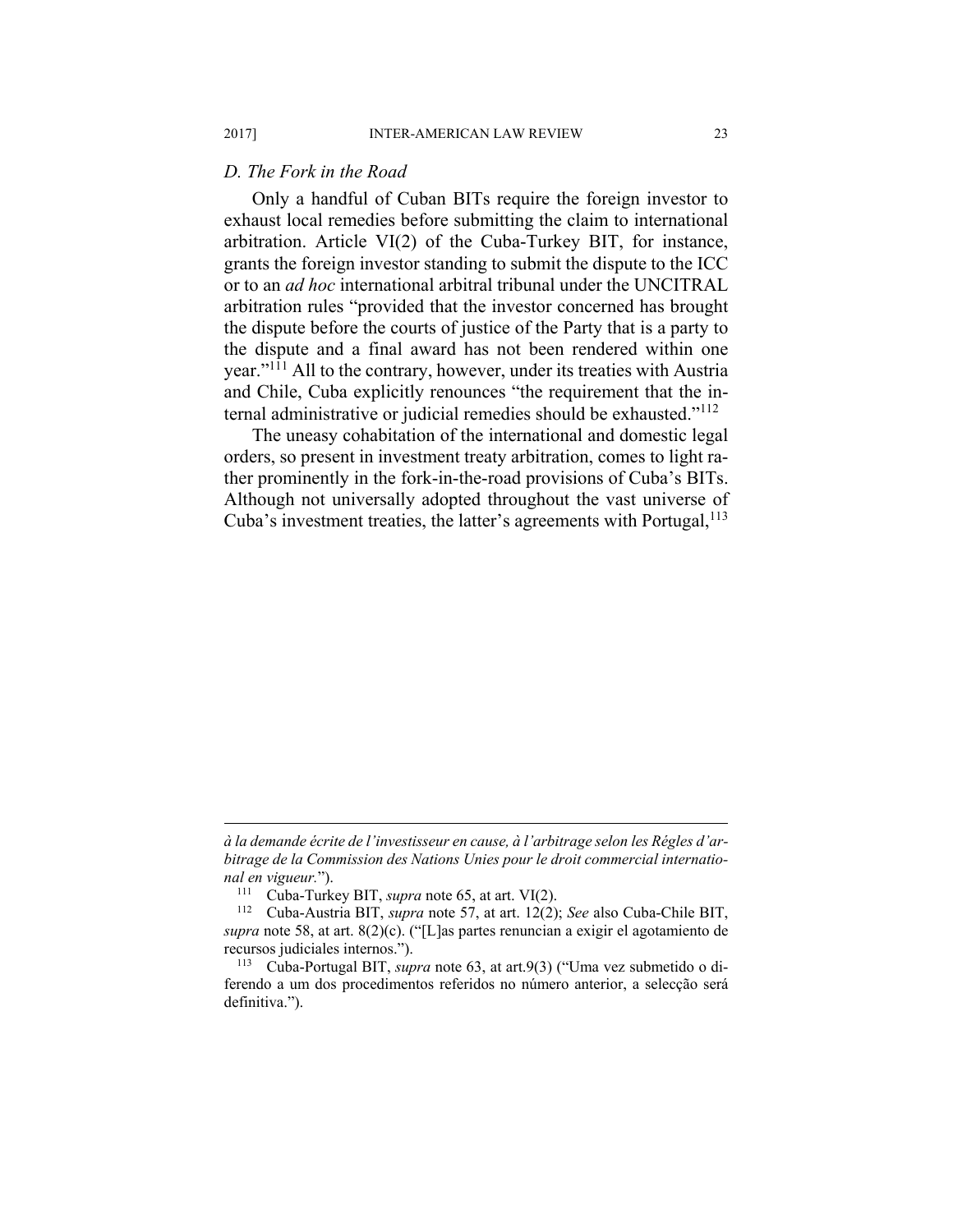Bolivia,<sup>114</sup> Peru,<sup>115</sup> Venezuela,<sup>116</sup> Guatemala,<sup>117</sup> Chile,<sup>118</sup> and Argentina,119 among others, do contain explicit fork-in-the-road clauses. The linguistic structure of the typical Cuban fork-in-theroad provision, as reproduced in Article 9(2) of the Cuba-Argentina BIT, stands as follows:

> Once an investor has submitted the dispute either to the jurisdiction of the Contracting Party involved or to international arbitration, the choice of one or the other of these procedures shall be final.<sup>120</sup>

Admittedly, the effectiveness of these fork-in-the-road clauses will depend on whether the international arbitral tribunal is persuaded that the claims and parties present before the Cuban domestic court are identical to those before it.<sup>121</sup> Otherwise, the foreign inves-

optado por someter la controversia a los tribunales de la Parte Contratante, no podrá luego recurrir al arbitraje."). 117 Cuba-Guatemala BIT, *supra* note 61, at art. VIII(3) ("Una vez que el in-

versionista haya remitido la controversia al tribunal competente de la Parte Contratante en cuyo territorio se hubiera efectuado la inversión o al tribunal arbitral, la elección de uno u otro procedimiento será definitiva."). 118 Cuba-Chile BIT, *supra* note 58, at art. 8(3) ("Una vez que el inversionista

haya remitido la controversia al tribunal competente de la Parte Contratante en cuyo territorio se hubiera efectuado la inversión o al tribunal arbitral, la elección de uno u otro procedimiento será definitiva."). 119 Cuba-Argentina BIT, *supra* note 67, at art. 9(2) ("Una vez que un inversor

<sup>121</sup> In the words of Professor Jan Paulsson, "[t]he key is to assess whether the same dispute has been submitted to both the national and international fora." *Pantechniki S.A. Contractors and Engineers v. Republic of Albania*, ICSID Case No. ARB/07/21, Award, ¶ 61 (July 30, 2009). For arbitral authority finding no identity

1

<sup>114</sup> Cuba-Bolivia BIT, *supra* note 61, at art. IX(3) ("Una vez que el inversionista haya remitido la controversia al tribunal competente de la Parte Contratante en cuyo territorio se hubiese efectuado la inversión o al tribunal arbitral, la elección de uno u otro procedimiento será definitiva."). 115 Cuba-Peru BIT, *supra* note 77, at art.8(3) ("Una vez que se haya sometido

la controversia al tribunal competente de la Parte Contratante en cuyo territorio se hubiera efectuado la inversión o al arbitraje internacional, bajo alguno de los foros indicados, la elección de tal procedimiento será definitiva."). 116 Cuba-Venezuela BIT, *supra* note 66, at art. 9(2) ("El inversor que haya

haya sometido la controversia a las jurisdicciones de la Parte Contratante implicada o al arbitraje internacional, la elección de uno u otro de esos procedimientos será definitiva."). 120 *Id.*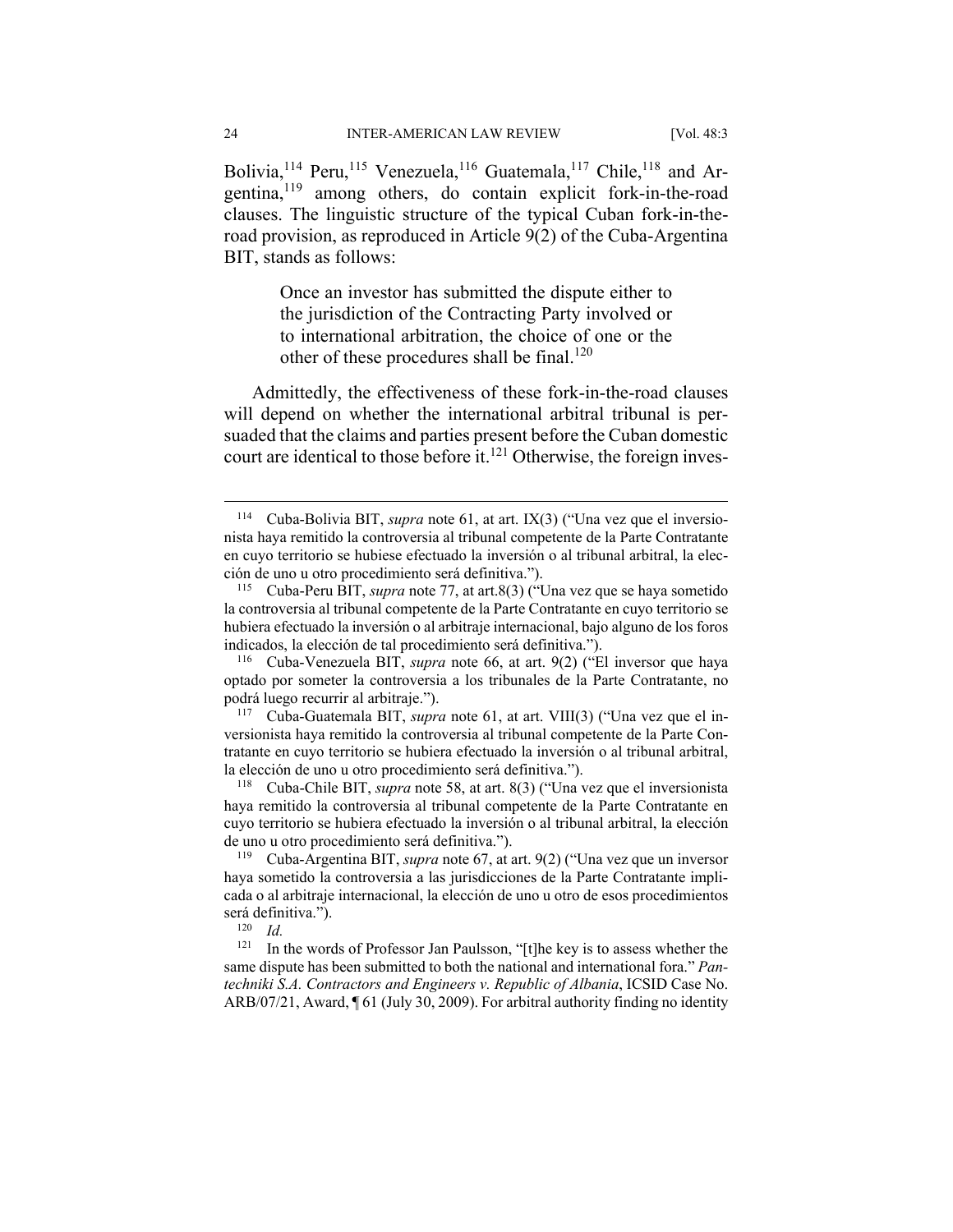tor will be allowed to elevate the dispute against Cuba to the international plane —even after having appeared before the local court.122

#### *E. Choice of Law*

In similar fashion to the fork-in-the-road *problématique*, another issue that brings to the surface the natural tension between the international and domestic legal systems is the choice of law question. More often than not, the run-of-the-mill foreign investment project in Cuba (or elsewhere) will touch upon elements of local corporate, tax, property, administrative, monetary, and even constitutional law,<sup>123</sup> while at the same time implicating issues arising under customary international law such as the rules of treaty interpretation.<sup>124</sup>

"[o]nly rarely did tribunals find that the fundamental basis of the claim before them was the same as before the domestic courts." Dolzer and Schreuer, *Principles of International Investment Law* 2d edition (Oxford: Oxford University Press, 2012), 267-268. Note that one of the very few arbitral authorities precluding the submission of an international investment claim on the basis of a foreign investor's transgression of a fork-in-the-road clause is the above-referenced *Pantechniki v. Republic of Albania* Award. ("Having made the election to seise the national jurisdiction the Claimant is no longer permitted to raise the same contention before ICSID.") *Pantechniki*, ICSID Case No. ARB/07/21 at ¶ 67.

<sup>123</sup> Note that issues as consequential as what constitutes a "protected investment" and who is a "protected investor" under Cuba's BITs is left, almost universally, to the dictates of Cuban domestic law. Wayne Sachs, *The New U.S. Bilateral Investment Treaties*, 2 INT'L TAX & BUS. LAW. 192, 203 (1984).<br><sup>124</sup> Note that the Vienna Convention on the Law of Treaties codifies the rules

of treaty interpretation found in customary international law. *See*, for instance, *Methanex Corporation v. United States of America* NAFTA, 14 44 I.L.M. 1345, Final Award, ¶ 29. (Aug. 3, 2005). *See also CME Czech Republic B.V. v. Czech* 

of claims and parties, in the context of the fork-in-the-road clauses of the U.S.- Argentina and Oman-Yemen BITs respectively, *see CMS Gas Transmission Company v. Republic of Argentina*, ICSID Case No. ARB/01/08, Decision on Jurisdiction, ¶ 80 (July 17, 2003) ("[A]s contractual claims are different from treaty claims, even if there had been or there currently was a recourse to the local courts for breach of contract, this would not have prevented submission of the treaty claims to arbitration") and *Desert Line Projects LLC v. Republic of Yemen*, ICSID Case No. ARB/05/17, Award ¶ 138 (February 6, 2008) ("In sum, the settlement of the Claimant's contractual claims in the Yemeni Arbitration does not bar the Arbitral Tribunal from having jurisdiction in the present case, since the claims formulated by the Claimant here are capable of constituting violations of the BIT if they are upheld.")..<br><sup>122</sup> As Professors Rudolf Dolzer and Christoph Schreuer have observed,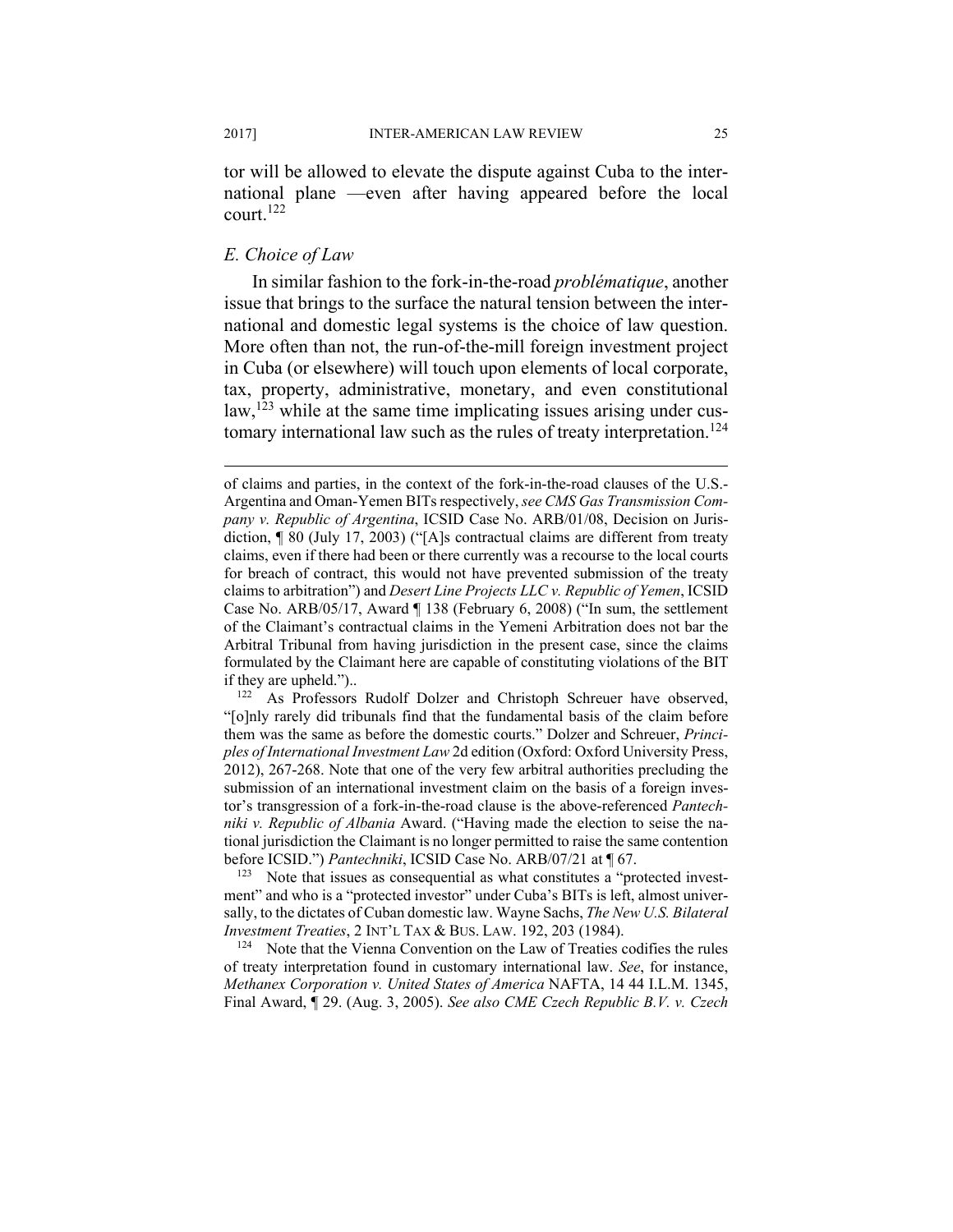The complexities surrounding the interactions between these parallel legal orders clearly encapsulates the relevance of the choice of law question all throughout the life of the investment treaty arbitration --- from the jurisdictional stage all the way to the liability and remedies' phases of the dispute settlement proceeding.

Cuba's BITs, however, offer no standard blueprint with respect to the choice of law formulation. A fairly significant number of Cuban investment treaties, for instance, fail to include a choice of law clause designating the substantive law governing the arbitral procedure. In those cases where Cuba and the other contracting party to the bilateral investment treaty have remained silent as to the choice of law selection while consenting to the jurisdiction of the ICC or to the use of the arbitration rules of the UNCITRAL, the answer to the choice of law inquiry is to be found in Articles 21 and 35 of the ICC's and the UNCITRAL rules, respectively; both of which establish that in the absence of an explicit choice of law designation "the arbitral tribunal shall apply the law which it determines to be appropriate."<sup>125</sup>

Interestingly, under Article 22 of the widely used rules of the Arbitration Institute of the Stockholm Chamber of Commerce ("SCC") and Article 22.3 of the rules of the London Court of International Arbitration ("LCIA") the result would be the same, since pursuant to both provisions the arbitral tribunal enjoys ample authority to, in the absence of a designation by the parties, apply "the law(s) or rules of law which it considers appropriate." $126$ 

Along similar lines, a tribunal presiding an investment treaty arbitration involving Cuba under the Additional Facility Rules must, in the absence of an explicit choice of law clause, apply "the law

*Republic*, UNCITRAL, Separate Opinion on the Issue at the Quantum,  $\P$  15-16 (Mar. 14, 2003).

<sup>&</sup>lt;sup>125</sup> UNCITRAL Arbitration Rules, art. 35 (2010). Article 21 of the ICC Rules uses almost identical language: "In the absence of any such agreement, the arbitral tribunal shall apply the rules of law which it determines to be appropriate." *For in-depth analysis of these two provisions See*, *e.g.,* SCHÜTZE, INSTITUTIONAL ARBITRATION 109-14, 1209-118 (Munich: C.H. Beck, Rolf ed. 2013). 126 LCIA Arbitration Rules art. 22.3 (1998). Article 22 of the SCC Rules

equally establishes that in the absence of a choice of law clause, the arbitral tribunal shall apply "the law or rules of law, whichever it considers to be most appropriate." *See also* SCHÜTZE, *supra* note 118, at 473-74, 835-37.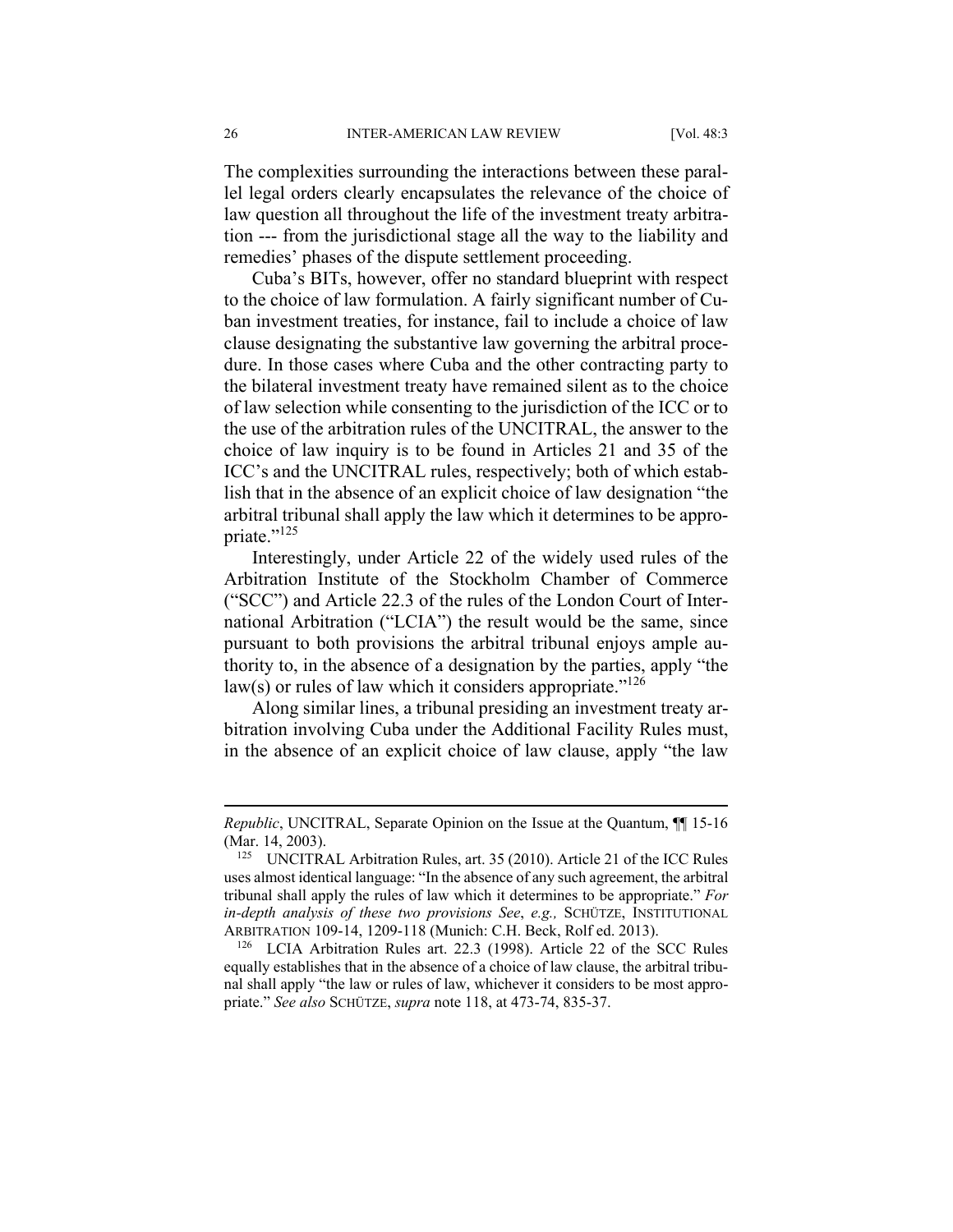determined by the conflict of laws rules which it considers applicable and such rules of international law as the Tribunal considers applicable."127

In the context of a purely *ad hoc* investment arbitration, devoid of any institutional trappings where the contracting parties have failed to select the dispute's governing law, the choice of law determination would squarely befall on the arbitral tribunal as a derivation of its inherent adjudicative authority.

Cuba's investment treaties with, for instance, Mexico, $^{128}$  Austria,  $129$  Lebanon,  $130$  and Greece<sup>131</sup> stand for the opposite approach. Each of these treaties contains an explicit choice of law provision designating, almost invariably, the relevant BIT together with the "applicable rules and principles of international law" as the governing law of any dispute arising between Cuba and an investor of the other contracting party to the agreement.

<sup>127</sup> ICSID Additional Facility Rules, art. 54, (Apr. 10, 2016), *available at*  https://eguides.cmslegal.com/pdf/arbitration\_volume\_II/CMS%20GtA\_Vol%20 II\_3\_11\_ICSID%20Additional%20Facility%20Rules.pdf. Note that Article 42(1) of the ICSID Convention mirrors this language: "The Tribunal shall decide a dispute in accordance with such rules of law as may be agreed by the parties. In the absence of such agreement, the Tribunal shall apply the law of the Contracting State party to the dispute (including its rules on the conflict of laws) and such rules of international law as may be applicable.") 128 Cuba-Mexico BIT, *supra* note 62, at app. 4 art. 7(1) ("*Cualquier tribunal* 

*establecido conforme a este Apéndice decidirá las controversias que se sometan a su consideración de conformidad con las disposiciones del presente Acuerdo, a las reglas aplicables y a los principios del Derecho Internacional*."). 129 Cuba-Austria BIT, *supra* note 57, at art. 15(1) ("A tribunal established un-

der this Part shall decide the dispute in accordance with this Agreement and ap-

plicable rules and principles of international law."). 130 Cuba-Lebanon BIT, *supra* note 60, at art. 7(3) ("The arbitral tribunal shall decide the dispute in accordance with the provisions of this Agreement and the applicable rules and principles of international law."). 131 Cuba-Greece BIT, *supra* note 55, at art. 10(4) ("The arbitral tribunal shall

decide the dispute in accordance with the provisions of this Agreement and the applicable rules and principles of international law.").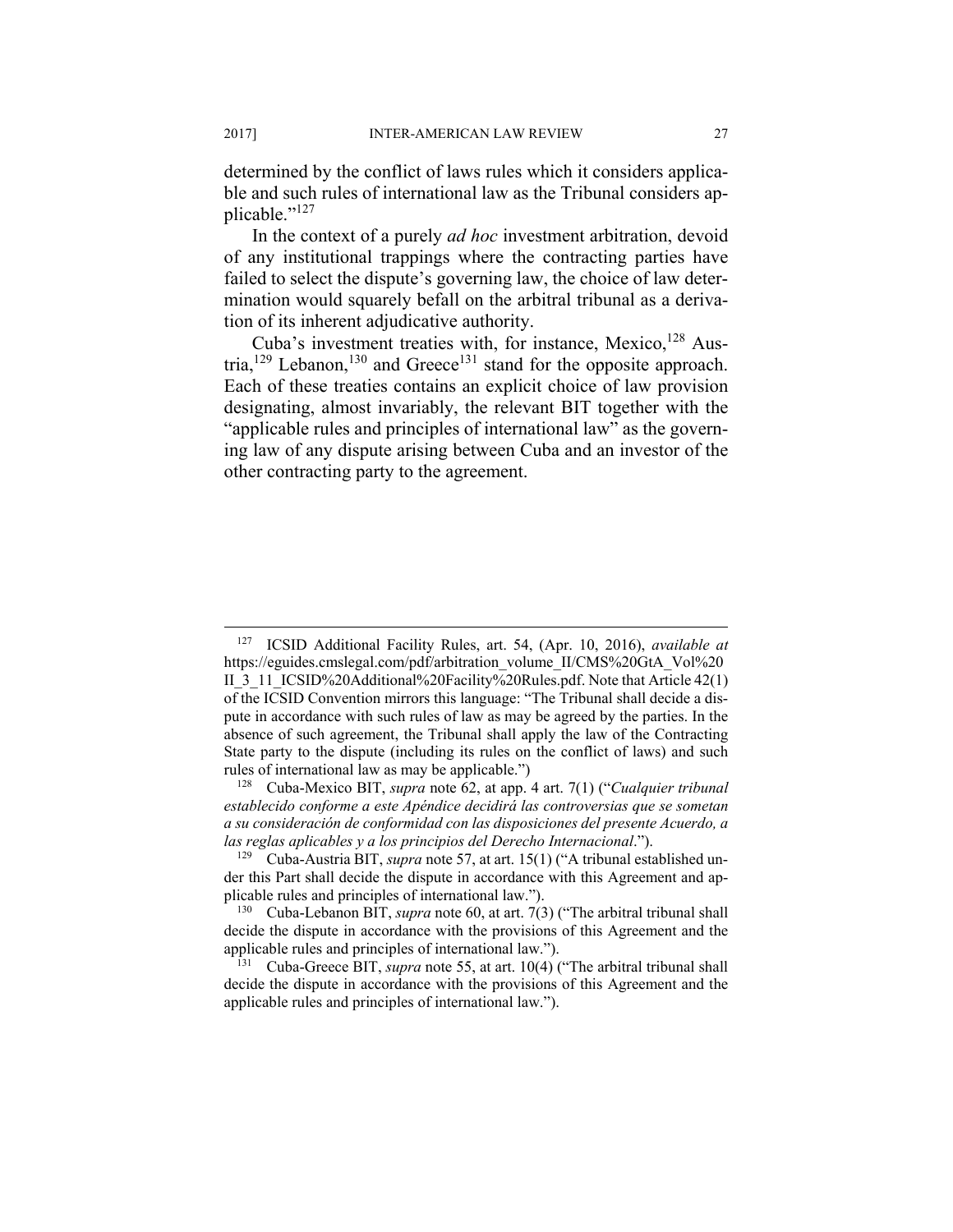Cuba's BIT's with Argentina,<sup>132</sup> Spain,<sup>133</sup> and China,<sup>134</sup> moreover, incorporate an additional feature to their respective choice of law provisions, and that is a *renvoi* clause<sup>135</sup> affording the arbitral tribunal sufficient flexibility to import legal constructs from other legal systems by applying Cuba's own conflict of laws rules.<sup>136</sup>

Although the vast majority of Cuban BITs establish no hierarchical or pyramidal order in the application of either domestic or international law,  $137$  it is safe to conclude that international law

tribunal shall be based on: The provisions of this Agreement and those of other agreements between the Contracting Parties; The widely accepted norms and principles of international law; The domestic legislation of the Contracting Party in whose territory the investment was made, including the rules on conflicts of law."). 134 Cuba-China BIT art. 9(7) ("The tribunal shall adjudicate in accordance

with the law of the Contracting Party to the dispute accepting the investment including its rules on the conflict of laws, the provisions of this Agreement as well as the generally recognized principles of international law accepted by both Contracting Parties."). Note that this is the language used in the old generation Cuba-China BIT, signed on April 24, 1995 and renegotiated in 2007. For an analysis of China's old generation BITs *see, e.g., ,* Ko-Yung Tung and Rafael Cox Alomar, *The New Generation of China BITs in light of Tza Yap Shum v. Republic of Peru*, <sup>17</sup> AM. REV. INT'L ARB. 461 (2007). 135 Note that Article 42(1) of the ICSID Convention also includes a *renvoi* 

clause. For relevant commentary *see* CHRISTOPH H. SCHREUER, THE ICSID CONVENTION: <sup>A</sup> COMMENTARY 601-02 (Cambridge University Press, 2001). 136 For an illuminating treatise, in 2 volumes, on Cuban private international

law refer to Rodolfo Dávalos Fernández, *Derecho Internacional Privado*: *Parte General* (La Habana: Editorial Félix Varela, 2006) and Rodolfo Dávalos Fernández, Taydit Peña Lorenzo and María del Carmen Santibáñez Freire, *Derecho Internacional Privado*: *Parte Especial* (La Habana: Editorial Félix Varela, 2007). While deserving careful and thoughtful analysis in a separate writing, it is worth pointing out that the rules of Cuban private international law amount to a complex, and rather asymmetrical, web of positive law provisions found for the most part in the so-called Bustamante Code (1928) and the Cuban Civil Code.<br><sup>137</sup> On the absence of a choice of law hierarchy, see the observations made by

the arbitral tribunals in *CME Czech Republic B.V. v. Czech Republic*, UNCITRAL, Final Award, ¶ 400 (Mar. 14, 2003) ("The Tribunal's analysis is that

<sup>132</sup> Cuba-Argentina BIT, *supra* note 67, at art. 9(4) ("El órgano arbitral decidirá en base a las disposiciones del presente Acuerdo, al derecho de la Parte Contratante que sea parte en la controversia, incluidas las normas relativas a conflictos de leyes, a los términos de eventuales acuerdos particulares concluidos con relación a la inversión, como así también a los principios del derecho internacional en la materia."). 133 Cuba-Spain BIT, *supra* note 64, at art. XI(3) ("The decisions of the arbitral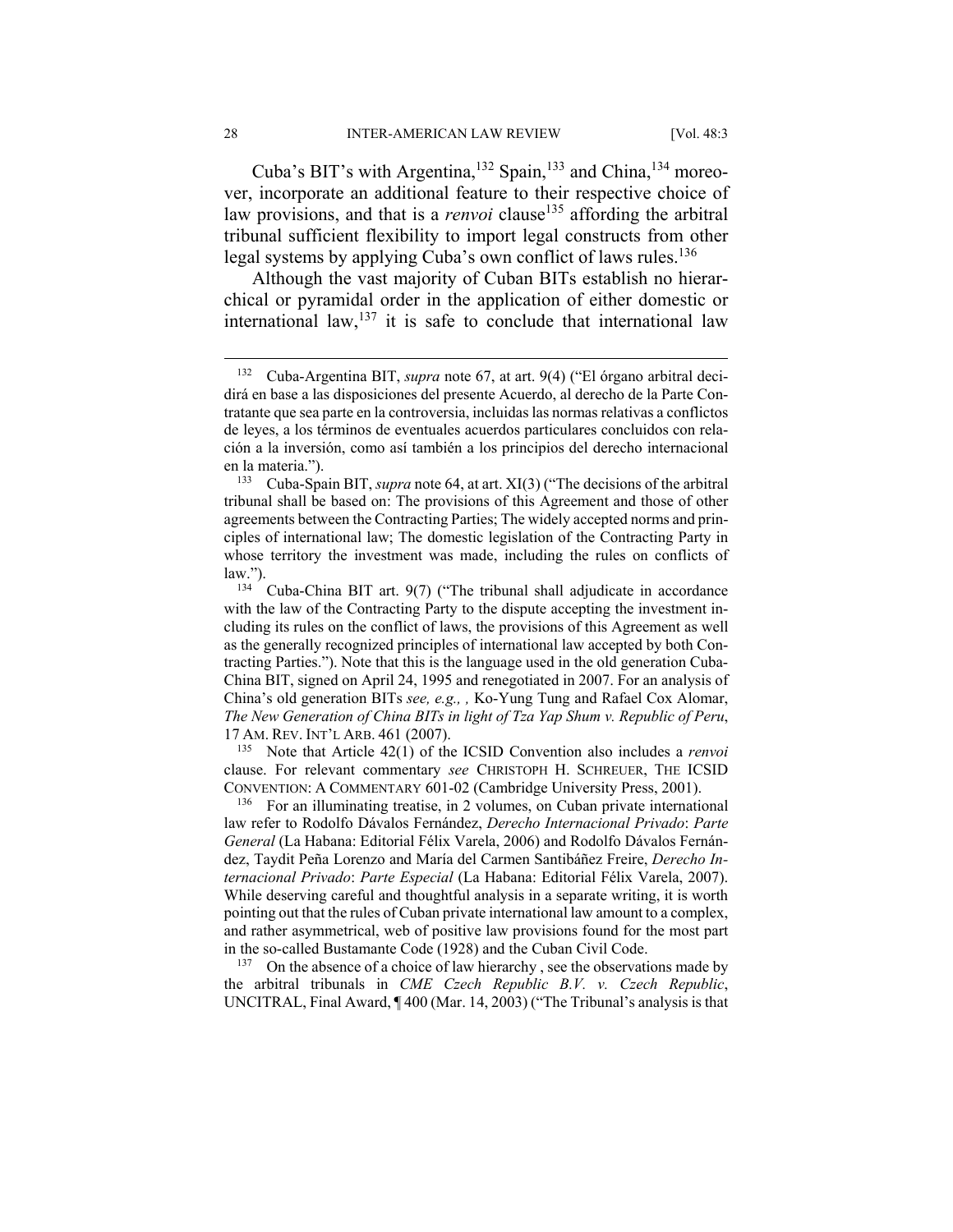would govern the overwhelming majority of investment treaty arbitrations involving Cuba.

# *F. Remedies*

It is well settled that arbitral tribunals do possess inherent authority to award both pecuniary and non-pecuniary remedies, $138$  including restitutionary,<sup>139</sup> declaratory,<sup>140</sup> injunctive, and interim relief.<sup>141</sup> This notwithstanding, a number of Cuban BITs limit the ar-

Award, ¶ 700 (July 28, 2015) ("[I]t is beyond doubt that non-pecuniary remedies, including restitution, can be awarded in ICSID Convention arbitrations under investment treaties."). The same maxim applies to investment treaty arbitrations involving Cuban BIT's even without the ICSID radius. 140 *See Quiborax S.A. and Non Metallic Minerals S.A. v. Plurinational State* 

*of Bolivia*, ICSID Case No. ARB/06/2, Award, ¶ 560 (Sept. 16, 2015) ("The fact that some types of satisfaction are not available does not mean that the Tribunal cannot make a declaratory judgment as a means of satisfaction under Article 37 of the ILC Articles, if appropriate. Moreover, this is also a power inherent to the Tribunal's mandate to resolve the dispute."). 141 *See Paushok et. al. v. Government of Mongolia*, UNCITRAL, Order on

Interim Measures, ¶ 45 (Sept. 2, 2008) ("It is internationally recognized that five standards have to be met before a tribunal will issue an order in support of interim measures. They are (1) prima facie jurisdiction, (2) prima facie establishment of the case, (3) urgency, (4) imminent danger of serious prejudice (necessity) and (5) proportionality.") Of singular importance in the Cuban context are UNCITRAL's

the application of the four sources of law as provided for in art. 8 (6) of the [Netherlands-Czech Republic] Treaty have no ranking according to the wording of the Treaty."); *National Grid, P.L.C. v. Argentine Republic*, UNCITRAL, Award, ¶ 82 (November 3, 2008) ("This provision points to the application of the Treaty itself, Argentine law including its rules on conflict of laws), and "*the applicable principles of international law*." Although the Parties do not disagree that these are the relevant sources of law applicable to this dispute, they note the absence of specific guidelines under the Treaty as to which aspect of the dispute is governed by one source or the other and how those sources interact in case of conflict *inter se*."<br><sup>138</sup> See, e.g., *LG&E Energy Corp. et. al v. Argentine Republic*, ICSID Case

No. ARB/02/1, ¶ 32 (Award, July 25, 2007) ("Reparation can thus take the form of restitution or compensation.") Article 34 of the Articles on Responsibility of States for Internationally Wrongful Acts (2001) establishes that "[f]ull reparation for the injury caused by the internationally wrongful act shall take the form of restitution, compensation and satisfaction either singly or in combination [ . . . ]"), available in *Yearbook of the International Law Commission* Vol. 2 (New York: United Nations, 2001), *available at* http://legal.un.org/ilc/publications/yearbooks /english/ilc\_2001\_v2\_p2.pdf. 139 *See Von Pezold v. Republic of Zimbabwe*, ICSID Case No. ARB/10/15,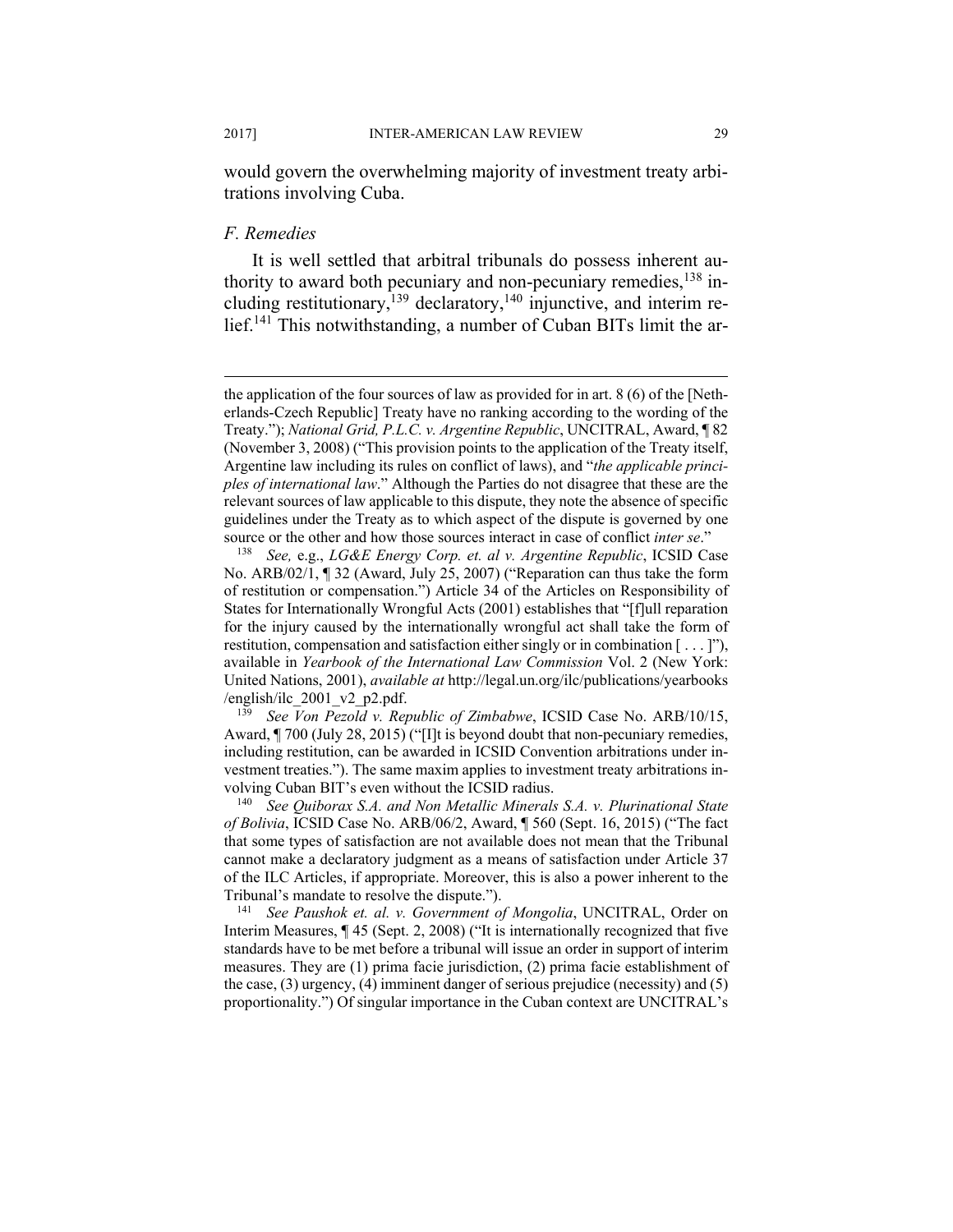bitral tribunal's remedial authority to the rendering of money damages. Both the old Cuba-China  $BIT<sup>142</sup>$  and, more importantly, the Cuba-Venezuela  $BIT^{143}$  explicitly limit the tribunal's jurisdiction to the assessment of pecuniary remedies. Yet, such limitation is rendered useless, for instance, within the context of an illegal expropriation claim --- where under the so-called *Chorzów* rule, the standard of compensation is to be found not in the *lex specialis* (i.e. the applicable Cuban BIT), but rather in customary international law.144

Similarly, while most Cuban BITs remain silent as to the nature of the remedies available under them, $145$  there is an overwhelming consensus in international arbitral authority to the effect that "the right to compensation for breaches of international law follows from general principles of international law as supplemented by general principles of law recognized by civilized nations."146 Thus, in the event an international arbitral tribunal finds Cuba in violation of its obligations under an investment treaty, the arbitrators would possess ample authority to articulate an award consisting of both pecuniary and non-pecuniary remedies, even in the face of a silent BIT.

Admittedly, complex issues of sovereign immunity and international comity will make non-pecuniary remedies utterly impractical

<u>.</u>

Article 26, ICC's Article 28, LCIA's Article 25 and SCC's Article 32 on interim and conservatory measures. 142 *See* Cuba-China BIT, *supra* note 134, at art. 9(3) (renegotiated in 2007),

which limited China's and Cuba's consent to international arbitration only for the purpose of determining "the amount of compensation for expropriation." 143 *See* Cuba-Venezuela BIT, *supra* note 66, at art. 9(4) (La jurisdicción del

tribunal arbitral se limitará a determinar si la Parte Contratante de que se trate ha incumplido [ . . . ] y si tal incumplimiento ha ocurrido y ha causado daños al inversor, a fijar la suma que deberá pagar la Parte Contratante al inversor como indemnización de tales daños.").<br><sup>144</sup> Rafael Cox Alomar, "Compensation in the Context of Unlawful Expropri-

ations," in IAN A. LAIRD, INVESTMENT TREATY ARBITRATION AND INTERNATIONAL LAW 235 (New York: Juris, 2016).<br><sup>145</sup> It is worth noting, however, that Article 16(1) of the Cuba-Austria BIT

explicitly establishes that declaratory and restitutionary relief is available under the treaty. Similarly, Articles  $V(3)$  and  $V(1)$  of the Cuba-Spain BIT also provide for restitutionary relief both in the context of a claim for expropriation or for losses

resulting from war, armed conflict and states of emergency. 146 *SwemBalt AB, Sweden v. Republic of Latvia*, UNCITRAL, Award, ¶ 38 (Oct. 23, 2000).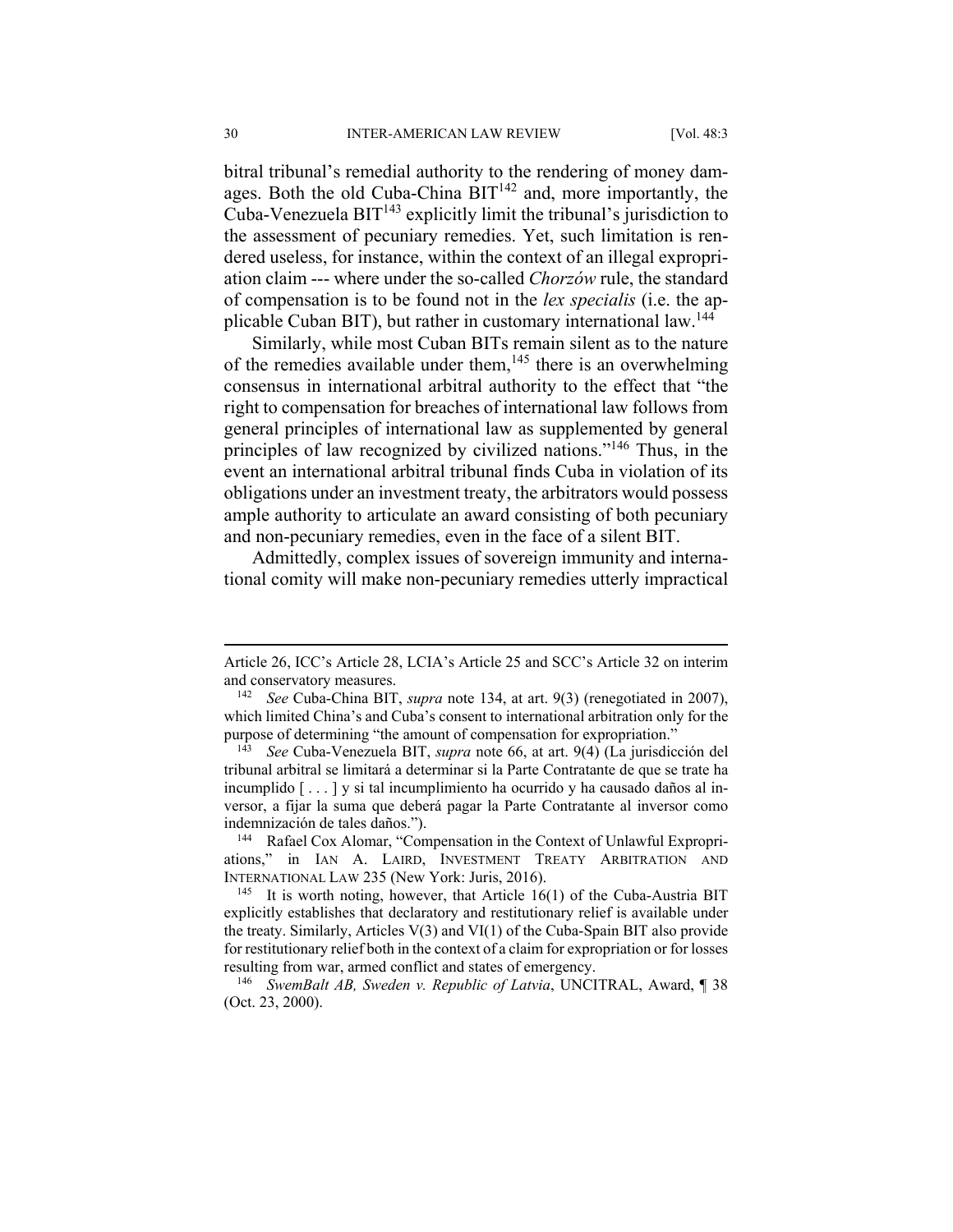or unviable under certain circumstances.<sup>147</sup> However, there is no bright line rule in customary international law precluding an international arbitral tribunal from awarding non-pecuniary relief to an aggrieved foreign investor if the factual and legal realities surrounding the claim warrant it.<sup>148</sup> The opposite is true of punitive damages against a sovereign state, which are unavailable as a matter of customary international law.149

The rendering of the award, once the remedies stage of the arbitral proceeding has concluded, leads the foreign investor to the more momentous phase of recognition and enforcement of the tribunal's decision.

#### *G. Recognition and Enforcement*

Cuba's BITs refer the party seeking recognition and enforcement to the domestic legal order of the jurisdiction where enforcement is sought. The language used in the recognition and enforcement clauses of Cuba's BITs is not identical. While most Cuban BITs explicitly refer the moving party to the "domestic" or "national" law of the jurisdiction where recognition and enforcement is

1

<sup>&</sup>lt;sup>147</sup> Note, for instance, that Article 54 of the ICSID Convention only mandates the enforcement of "the pecuniary obligations imposed by [the] award as if it were a final judgment of a court in that State." Thus, non-pecuniary awards are left out of the self-contained enforcement mechanism available under the ICSID Convention in no small measure due to issues of sovereign immunity and international comity. ICSID Convention, *available at* https://icsid.worldbank.org/en/Documents/resources/2006%20CRR\_English-final.pdf (last visited Apr. 15, 2017).<br><sup>148</sup> Rafael Cox Alomar, "Compensation in the Context of Unlawful Expropri-

ations," *The Journal of Damages in International Arbitration*, *available at* https://arbitrationlaw.com/library/compensation-context-unlawful-expropria-

tions-journal-damages-international-arbitration-vol-3. 149 *See* Articles on Responsibility of States for Internationally Wrongful Acts art. 37(3) and in particular Commentary 8 to the text adopted by the International Law Commission, which appears in *Yearbook of the International Law Commission* Vol. 2 (New York: United Nations, 2001). *See also* Cuba-Mexico BIT*, supra*  note 62, at art. 8(4) explicitly forbids the rendering of punitive damages. Of interest is the fact that NAFTA also expressly precludes tribunals from awarding punitive damages. *See* NAFTA's Chapter 11, Article 1135(3).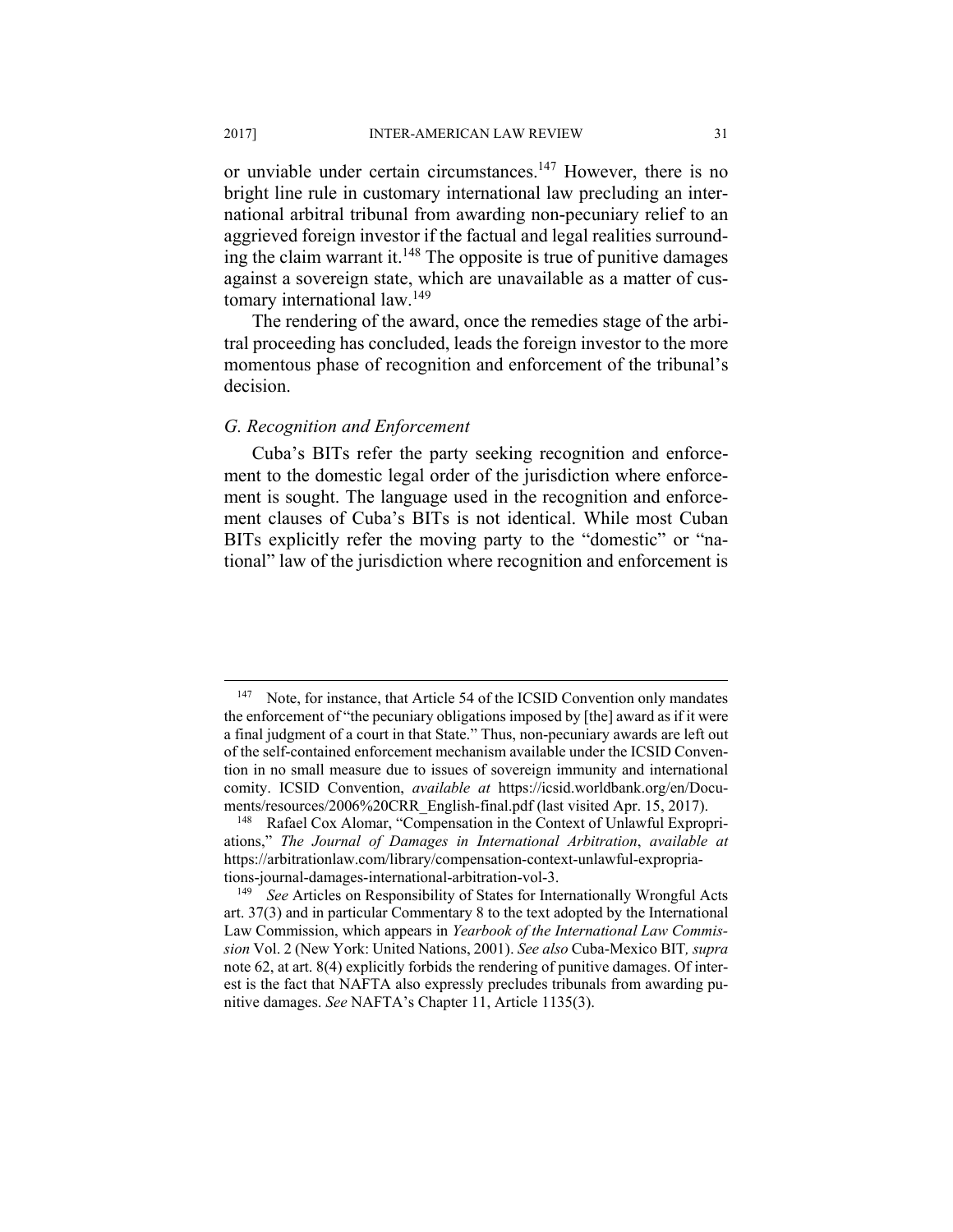sought,<sup>150</sup> some merely reiterate that the award "shall be final and binding,"<sup>151</sup> while other agreements simply remain silent.<sup>152</sup>

Despite the dissimilar language, the procedural route for recognition and enforcement under all Cuban investment treaties leads to the domestic legal plane. The recognition and enforcement of foreign arbitral awards in Cuba is governed by Articles 483, 484, and 485 of the Law of Civil, Administrative, and Labor Procedure (*Ley de Procedimiento Civil, Administrativo, y Laboral*),153 as well as by the strictures of the New York Convention—which has been in full force and effect on Cuban soil since March 30, 1975.<sup>154</sup>

Article 483 of the Cuban statute provides for the recognition and enforcement of foreign arbitral awards meeting the following criteria: firstly, the underlying legal action must have been presented *in personam*; secondly, the arbitral award must have been rendered in the ordinary course not in default (*rebeldía*); thirdly, the obligations requiring performance under the award must be legal in nature per the applicable Cuban legislation; fourthly, the award, together with all other accompanying documents, must be authenticated according to the laws of the jurisdiction where it was made; fifthly, in the event

<u>.</u>

<sup>150</sup> *See*, *inter alia*, Cuba-Turkey BIT, *supra* note 65, at art. VI(3); Cuba-Chile BIT, *supra* note 58, at art. 8(5); Cuba-Netherlands BIT, *supra* note 54, at art. 9(3); Cuba-Guatemala BIT, *supra* note 61, at art. VIII(4); Cuba-Bolivia BIT, *supra* note 61, at art. IX(5); Cuba-Portugal BIT, *supra* note 63, at art. 9(4); Cuba-Peru BIT, *supra* note 77, at art. 8(4); Cuba-Germany BIT, *supra* note 77, at art. 11(2); Cuba-Lebanon BIT, *supra* note 60, at art. 7(3); Cuba-Greece BIT, *supra* note 55, at art. 10(4); Cuba-Argentina BIT, *supra* note 67, art. 9(5); Cuba-Spain BIT, *supra* note 64, at art. XI(4). 151 *See*, *inter alia*, Cuba-Hungary BIT, *supra* note 59, at art. 8(2)(b); Cuba-

Slovakia BIT, *supra* note 59, at art. 8(2); Cuba-Venezuela BIT, *supra* note 66, at art. 9(5); Cuba-Indonesia BIT, *supra* note 64, at art. VIII(3). 152 *See*, *inter alia*, Cuba-France BIT, *supra* note 68, at art. 10; Cuba-Italy BIT,

*supra* note 70, at art. 9; Cuba-Switzerland BIT, *supra* note 69, at art. 10; Cuba-Romania BIT, *supra* note 56, at art. 9; Cuba-United Kingdom BIT, *supra* note 64, at art. 8; Cuba-Barbados BIT, *supra* note 64, at art. 8. 153 Refer to Dávalos Fernández, Taydit Peña Lorenzo and María del Carmen

Santibáñez Freire, *Derecho Internacional Privado*: *Parte Especial,* LA HABANA, 260 (2007) (Cuba). Note, moreover, that the *Ley de Procedimiento Civil, Administrativo y Laboral* was enacted by the National Assembly of People's Power during the ordinary session taking place on July 12-14, 1977.<br><sup>154</sup> United Nations Convention for the Recognition and Enforcement of For-

eign Arbitral Awards, June 10, 1958, 21 U.S.T. 2517, 330 U.N.T.S. 38 (the "New York Convention").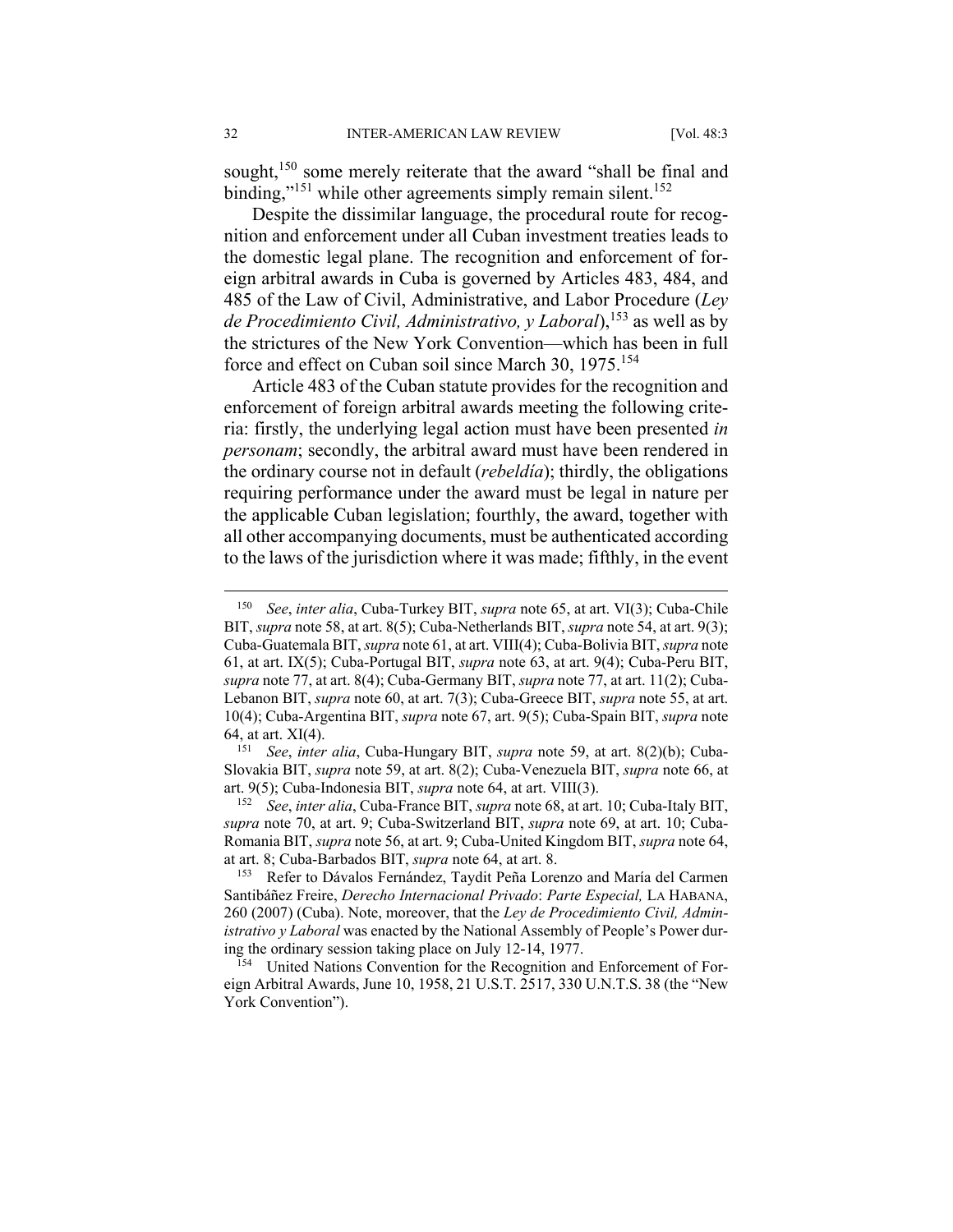the award was issued in a non-contracting state to the New York Convention, it must also come with a declaration from the ministry of foreign affairs of the country of origin, certifying that an award rendered in Cuba would also be afforded recognition and enforcement therein on a reciprocal basis;<sup>155</sup> and sixthly, the moving party must identify with particularity the Cuban domicile of the person (natural or juridical) against whom recognition and enforcement is sought. $156$ 

Article 484, moreover, designates the Cuban Supreme Court as the forum where the petition for recognition and enforcement must be presented, unless an international treaty ratified by Cuba provides otherwise.157 The petition, moreover, along with its Spanish translation, shall be served on the person (natural or juridical) against whom recognition and enforcement is sought.<sup>158</sup> The Cuban Supreme Court shall hear the respondent within 10 days from the service of notice, at which point the Court will either grant or deny the petition without the possibility of further review.159

The Cuban statute, however, must be read in tandem with the New York Convention. It is well settled that non-ICSID investment arbitration awards against Cuba or its instrumentalities fall under the scope of the New York Convention,<sup>160</sup> and, hence, are susceptible

1

<sup>&</sup>lt;sup>155</sup> Note that in acceding to the New York Convention, Cuba made the reservation that with respect to non-contracting parties it would only enforce the Convention on the basis of reciprocity. New York Arbitration Convention, *available at* http://www.newyorkconvention.org/countries (last visited Feb. 17, 2017).

<sup>156</sup> *See* LEY DE PROCEDIMIENTO CIVIL, ADMINISTRATIVO Y

LABORAL art. 483 (Cuba).<br><sup>157</sup> See *Id.*, at art. 484 (Cuba).<br><sup>158</sup> *Id.* at art. 485 (Cuba)

<sup>&</sup>lt;sup>159</sup> *Id.*, at art. 485 (Cuba).<br><sup>160</sup> Cuba-Switzerland BIT, *supra* note 69, at art. 13 provides, in part, that "[c]laims submitted to arbitration under this Part shall be considered to arise out of a commercial relationship or transaction for purposes of Article 1 of the New York Convention." Cuba-Mexico BIT, *supra* note 62, at art. 9(5) mirrors this language, "Para los efectos del Artículo 1 de la Convención de Nueva York, se considerará que la reclamación que se somete a arbitraje conforme a este Apéndice, surge de una relación u operación comercial." For a robust analysis showing that sovereign states and public entities fall under the New York Convention's rubric of "persons," *see* REINMAR WOLFF, NEW YORK CONVENTION, 69-70 (Munich: C.H. Beck, 2012).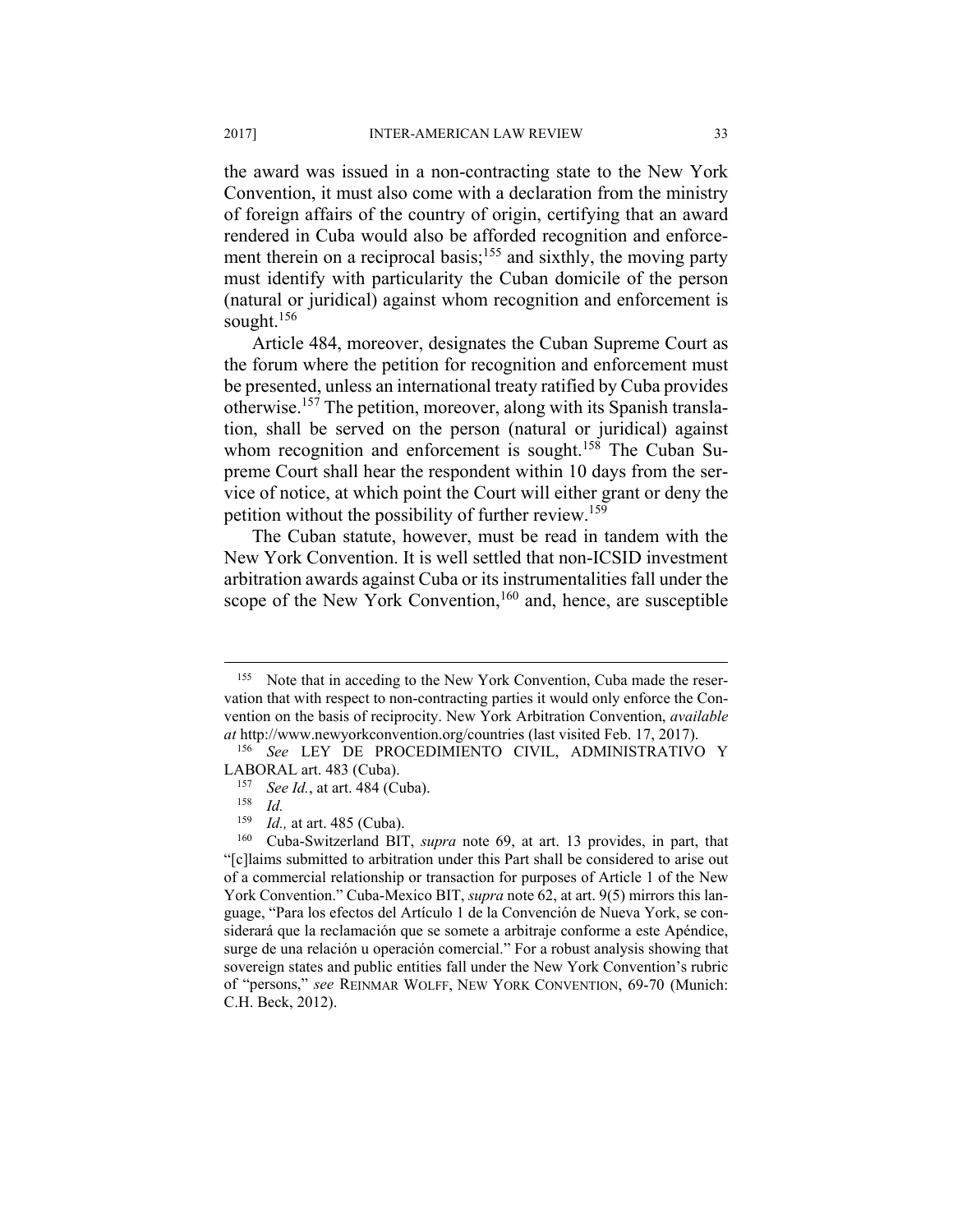to challenge on the basis of the various escape hatches provided under Article V of the Convention.<sup>161</sup>

#### *H. The MFN Clause*

A most relevant feature of a growing number of Cuban BITs is the expansive reach of their most-favored-nation ("MFN") provisions. Under Cuba's bilateral investment treaties with, for instance, the United Kingdom,<sup>162</sup> Germany,<sup>163</sup> Slovakia,<sup>164</sup> Barbados,<sup>165</sup> Peru,<sup>166</sup> Bolivia,<sup>167</sup> and Turkey,<sup>168</sup> the language of the MFN clause explicitly suggests that MFN treatment extends to dispute settlement; which means that "if a third-party treaty contains provisions for the settlement of disputes that are more favorable to the protection of the investor's rights and interests than those in the basic treaty, such provisions may be extended to the beneficiary of the most favored nation clause as they are fully compatible with the *ejusdem generis* principle."<sup>169</sup>

This notwithstanding, most Cuban MFN provisions remain silent as to their applicability to dispute settlement. Thus, it would

<sup>161</sup> Besides challenges on the basis of sovereign immunity, lack of arbitrability, procedural due process and public policy, non-moving parties have often challenged recognition and enforcement when the arbitral award has been set aside by a court in the jurisdiction where the award was made. *See*, e.g., *Corporación Mexicana de Mantenimiento Integral, S. De R.L. de C.V. v. Pemex*, 832 F.3d 92 (2d Cir. 2016), where the U.S. Court of Appeals for the Second Circuit affirmed the U.S. District Court for the District of New York's recognition and enforcement of an arbitral award rendered in Mexico against Pemex despite the fact that a Mexican court had vacated it. *See generally,* Radu Lelutiu, *Managing Requests for Enforcement of Vacated Awards under the New York Convention*, 14 AM.REV.INT'L ARB. 345 (2003).<br>
<sup>162</sup> Cuba-United Kingdom BIT, *supra* note 64, at art. 3(3).<br>
<sup>163</sup> Cuba-Germany BIT, *supra* note 77, at art. 3(5).<br>
<sup>164</sup> Cuba-Slovakia BIT, *supra* note 59, at art. 3(3).<br>
<sup>165</sup> Cuba-Barbados BIT, *s* 

Decision of the Tribunal on Objections to Jurisdiction, **¶** 56 (Jan. 25, 2000), 5 ICSID Rep. 396 (2002).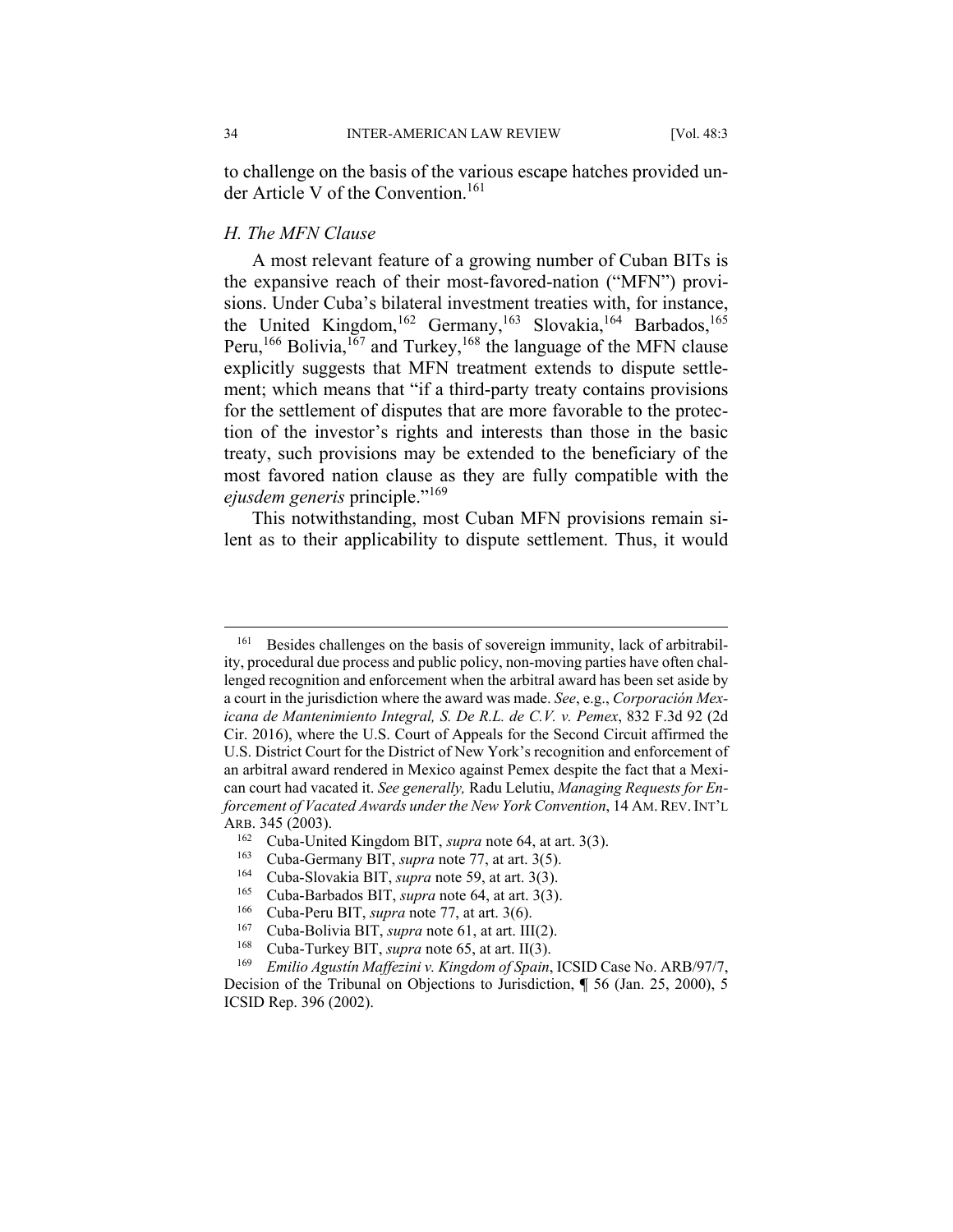typically befall on the arbitral tribunal to decide whether to read into the MFN clause the inclusion of dispute settlement.<sup>170</sup>

# IV. STANDARDS OF PROTECTION UNDER CUBA'S BITS

# *A. Protected Foreign Investment*

Substantively, Cuba's BITs offer the foreign investor the typical assortment of legal protections and safeguards available in most international investment treaties. More specifically, Cuban BITs almost universally provide overly broad definitions of what constitutes a "protected investment" under the applicable investment agreement. Article 1(a) of the Cuba-Barbados BIT, for instance, establishes that:

For purposes of this Agreement:

 $\overline{a}$ 

(a) 'investment' means *every kind of asset* and in particular, *though not exclusively*, includes:

(i) movable and immovable property and any other property rights such as mortgages, liens or pledges;

 $170$  Note that far from homogenous, arbitral tribunals have shown themselves in disagreement as to whether a silent MFN provision should be read as expansively as to allow the bypassing of the basic treaty's dispute settlement mechanism. *See* ,*Sanum Inv. Ltd. v. Gov't of the Lao People's Democratic Republic*, PSA Case No. 2013-13, Award on Jurisdiction, **¶** 358 (Dec. 13, 2013), (Perm. Ct. Arb. 2013). ("[T]o read into that clause a dispute settlement provision to cover all protections under the Treaty when the Treaty itself provides for very limited access to international arbitration would result in a substantial re-write of the Treaty and an extension of the State Parties' consent to arbitration beyond what may be assumed to have been their intention.") *Wintershall Aktiengesellschaft v. Argentine Republic*, ICSID Case No. ARB/04/14, Award, ¶ 167 (Dec. 8, 2008), *available at* http://icsidfiles.worldbank.org/icsid/ICSIDBLOBS/OnlineAwards/C39/D C1492\_En.pdf. ("Ordinarily, an MFN Clause would not operate so as to replace one means of dispute settlement with another . . . the prospect of an investor selecting at will from an assorted variety of options provided in other treaties negotiated with other parties under different circumstances, dislodges the dispute resolution provision in the basic treaty itself.").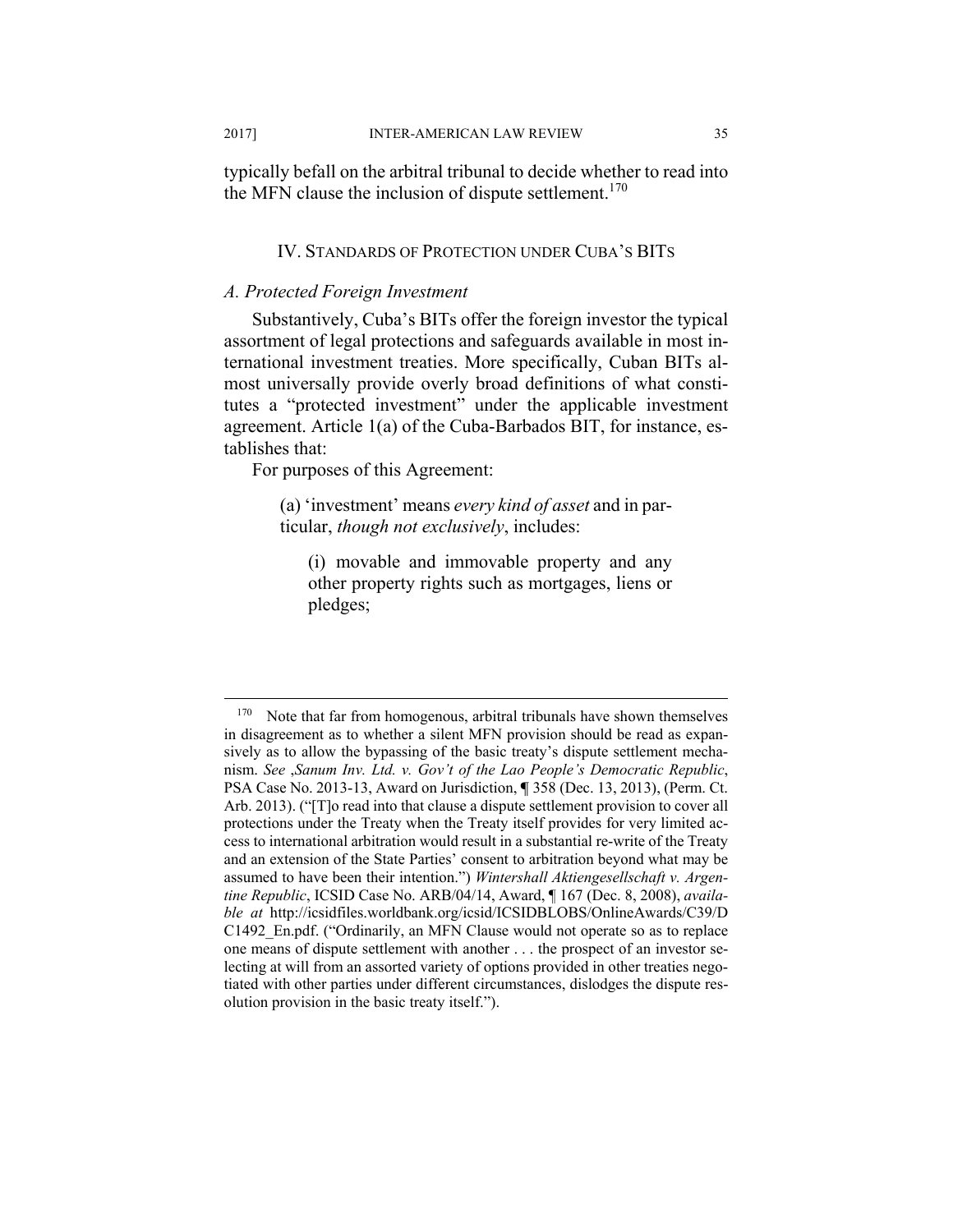(ii) shares in and stock and debentures of a company and any other form of participation in a company;

(iii) claims to money or to any performance under contract having a financial value;

(iv) intellectual property rights, goodwill, technical processes and know-how;

(v) business concessions conferred by law or under contract, including concessions to search for, cultivate, extract or exploit natural resources.<sup>171</sup>

The language of the Cuba-Barbados BIT, premised on an expansive asset-based concept of what amounts to a "protected investment" under the treaty, is also present in Cuba's BITs with, for instance, the United Kingdom,<sup>172</sup> Slovakia,<sup>173</sup> Germany,<sup>174</sup> Peru,<sup>175</sup> Bolivia,176 Turkey,177 Austria,178 Mexico,179 Indonesia,180 Vietnam,<sup>181</sup> Romania,<sup>182</sup> France,<sup>183</sup> Hungary,<sup>184</sup> Greece,<sup>185</sup> Lebanon,<sup>186</sup> the Netherlands,<sup>187</sup> Spain,<sup>188</sup> and China.<sup>189</sup> In construing the

<sup>171</sup> Cuba-Barbados BIT, *supra* note 64, at art. 1(a). 172 Cuba-United Kingdom BIT, *supra* note 64, at art. 1(a) ("every kind of as-

set").<br>
<sup>173</sup> Cuba-Slovakia BIT, *supra* note 59, at art. 1(1) ("every kind of asset").<br>
<sup>174</sup> Cuba-Germany BIT, *supra* note 77, at art. 1(1) ("toda clase de bienes").<br>
<sup>175</sup> Cuba-Peru BIT, *supra* note 77, at art. 1(1)

chos relacionados").<br>
<sup>177</sup> Cuba-Turkey BIT, *supra* note 65, at art. 1(2) ("every kind of asset.").<br>
<sup>178</sup> Cuba-Austria BIT, *supra* note 57, at art. 1(2) ("every kind of asset").<br>
<sup>179</sup> Cuba-Mexico BIT, *supra* note 62,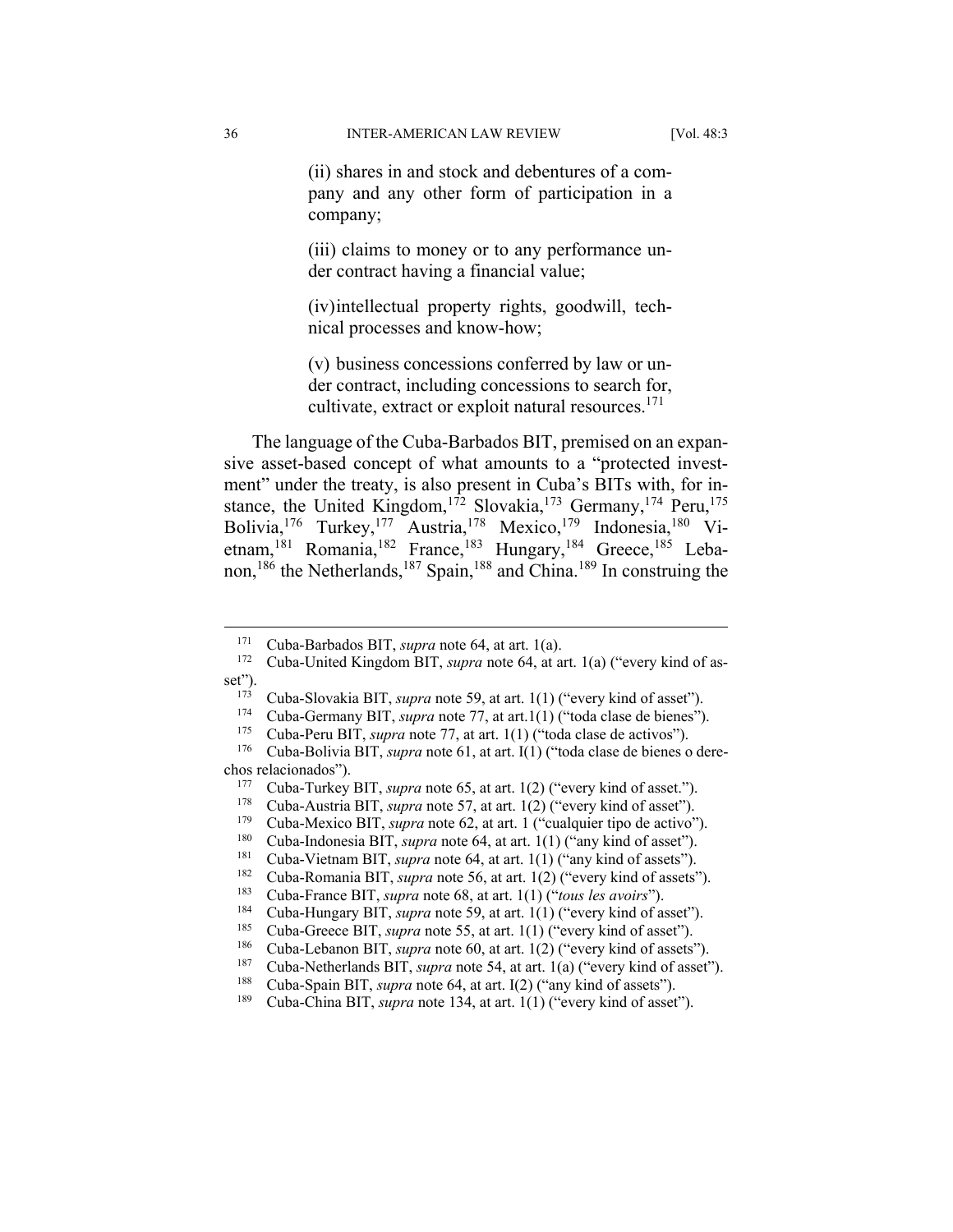definition of "protected investment" under a Cuban BIT, an international arbitral tribunal ought to look, not at the strictures of Cuban domestic law, but rather at international law.<sup>190</sup>

It is well settled, moreover, that an investment fraught by illegality does not qualify for protection under any Cuban  $\overline{BIT}$ .<sup>191</sup> Unsurprisingly, a significant number of Cuban BITs explicitly limit the treaty's protection only to those foreign investments made "in conformity with" the laws of Cuba and those of the other contracting state to the investment treaty.<sup>192</sup>

State."). 192 *See* Cuba-Venezuela. BIT, *supra* note 66, at art. (2)(e) ("*y otros derechos otorgados conforme al Derecho Público*"); Cuba-Greece BIT, *supra* note 55, at

<sup>190</sup> Refer, for instance, to *République D'Italie v. République de Cuba*, Arbitrage Ad'Hoc, Sentence Preliminaire, ¶¶ 80-81 (Mar. 15, 2005) ("Les dispositions de cette loi ne peuvent être utilisées pour définir la notion d'investissement au sens de l'Accord. [ . . . ] [l]a notion d'investissement ne doit pas pouvoir varier et fluctuer en fonction des législations nationales de chacun d'entre eux et de leurs évolutions respectives. [ . . . ] Il appartient donc au Tribunal Arbitral de rechercher dans la jurisprudence internationale et dans la doctrine une définition de la notion d'investissement compatible avec les dispositions de l'Accord, son objet et ses objectifs.*"*). *See also*, *Saipem S.P.A. v. People's Republic of Bangladesh*, ICSID Case No. ARB/05/07, Decision on Jurisdiction and Recommendation on Provisional Measures, ¶ 82 (Mar. 21, 2007) ("[T]he Tribunal cannot depart from the general rule that treaties are to be interpreted by reference to international law. It is thus not prepared to consider that the term "investment" in Article 1(1) of the BIT is defined according to the law of the host State."). *See id*. at ¶ 120 ("Accordingly, the question is whether Saipem made an investment within the meaning of Article 1(1) of the [Bangladesh-Italy] BIT, without reference to the law of Bangladesh."). 191 The ancient legal principle of *ex delicto non oritur actio* ("an unlawful act

cannot serve as the basis of an action in law") has been widely incorporated to international investment law. *Emilio Agustín Maffezini v. Kingdom of Spain*, ICSID Case No. ARB/97/7, Decision of the Tribunal on Objections to Jurisdiction, **¶** 56 (Jan. 25, 2000), 5 ICSID Rep. 396 (2002). *See Fraport AG Frankfurt Airport Services Worldwide v. Republic of the Philippines*, ICSID Case No. ARB/11/12, Award, ¶ 332 (Dec. 10, 2014) ("As other tribunals have recognized, there is an increasingly well-established international principle which makes international legal remedies unavailable with respect to illegal investments, at least when such illegality goes to the essence of the investment."). *See also Oxus Gold v. Republic of Uzbekistan*, UNCITRAL, Award, ¶ 706 (Dec. 17, 2015), *available at* http://www.italaw.com/sites/default/files/case-documents/italaw7238\_2.pdf ("The Arbitral Tribunal agrees . . . that an investment may not qualify for protection under a BIT, where such investment was made in breach of relevant laws and regulations, including international treaties but also national law of the host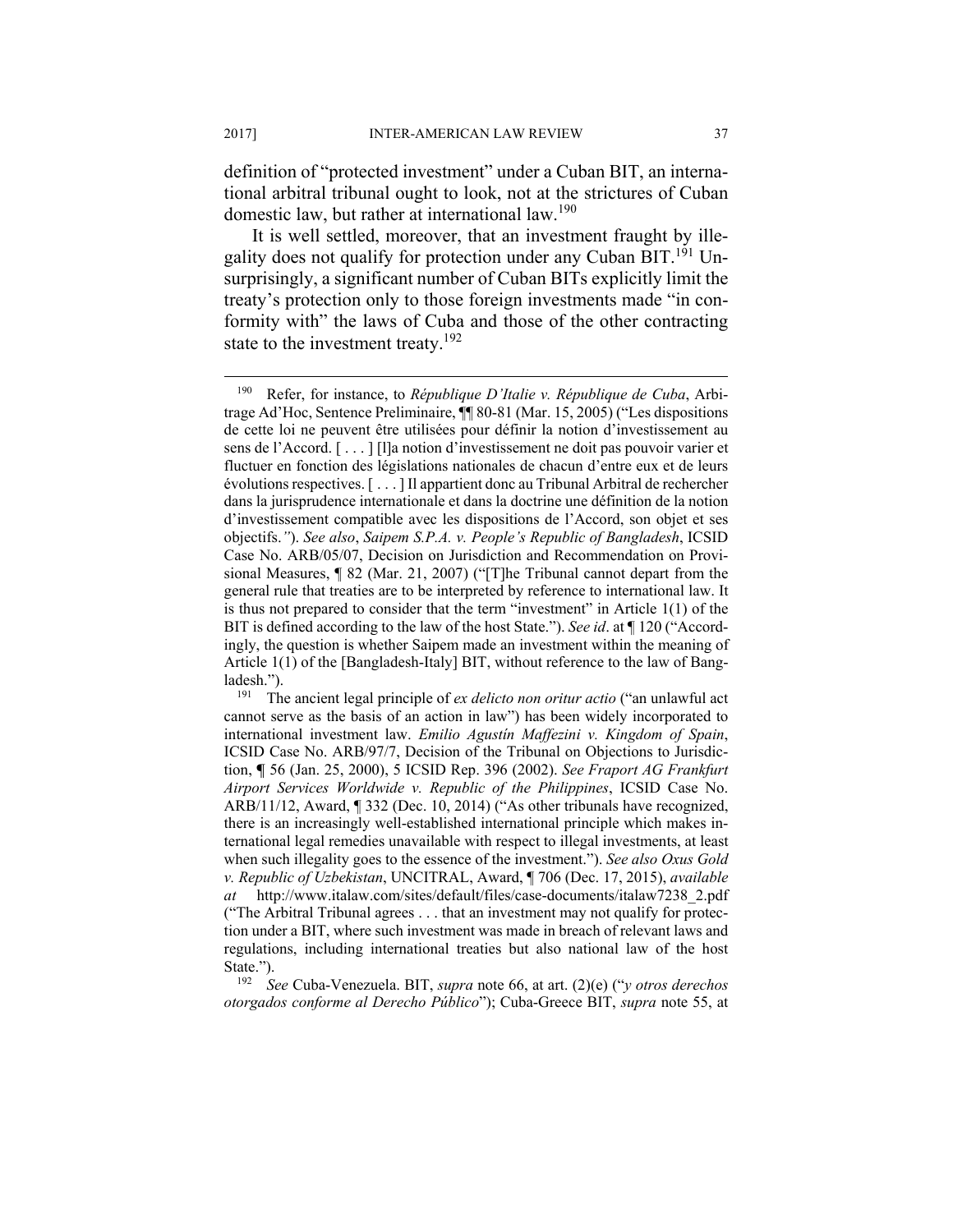#### *B. Protected Foreign Investor*

Under Cuban BITs, a "protected foreign investor" is defined as a natural or legal person having the nationality of one of the contracting states entering into the BIT. $^{193}$  Standing, thus, is conditioned to whether the natural or legal persons raising the claim meet the nationality requirements of the specific BIT under which protection is sought.

In order to enjoy standing to sue Cuba under most Cuban BITs, the foreign investor, if a natural person, must be a national of the other contracting state to the BIT--- as defined by the latter's nationality laws.194 If a legal person, it must have been constituted in

the other contracting party to the BIT (besides Cuba) some Cuban BITs require both Cuban nationality and permanent domicile in Cuba for protection under the

art.  $1(1)(f)$  ("in conformity with its laws and regulations"); Cuba-Lebanon BIT, *supra* note 60, at art.  $1(2)(d)$  ("in accordance with the law"); Cuba-Austria BIT, *supra* note 57, at art. 2(1) ("according to its laws and regulations"); Cuba-Romania BIT, *supra* note 56, at art.1(2) ("in accordance with the laws and regulations of the latter"); Cuba-Turkey BIT, *supra* note 65, at art. 1(2) I(2) ("in conformity with the hosting Party's laws and regulations"); Cuba-Slovakia BIT, *supra* note 59, at art. 1(1) ("in accordance with the laws and regulations of the latter"); Cuba-Argentina BIT, *supra* note 67, at art. 1(1) ("de conformidad con las leyes y reglamentaciones de la Parte Contratante"*)*; Cuba-Italy BIT, *supra* note 70, at art. 1(1) ("in conformità delle leggi e dei regolamenti di quest'ultima"); Cuba-Guatemala BIT, *supra* note 61, at art. I(2) ("de conformidad con las leyes y reglamentos de la Parte Contratante"); Cuba-Indonesia BIT, *supra* note 64, at art. I(1) ("in conformity with the laws and regulations of the latter"*)*; Cuba-China BIT, *supra*  note 134*,* at art*.* 1(1) *(*"in accordance with the laws and regulations"); Cuba-Chile BIT, *supra* note 58, at art. 1(2) ("de conformidad con las leyes y reglamentos de la Parte Contratante"); Cuba-Vietnam BIT, *supra* note 64, at art. 1(1) ("pursuant to the laws and regulations in force"); Cuba-Hungary BIT, *supra* note 59, at art. 1(1) ("in accordance with the laws and regulations"); Cuba-Bolivia BIT, *supra*  note 61, at art. I(1) ("efectuado de conformidad con las leyes y reglamentos"); Cuba-Portugal BIT *supra* note 63, at art. I(1) ("nos termos da respectiva legislação aplicável sobre a matéria"); Cuba-Spain BIT, *supra* note 64, at art. I(2) ("acquired in accordance with the legislation of the country in which the investment is made.").<br><sup>193</sup> Clearly, a Cuban national or legal person has no standing to sue Cuba under

any bilateral investment treaty. Note that "[i]nvestment treaties confer rights to foreign investors, which are unavailable to nationals of the host country. Legitimate policy reasons justify this differential treatment." *See Gallo v.Government of Canada*, PCA Case No. 55798, Award, ¶ 331 (Sept. 15, 2011) *available at* http://www.italaw.com/sites/default/files/case-documents/ita0351\_0.pdf.<br><sup>194</sup> Note that with respect to Cuban investors doing business in the territory of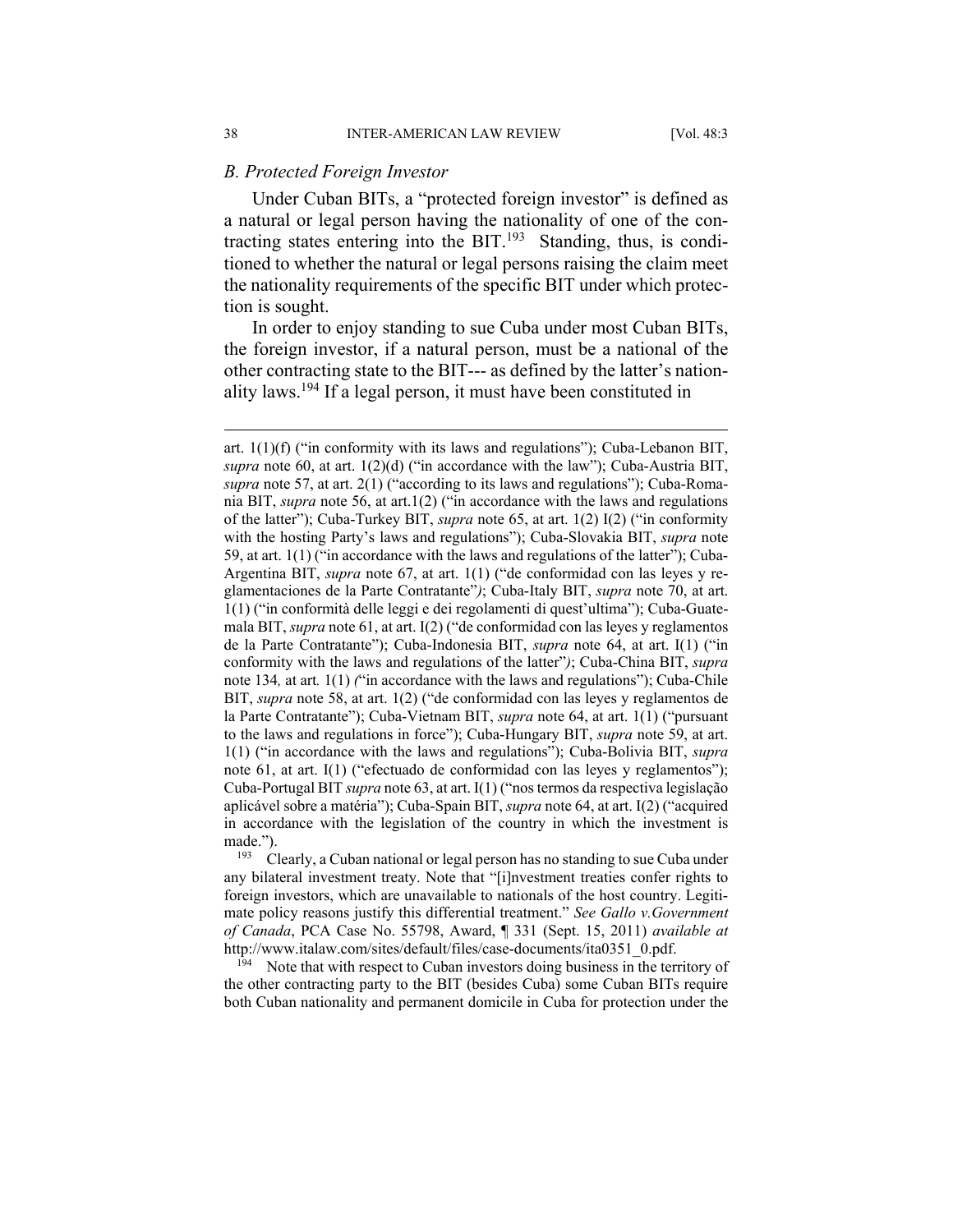accordance with the laws of the other contracting state to the BIT.<sup>195</sup> Under most Cuban BITs, however, a foreign legal person's standing to bring a claim against Cuba will depend on its compliance with additional treaty specific requirements.

Besides incorporation in accordance with the laws of the other contracting state to the bilateral investment treaty, foreign legal persons seeking protection under Cuba's BITs with, for instance, Turkey,<sup>196</sup> Spain,<sup>197</sup> Portugal,<sup>198</sup> and Lebanon,<sup>199</sup> must also have their "headquarters," "main office," "*sede*," or "seat" in either Turkish, Spanish, Portuguese, or Lebanese territory. Comparatively, under Cuba's BITs with Bolivia,<sup>200</sup> Mexico,<sup>201</sup> Chile,<sup>202</sup> Romania,<sup>203</sup> and Guatemala,  $204$  the standing of a foreign legal person raising a claim against Cuba depends not just on the place of incorporation and the geographic location of its corporate seat, but also on whether that corporate entity conducts significant business in Bolivian, Mexican, Chilean, Romanian, or Guatemalan territory.

at art.1(1).<br><sup>196</sup> Cuba-Turkey BIT, *supra* note 65, at art. I(1)(b) ("[...] and having their headquarters in the territory of that Party").<br><sup>197</sup> Cuba-Spain BIT, *supra* note 64, at art. I(1)(b) ("[...] and having their

main office in the territory of that Contracting Party").<br><sup>198</sup> Cuba-Portugal BIT *supra* note 63, at art. 1(3) ("que tenham sede no terri-

tório de uma das Partes Contratantes."). 199 Cuba-Lebanon BIT, *supra* note 60, at art. 1(1)(b) ("have their seat in the

territory of that same Contracting Party.").<br><sup>200</sup> Cuba-Bolivia BIT, *supra* note 61, at art.I(2)(b) ("asimismo como sus acti-

bilateral investment treaty*. See e.g.*, Cuba-Austria BIT, *supra* note 57, at art. 1(1); Cuba-Mexico BIT, *supra* note 62, at art. 1; Cuba-Guatemala BIT, *supra* note 61, at art. 1(1); Cuba-Netherlands BIT, *supra* note 54, at art. 1(b).. 195 *See e.g.*, Cuba-Greece BIT, *supra* note 55, at art. 1(3); Cuba-Barbados BIT,

*supra* note 64, at art 1(d); Cuba-United Kingdom BIT, *supra* note 64, at art. 1(d); Cuba-Indonesia BIT, *supra* note 64, at art. I(2); Cuba-Austria BIT, *supra* note 57

vidades económicas sustanciales en el territorio de dicha Parte contratante*.*"). 201 Cuba-Mexico BIT, *supra* note 62, at art.1) ("que desempeñe actividades

económicas o comerciales en el mismo.") 202 Cuba-Chile BIT, *supra* note 58, at art. 1(1) (b) ("así como sus actividades

económicas efectivas.").<br><sup>203</sup> Cuba-Romania BIT, *supra* note 56, at art. 1(1)(b) ("together with real eco-

nomic activities in the territory of that same Contracting Party.").<br><sup>204</sup> Cuba-Guatemala BIT, *supra* note 61, at art. (1)(b) ("así como sus activida-

des económicas efectivas, en el territorio de dicha Parte Contratante.").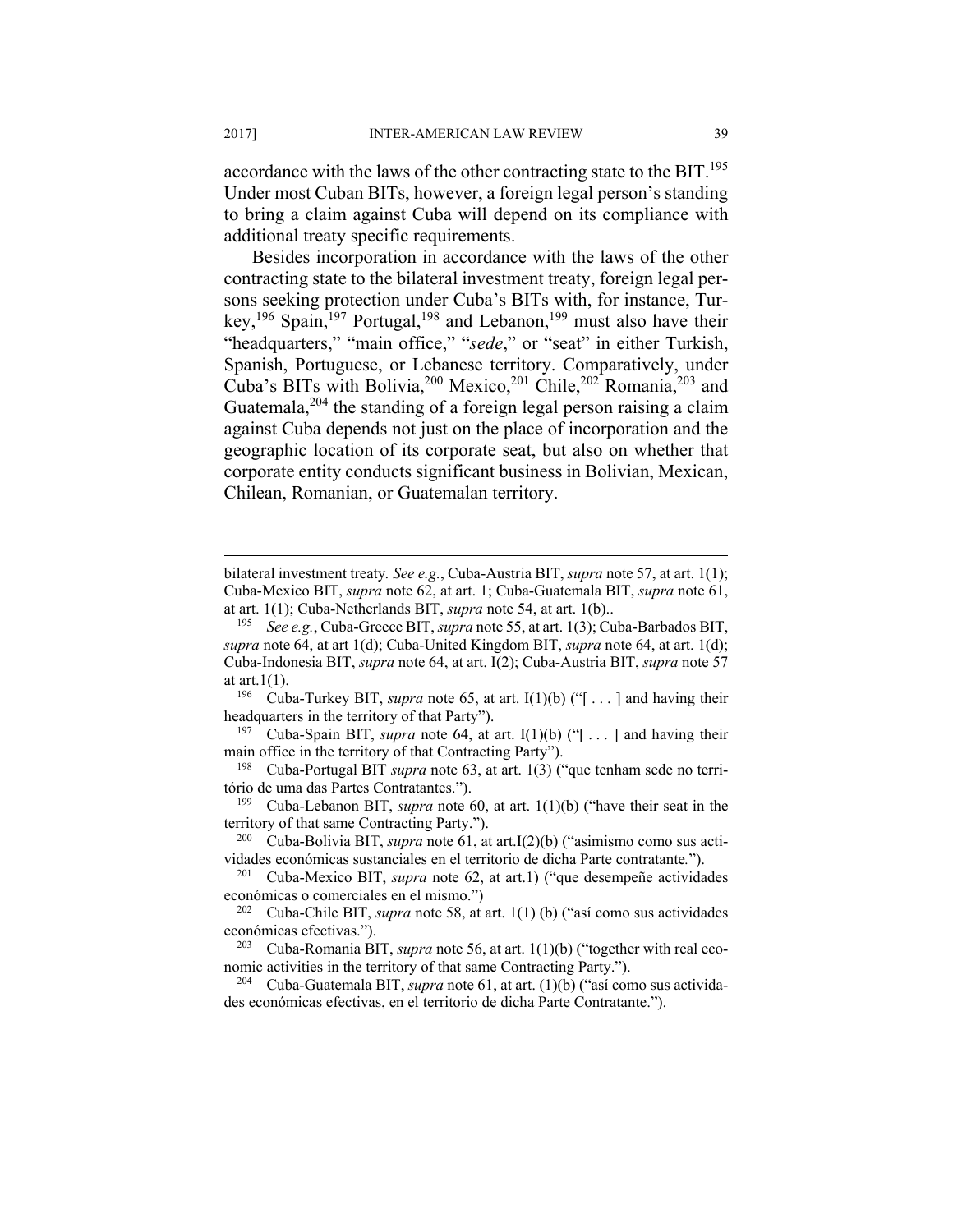Interestingly, under Cuba's BITs with France,<sup>205</sup> Switzerland,<sup>206</sup> the Netherlands,  $207$  and Venezuela,  $208$  the place of incorporation, the location of the corporate seat, or even the significance of the legal person's entrepreneurial presence in French, Swiss, Dutch, or Venezuelan territory is not dispositive of the standing question. Rather, direct or indirect control at the hands of a French, Swiss, Dutch, or Venezuelan natural or legal person is sufficient to render standing to a company doing business in Cuba with no substantive legal connection to France, Switzerland, the Netherlands, or Venezuela.

# *C. Fair and Equitable Treatment*

The Cuban Republic, moreover, extends to all foreign investments made in the island, under the aegis of a Cuban BIT, fair and equitable treatment protection. Article IV(1) of the Cuba-Spain BIT, for example, provides that "[e]ach Contracting Party shall guarantee *fair and equitable treatment in its territory for investments made by investors of the other Contracting Party*."209 Despite the obvious absence of consensus among international arbitral tribunals on the exact content of the fair and equitable treatment protection, $2^{10}$  it is universally agreed that "conduct that is arbitrary, grossly unfair, unjust

1

<sup>205</sup> Cuba-France BIT, *supra* note 68, at art. 1(3) ("ou contrôlée directement ou indirectement par des nationaux de l'une des Parties contractantes, ou par des personnes morales possédant leur siège social sur le territoire de l'une des Parties

contractantes et constituées conformément à la législation de celle-ci."). 206 Cuba-Switzerland BIT, *supra* note 69, art. 1(1)(c) ("lorsque plus de 50 pour cent de son capital social appartient en pleine proprieté à des personnes de cette Partie Contractante; ou lorsque des personnes de cette Partie Contractante ont la capacité de nommer une majorité de ses administrateurs, ou sont autrement habilitées en droit à diriger ses opérations."). 207 Cuba-Netherlands BIT, *supra* note 54, at art. 1(b) ("[ . . . ] legal persons

not constituted under the law of that Contracting Party but controlled, directly or indirectly, by natural persons as defined in (i) or by legal persons as defined in (ii) above."). 208 Cuba-Venezuela BIT, *supra* note 66, at art. 1(1)(b) ("o efectivamente con-

trolada por inversores de esa Parte Contratante."). 209 *See* Cuba-Spain BIT, *supra* note 64, at art. IV(1). 210 *See e.g.*, *Enron Corporation Ponderosa Assets, L.P. v. Argentine Republic*,

ICSID Case No. ARB/01/3, Award, May 22, 2007, ¶ 256 (May 22, 2007), *available at* http://www.italaw.com/sites/default/files/case-documents/ita0293.pdf ("The Tribunal notes that the Respondent is right in arguing that fair and equitable treatment is a standard none too clear and precise. This is because international law is not too clear and precise either on the treatment due to foreign citizens,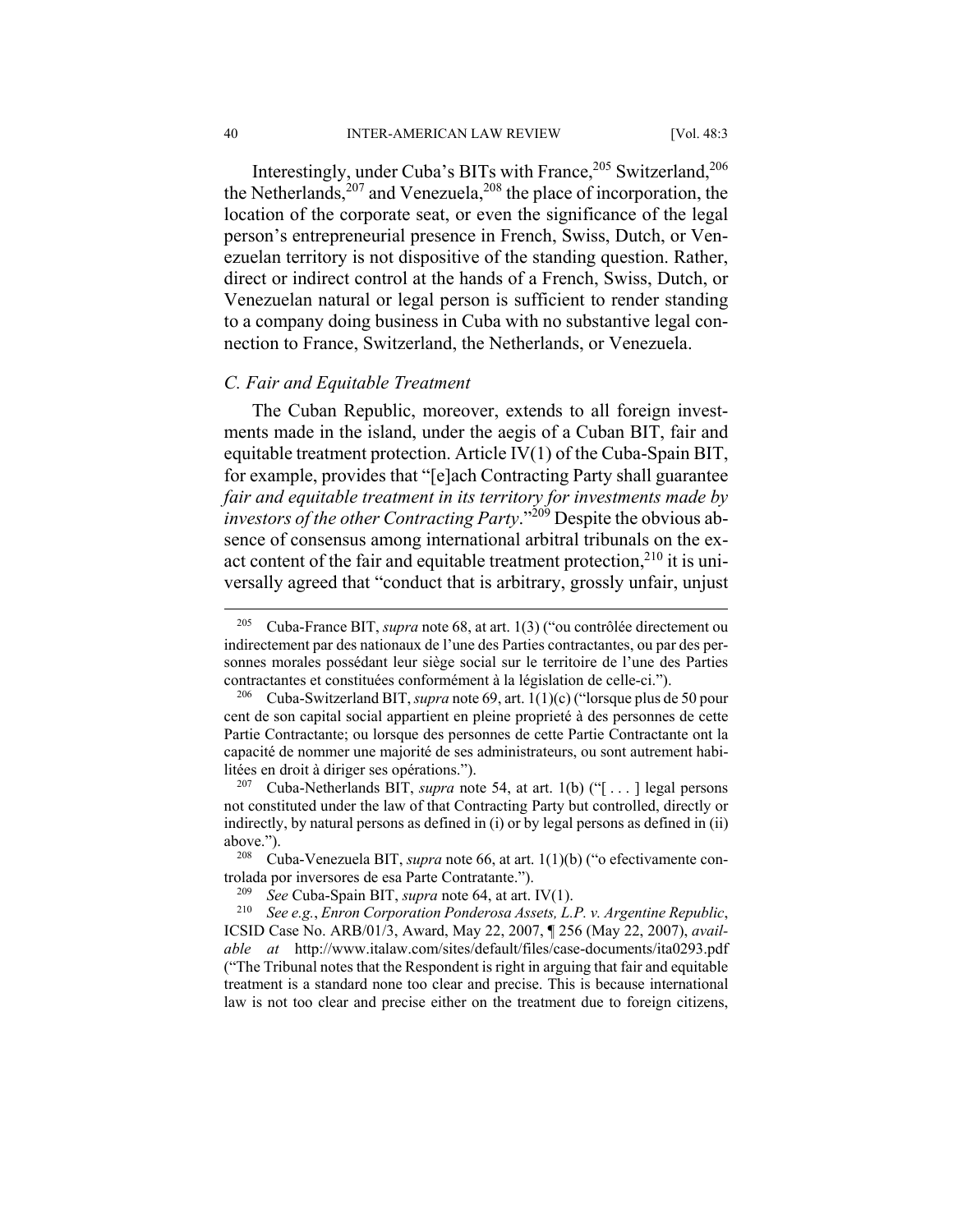or idiosyncratic or that 'involves a lack of due process leading to an outcome which offends judicial propriety<sup> $m211$ </sup> runs counter to the fair and equitable protection arising under Cuba's BITs.

#### *D. Full Protection and Security*

In a significant number of Cuban BITs, the fair and equitable treatment protection is accompanied by yet another substantive safeguard, namely the so-called full protection and security standard.<sup>212</sup> Article 3(1) of the Cuba-Austria BIT, for instance, establishes that "[e]ach Contracting Party shall accord to investments by investors of the other Contracting Party . . . *full and constant protection and security*."213 Contrary to the fair and equitable treatment safeguard, the full protection and security standard is far more specific, and less abstract, than the former one.<sup>214</sup> Under the full protection and security standard, Cuba is, thus, bound by treaty to adopt all necessary

the full protection and security provision appear side by side, in the same section of the treaty (this list is non-exhaustive): Cuba-Austria BIT, *supra* note 57, at art.3(1); Cuba-Slovakia. BIT, *supra* note 59, at art. 2(2); Cuba-Hungary BIT, *supra* note 59, at art. 2(2); Cuba-Lebanon BIT, *supra* note 60, at art. 3(1); Cuba-Barbados BIT, *supra* note 64, at art 2(2); Cuba-United Kingdom BIT, *supra* note 64, at art. 2(2); Cuba-Indonesia BIT, *supra* note 64, at art. II(2); Cuba-Greece BIT, *supra* note 55, at art. 2(2); Cuba-Mexico BIT, *supra* note 62, at art. 4(1); Cuba-Switzerland.BIT, *supra* note 69, at art. 4(1); Cuba-Netherlands BIT, *supra*  note 54, at art. 3(1); Cuba-Venezuela BIT, *supra* note 66, at art. 4(1); Cuba-Argentina BIT, *supra* note 67, at art. 3(1); Cuba-China BIT, *supra* note 134, at art. 3(1). In Cuba's BIT's with France and the Netherlands, the full protection and security clauses appear under the section on expropriation. *See* Cuba-France BIT, *supra* note 68, at art. 5(1) ("Les investissements effectués . . . bénéficient . . . d'une protection et d'une sécurité pleines et entières."), and Cuba-Italy BIT, *supra* note 70, at art. 5(1) ("Gli investimenti di capitali degli investitore di una delle Parti Contraenti godranno di piena protezione e sicurezza nel territorio

dell'altra.").<br><sup>213</sup> *See* Cuba-Austria BIT, *supra* note 57, at art.3(1).<br><sup>214</sup> Note that there appears to be a dissonance among international arbitral tribunals on whether the full protection and security standard, besides the physical

traders and investors or with respect to the fact that the pertinent standards have gradually evolved over the centuries. Customary international law, treaties of friendship, commerce and navigation, and more recently bilateral investment treaties, have all contributed to this development."). 211 *Total S.A. v. Argentine Republic*, ICSID Case No. ARB/04/1, Decision on

Liability, December 27, 2010, ¶ 110 (Dec. 27, 2010), http://www.italaw.com /sites/default/files/case-documents/ita0868.pdf. 212 In the following Cuban BIT's, the fair and equitable treatment clause and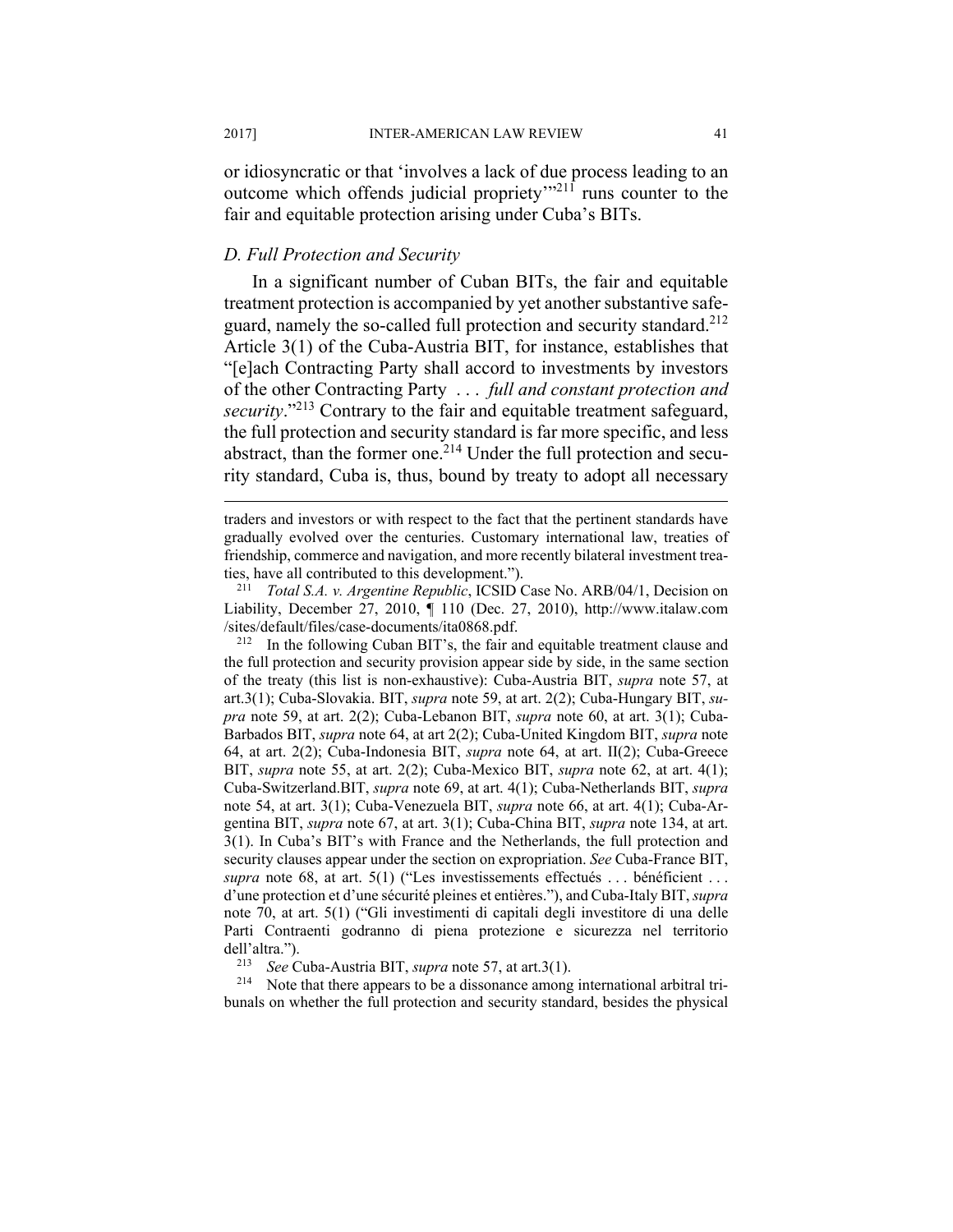measures to defend the physical integrity of the foreign investment from aggression.215

# *E. Force Majeure*

Along similar lines, Cuba's BITs almost invariably include a *force majeure* clause. The typical *force majeure* provision reads as follows:

> Investors of one Contracting Party, whose investments in the territory of the other Contracting Party suffer losses owing to war or other armed conflict, a state of national emergency, revolt, insurrection or riot in the territory of the latter Contracting Party, shall be accorded by the latter Contracting Party treatment, as regards restitution, indemnification, compensation or other settlement. The treatment shall not be less favourable than that which the latter Contracting Party accords to its own investors or investors of any third state, whichever is more favourable to the investors concerned. Payments shall be made without delay and in the freely convertible currencies agreed upon by the parties. $216$

integrity, also extends to the stability of the legal superstructure applicable to the foreign investment. *See BG Group Plc. v. Republic of Argentina*, Final Award, Dec. 24, 2007, ¶ 326 (Dec. 24, 2007), *available at* http://www.italaw.com/sites/ default/files/case-documents/ita0081.pdf ("The Tribunal is mindful that other tribunals have found that the standard of '*protection and constant security*' encompasses stability of the legal framework applicable to the investment. [ . . . ] However . . . the Tribunal finds it inappropriate to depart from the originally understood standard of '*protection and constant security*.'"). 215 *Saluka Investments BV v. The Czech Republic*, Partial Award, ¶ 484 (Mar.

<sup>17, 2006),</sup> *available at* http://www.italaw.com/sites/default/files/case-documents /ita0740.pdf ("[ . . . ] is not meant to cover just any kind of impairment of an investor's investment, but to protect more specifically the physical integrity of an investment against interference by use of force."). 216 Cuba-Indonesia BIT, *supra* note 64, at art. V.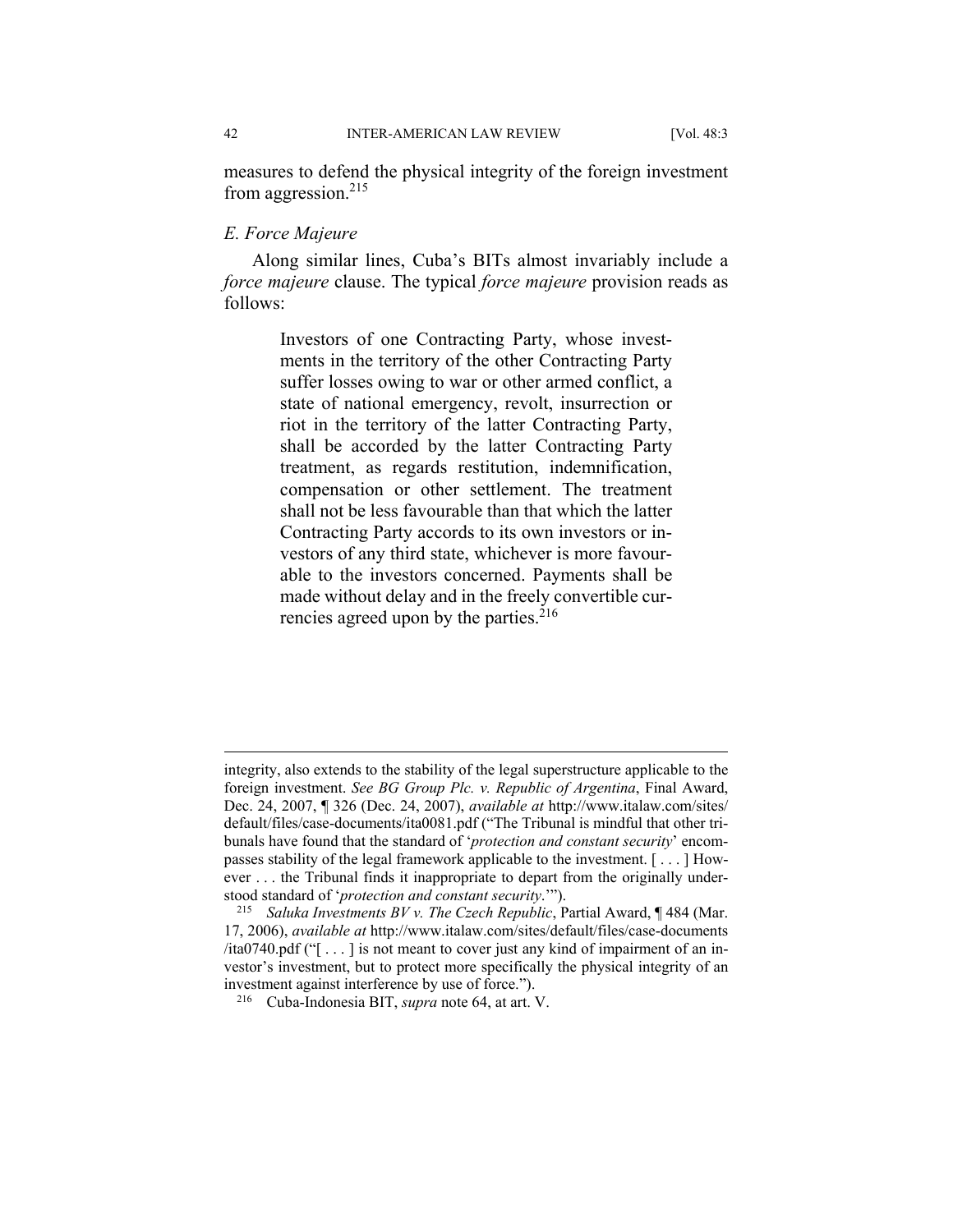Almost identical *force majeure* language is found in Cuba's BITs with, for instance, the Netherlands,  $2^{17}$  Argentina,  $2^{18}$  Lebanon,<sup>219</sup> Spain,<sup>220</sup> France,<sup>221</sup> Portugal,<sup>222</sup> Germany,<sup>223</sup> Italy,<sup>224</sup> Peru,<sup>225</sup> Bolivia,<sup>226</sup> Chile,<sup>227</sup> Vietnam,<sup>228</sup> Guatemala,<sup>229</sup> and Turkey.230 A significant number of Cuban BITs provide investors an additional layer of protection under their respective *force majeure* clauses. More specifically, under its bilateral investment treaties with the United Kingdom,<sup>231</sup> Switzerland,<sup>232</sup> Austria,<sup>233</sup> Greece,<sup>234</sup> Barbados,  $^{235}$  Hungary,  $^{236}$  and Slovakia,  $^{237}$  the Cuban Republic has explicitly agreed to offer foreign investors from these jurisdictions outright restitution or monetary compensation where the requisition or destruction of their respective investments was perpetrated by governmental forces, not in combat action and not required to so act by the necessity of the situation.238 While not strictly liable for losses under either the *force majeure* or protection and security standards,

- 
- 
- 
- 
- 
- 
- 
- 
- 
- 
- 
- 
- 
- 
- 
- 

217 Cuba-Netherlands BIT, *supra* note 54, at art. 7.<br>
218 Cuba-Argentina BIT, *supra* note 67, at art. 4(2).<br>
219 Cuba-Spain BIT, *supra* note 60, at art. 4(4).<br>
221 Cuba-Spain BIT, *supra* note 64, at art. 9(1).<br>
221 Cu UK BIT, which is both stylistically and substantively analogous to the above-referenced provisions, available in *Asian Agricultural Products Ltd. v. Republic of Sri Lanka*, ICSID Case No. ARB/87/3, Final Award, ¶¶ 57-64 (June 27, 1990), 6 ICSID Rev.—FILJ 526 (1991).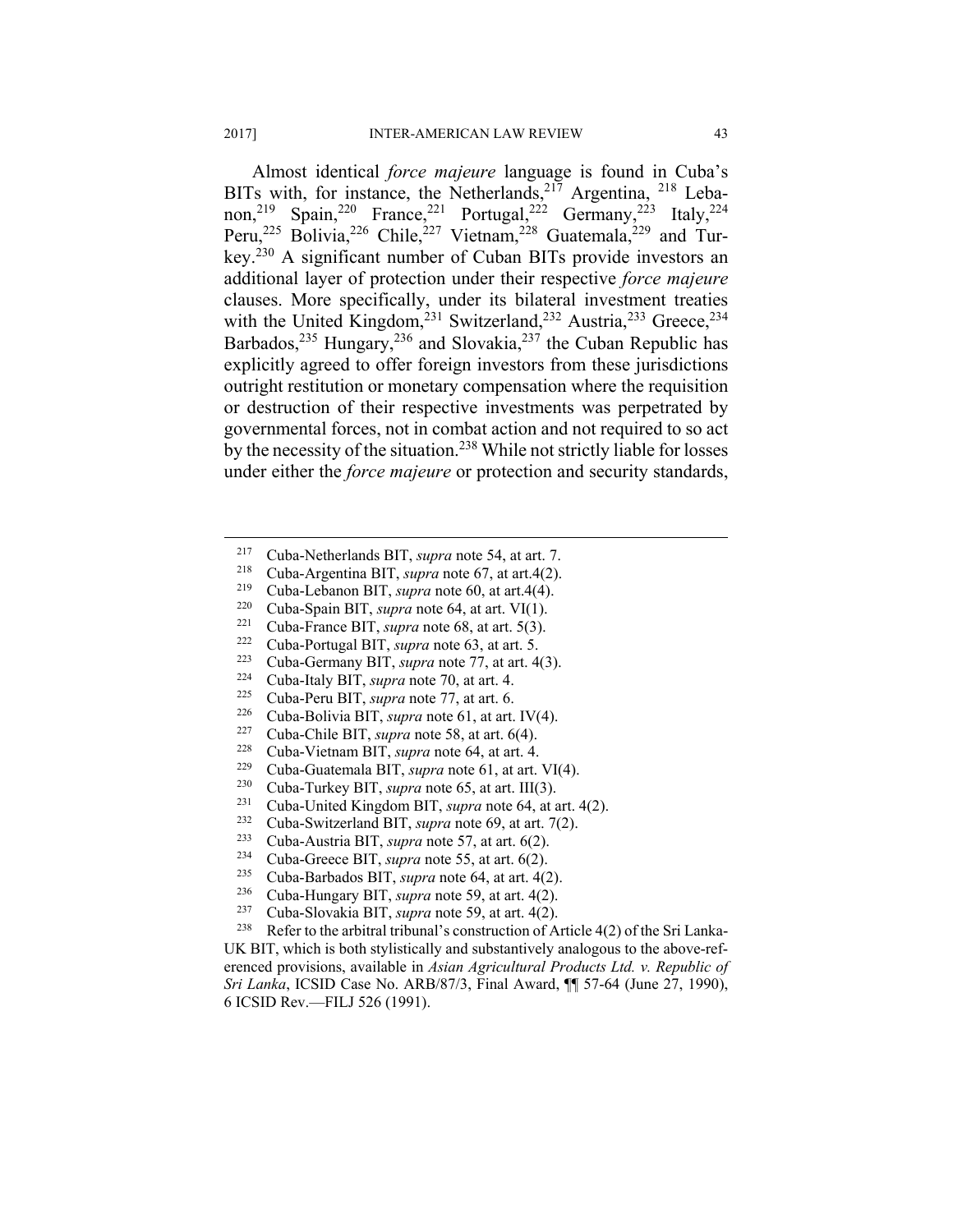Cuba bears, nonetheless, the legal duty of due diligence.<sup>239</sup> Due diligence, in this context, means that Cuba must "adopt all reasonable measures to protect assets and property from threats or attacks"<sup>240</sup> to the extent "feasible and practicable under the circumstances."241

# *F. Expropriation*

Cuba's BITs, furthermore, establish with uncharacteristic clarity the framework for determining the legality or illegality of an expropriation. Article 5 of the Cuba-Greece BIT is emblematic of the traditional expropriation clause available in most Cuban treaties,

> Investments by investors of either Contracting Party in the territory of the other Contracting Party shall not be expropriated, nationalized *or subjected to any other measure the effects of which would be tantamount to expropriation or naturalization*, except in the *public interest, under due process of law, on a non discriminatory basis and against payment of prompt, adequate and effective compensation*. Such compensation shall amount to the market value of the investment affected *immediately before the actual measure was taken or became public knowledge*, whichever is the earlier, [and] it shall include interest from the date of expropriation until the date of payment ... and shall be freely transferable in a ... convertible currency.242

Hence, absent a public purpose, due process of law, and payment of prompt, adequate and effective compensation (defined as fair market value as of the date of the taking) any expropriation or nationalization of a protected foreign investment at the hands of the Cuban Republic would stand in violation of Cuba's own BITs, thus, making such action illegal under international law. In such case the

<sup>239</sup> *Saluka Investment BV v. The Czech Republic*, UNCITRAL, Partial Award, ¶ 484 (Mar. 17, 2006), http://www.italaw.com/sites/default/files/case-documen ts/ita0740.pdf ("The host State is, however, obliged to exercise due diligence."). <sup>240</sup> *Id.*

<sup>241</sup> Rudolf Dolzer & Christoph Schreuer, PRINCIPLES OF INTERNATIONAL INVESTMENT LAW 183 (2d ed. 2012). 242 Cuba-Greece BIT, *supra* note 55, at art. 5.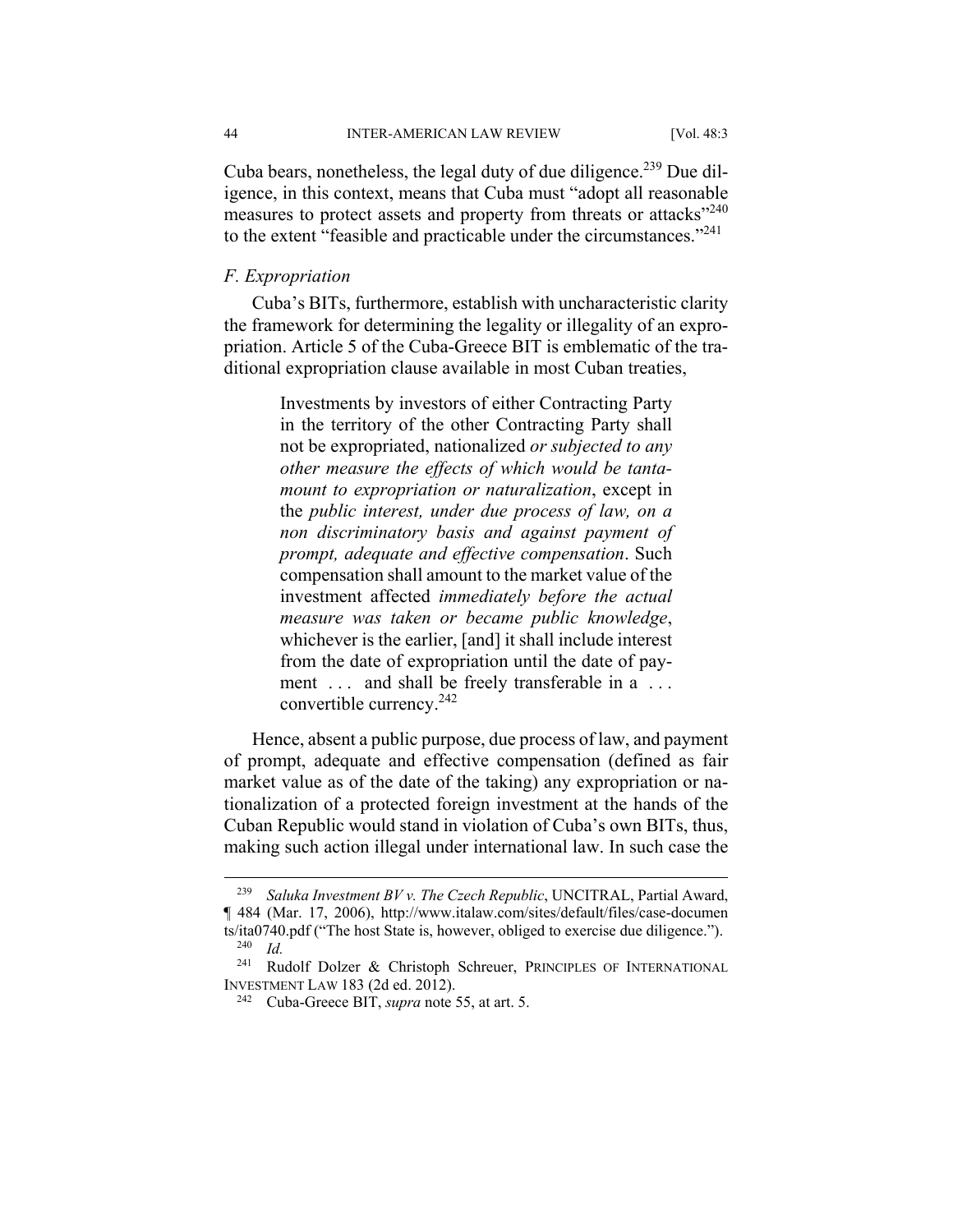standard of compensation is found, not in the applicable Cuban BIT, but rather in customary international law under the rubric of the widely reputed *Chorzów Factory* rule.<sup>243</sup> Of considerable significance is the fact that most Cuban BITs make no distinction between direct and indirect expropriations.244 Both modalities of confiscation stand on equal footing, subject to the same legal framework.<sup>245</sup>

*Housing Corporation v. Islamic Republic of Iran*, Case No. 24, Interlocutory Award No. ITL 32-24-1, December 19, 1983, reprinted in 4 Iran-U.S. CTR 122, 154 ("[I]t is recognized in international law that the measures taken by a state can interfere with property rights to such an extent that these rights are rendered so

1

<sup>243</sup> Under the eponymous *Chorzów Factory* rule "reparation must, as far as possible, wipe out all the consequences of the illegal act and re-establish the situation which would, in all probability, have existed if that act had not been committed." In so doing, international arbitral tribunals have been inclined to disaggregate the date of expropriation from the date of valuation for purposes of assessing compensation within the context of an illegal expropriation --- among many other measures aimed at making the aggrieved party whole. See *Factory at Chorzów* (Merits), PCIJ Rep. Ser. A (No. 17), 46-47 (1928). *See also Yukos Universal Limited (Isle of Man) v. The Russian Federation*, UNCITRAL, PCA Case No. AA227, Award on the Merits, ¶ 1765 (July 18, 2014), *available at* http:// www.italaw.com/sites/default/files/case-documents/italaw3279.pdf ("[C]onflating the measure of damages for a lawful taking with the measure of damages for an unlawful taking is, on its face, an unconvincing option.").<br><sup>244</sup> Reference to indirect expropriation in Cuban BITs usually takes the form

of language along the following lines: "investments of nationals or companies of either Contracting Party shall not be nationalised, expropriated *or subjected to measures having effect equivalent* . . . " *See*, *e.g.*, Cuba-United Kingdom BIT, *supra* note 64, at art. 5(1); For treaties containing similar language *see*, Cuba-Greece BIT, *supra* note 48, at art. 5(1); Cuba-Indonesia BIT, *supra* note 64, at art. IV; Cuba-Slovakia BIT, *supra* note 59, at art. 5(1); Cuba-Guatemala BIT, *supra* note 61, at art. VI(1); Cuba-Peru BIT, *supra* note 77, at art. 5(1); Cuba-Germany BIT, *supra* note 77, at art. 4(2); Cuba-Portugal BIT, *supra* note 63, at art. 4(1); Cuba-Spain BIT, *supra* note 64, at art. V(1); Cuba-Argentina BIT, *supra* note 67, at art. 4(1); Cuba-Switzerland BIT, *supra* note 69, at art. 6(1); Cuba-Barbados BIT, *supra* note 64, at art. 5(1); Cuba-Venezuela BIT, *supra* note 66, at art. 6(1); Cuba-Hungary BIT, *supra* note 59, at art. 5(1). Other treaties simply state that "[i]nvestment shall not be expropriated, nationalized or subject, directly or indirectly." *See* Cuba-Turkey BIT, *supra* note 65, at art. III(1); Cuba-Austria BIT, *supra* note 57, at art. 5(1); Cuba-Italy BIT, *supra* note 70, at art. 5(2); Cuba-France BIT, *supra* note 68, at art. 5(2); Cuba-Mexico BIT, *supra* note 62, at art. 7; Cuba-Romania BIT, *supra* note 56, at art. 5(1); Cuba-Chile BIT, *supra* note 58, at art. 6(1); Cuba-Bolivia BIT, *supra* note 61, at art. IV(1); Cuba-Vietnam BIT, *supra* note 64, at art. 5(2); Cuba-Lebanon BIT, *supra* note 60, at art. 4(2); Cuba-Netherlands BIT, *supra* note 54, at art. 6. **245** For a definition of indirect expropriation refer, for instance, to *Starrett*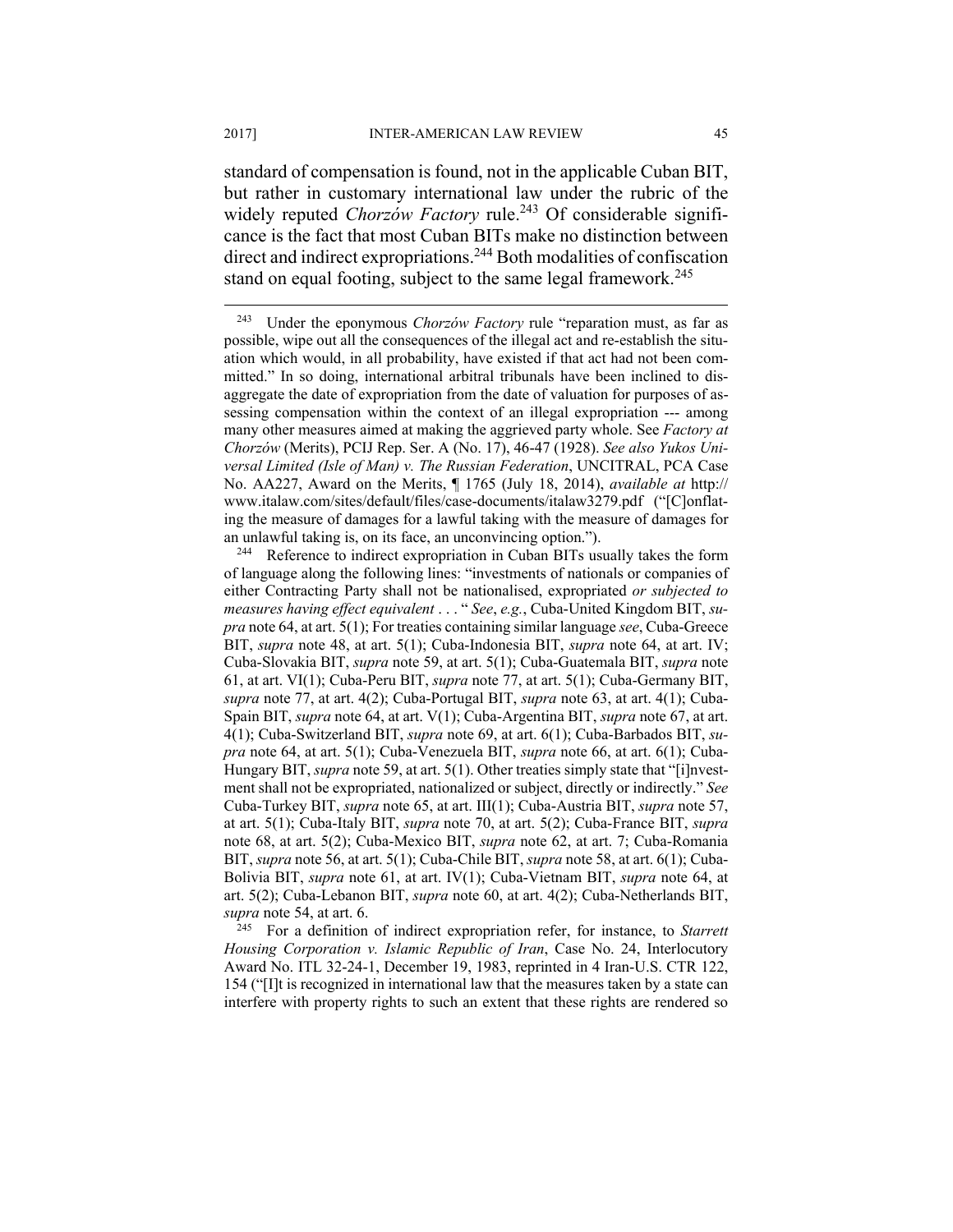# *G. Transfer of Funds*

The critical issue of revenue repatriation, so essential to the foreign investor's short-term calculus, is amply addressed in Cuba's BITs. Cuban repatriation clauses identify with specificity a non-exhaustive list of protected transfers under the relevant treaty. Article 5 of the Cuba-Netherlands BIT, for instance, establishes that permitted transfers, include, in particular, though not exclusively:

> (i) profits, interests, dividends and other current income;

> (ii) funds necessary for the acquisition of raw or auxiliary materials, semi-fabricated or finished products, or to replace capital assets in order to safeguard the continuity of an investment;

> (iii) additional funds necessary for the development of an investment;

- (iv) funds in repayment of loans;
- (v) royalties or fees;

(vi) earnings of expatriates working in connection with an investment;

(vii) the proceeds of sale or liquidation of the investment; [and

(viii) payments under the *force majeure* clause.246

Doctrinally, the litmus test for determining what constitutes a permitted transfer necessarily entails an analysis of whether it is "es-

useless that they must be deemed to have been expropriated."); *see also L.E.S.I. SpA v. République Algérienne Démocratique et Populaire*, ICSID Case No. ARB/05/3, Award, ¶ 131 (Nov. 12, 2008), *available at* http://icsidfiles.worl dbank.org/icsid/ICSIDBLOBS/OnlineAwards/C48/DC890\_Fr.pdf ("En droit international, l'expropriation ne se limite pas à la confiscation de biens matériels . . . en certaines circonstances, résulter de la privation substantielle de droit contractuels. Ce type d'expropriation dite «indirecte» ou «rampante».").

<sup>246</sup> Cuba-Austria BIT, *supra* note 57, at art. 5(1).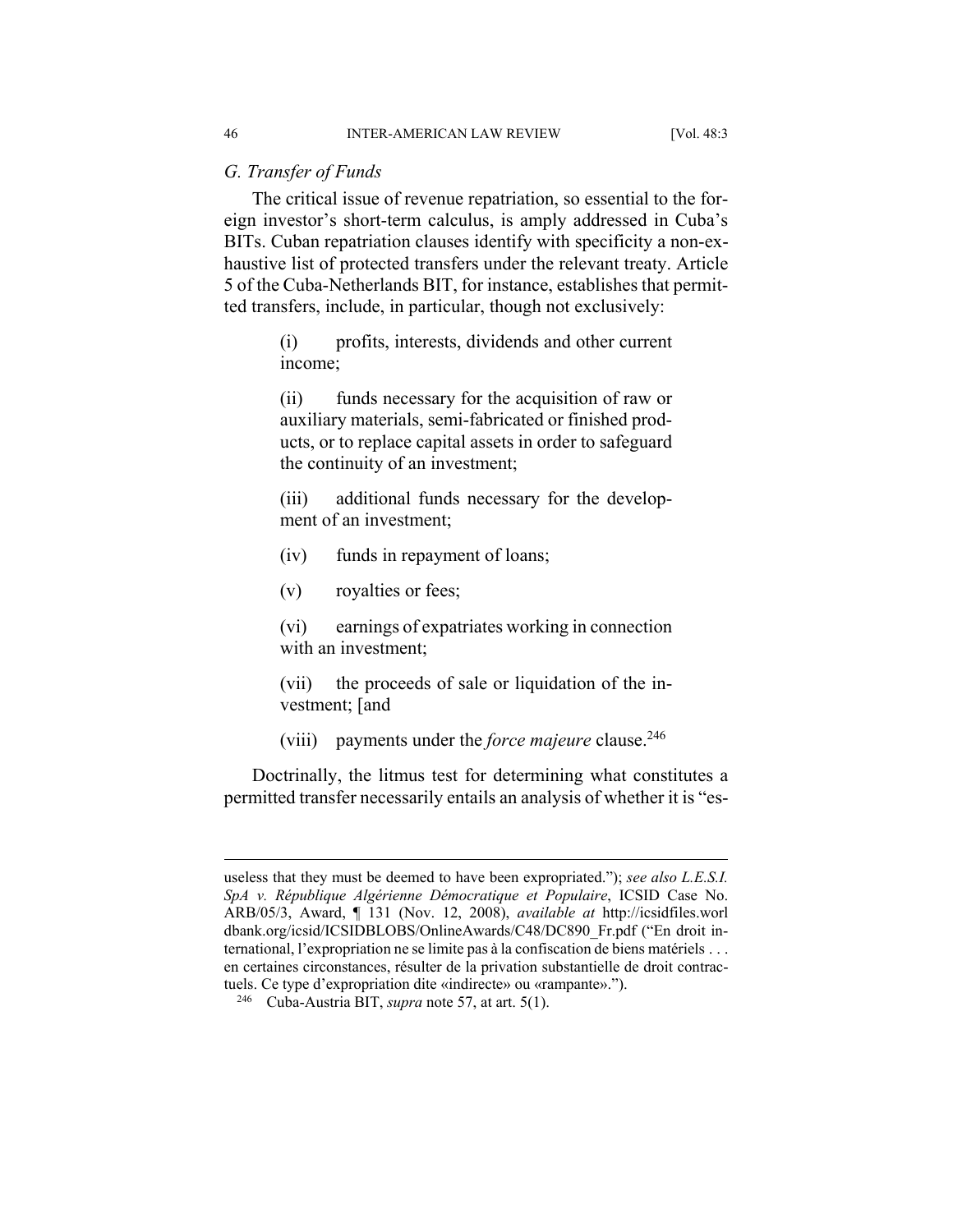sential for, or typical to the making, controlling, maintenance, disposition"247 of the investment. The threshold question, thus, hinges on whether the transfer is directly "related to the investment."<sup>248</sup>

The foreign investor's repatriation rights, however, are not without limits. In striking a delicate balance between Cuba's (or the other contracting state's) "monetary sovereignty"<sup>249</sup> and the foreign investors' repatriation rights, Cuban treaties establish that transfers shall be made in convertible currency *pursuant to the laws and regulations of the contracting state where the investment was made*. 250 Arguably, little stands in the way of the Cuban Republic's authority under its various BIT's to, for instance, modify exchange rate regulations and demand foreign investors get Central Bank authorization, *ex ante*, as a precondition for repatriation.<sup>251</sup>

This notwithstanding, Article VII(4) of the Cuba-Spain BIT explicitly limits the contracting states' radius of action, mandating that no more than three months elapse between the time the foreign investor submits the transfer application and the time when the transfer is actually made.<sup>252</sup> Perhaps the Cuban-Peruvian repatriation clause brings to the fore, more vividly than most, the absence of

<u>.</u>

<sup>247</sup> *Continental Casualty Company v. The Argentine Republic*, ICSID Case No. ARB/03/9, Award, ¶ 240 (Sept. 5, 2008), *available at* http://www.italaw.com /sites/default/files/case-documents/ita0228.pdf. 248 *Id.*

<sup>249</sup> Rudolf Dolzer & Christoph Schreuer, PRINCIPLES OF INTERNATIONAL INVESTMENT LAW 213 (2d ed. 2012). 250 Emphasis added. *See, e.g.,* Cuba-Romania BIT, *supra* note 56, at art. 4(3);

Cuba-United Kingdom BIT, *supra* note 64, at art. 6; Cuba-Barbados BIT, *supra* note 64, at art. 6; Cuba-Guatemala BIT, *supra* note 61, at art. V(2); Cuba-Portugal BIT, *supra* note 63, at art. 6(2); Cuba-Argentina BIT, *supra* note 67, at art. 5(2); Cuba-Switzerland BIT, *supra* note 69, at art. 5(2); Cuba-Bolivia BIT, *supra* note 61, at art. V(2); Cuba-Chile BIT, *supra* note 58, at art. 5(2); Cuba-France BIT, *supra* note 68, at art. 6; Cuba-Italy BIT, *supra* note 70, at art. 6; Cuba-Indonesia BIT, *supra* note 64, at art. VI(1); Cuba-Mexico BIT, *supra* note 62, at art. 6(2);

Cuba-China BIT, *supra* note 134, at art. 6(1). 251 Refer to *Metalpar S.A. and Buen Aire S.A. v. The Argentine Republic*, ICSID Case No. ARB/03/5, Award, ¶ 179 (June 6, 2008), *available at* http://ww w.italaw.com/sites/default/files/case-documents/ita0516.pdf ("The Tribunal concludes that Claimants, who knew the regulations on this matter well . . . did not comply with the established procedure, which consisted of requesting authorization from the Central Bank . . . and that Argentina did not breach article 5(b) of the BIT.").<br><sup>252</sup> Cuba-Spain BIT, *supra* note 64, at art. VII(4)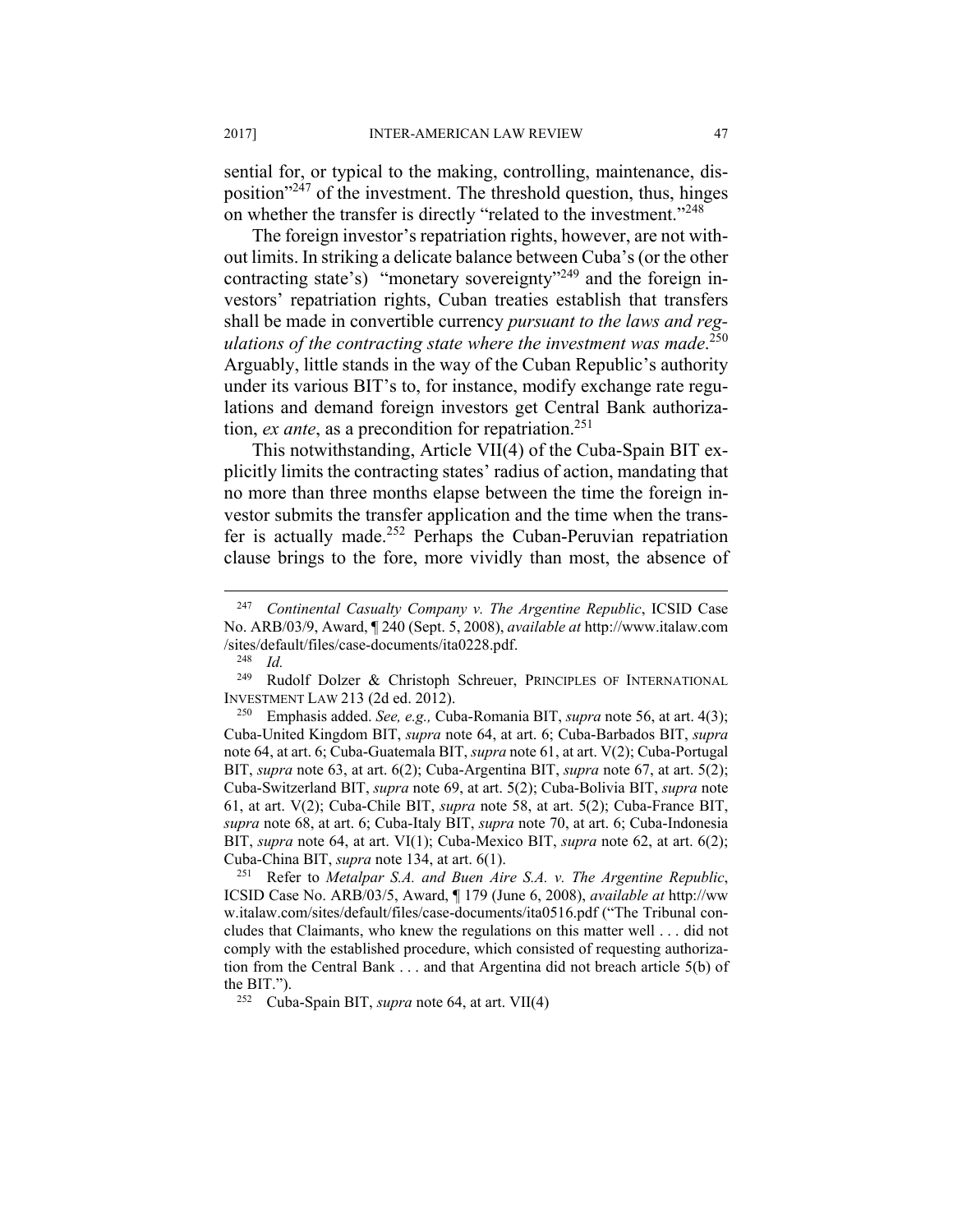treaty homogeneity as regards transferability. Under Article 4(5) of the Cuba-Peru  $BIT<sub>1</sub><sup>253</sup>$  both contracting states have reserved their right to temporarily limit transfers in the face of a deficient balance of payments --- a prerogative not present in the text of the vast majority of Cuban BIT's.

# *H. The Umbrella Clause*

Such textual heterogeneity becomes even more accentuated with respect to the so-called umbrella clause. As a threshold matter, it is essential to note that not all Cuban BIT's contain umbrella clauses.

Under those Cuban BITs without umbrella clauses, the question of whether a purely contractual breach rises to the level of a treaty breach --- thus constituting a transgression of international law -- will depend on whether the foreign investor's claim for breach of the BIT's substantive protections arose out of a contractual breach.254 The above-referenced test appears to be inapplicable in the face of the typical Cuban umbrella clause, whereby the Cuban Republic is bound to observe any present or future legal obligation with regard to the investments covered by the BIT. Article 7(2) of the Cuba-Romania BIT is emblematic of the umbrella clause language adopted by the Cuban Republic in its treaties with the United Kingdom,<sup>255</sup> Germany,<sup>256</sup> Austria,<sup>257</sup> Lebanon,<sup>258</sup> Greece,<sup>259</sup> Venezuela,<sup>260</sup> Switzerland,<sup>261</sup> and Barbados.<sup>262</sup>

<u>.</u>

<sup>253</sup> Cuba-Peru BIT, *supra* note 77, at art. 4(5)The original Spanish version of this provision reads as follows, ("[C]ada Parte contratante tendrá derecho, en situaciones de dificultades excepcionales o graves de balanza de pagos, a limitar temporalmente las transferencias, en forma equitativa y no discriminatoria, de conformidad con los criterios internacionalmente aceptados."). 254 Stanimir A. Alexandrov, *Breaches of Contract and Breaches of Treaty –* 

*The Jurisdiction of Treaty-based Arbitration Tribunals to Decide Breach of Contract Claims in SGS v. Pakistan and SGS v. Philippines*, 5 THE JOURNAL OF WORLD INVESTMENT & TRADE 556, 561 (Aug. 2004).<br><sup>255</sup> Cuba-United Kingdom BIT, *supra* note 64, at art. 2(2).<br><sup>256</sup> Cuba-Germany BIT, *supra* note 77, at art. 8(2).<br><sup>257</sup> Cuba-Austria BIT, *supra* note 57, at art. 9.<br><sup>258</sup>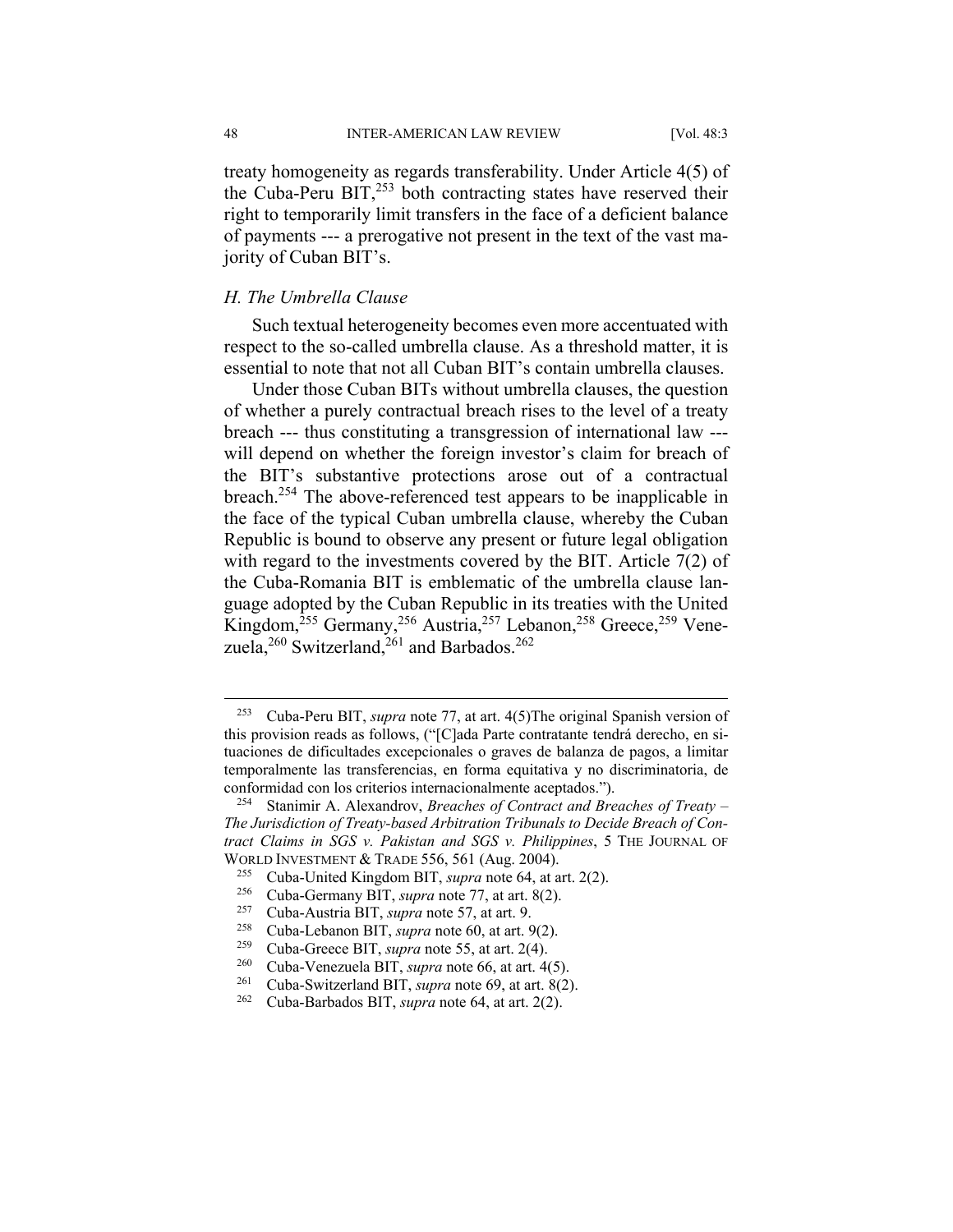Each Contracting Party shall observe any other obligation it has assumed with regard to investments made in its territory by investors of the other Contracting Party.

Admittedly, given the dearth of investment treaty arbitrations involving Cuba and the acute dissonance among international arbitral tribunals on their appropriate construction and application,  $263$  the reach of Cuban umbrella clauses remains rather uncertain.<sup>264</sup>

# *I. Inter-temporal Application*

Besides thoroughly understanding the substantive safeguards available to foreign investors under the wide universe of Cuban BIT's, it is essential to closely scrutinize their inter-temporal application. While clearly protecting foreign investments made on or after their date of effectiveness, Cuban BITs are also applicable to foreign investments legally existing in Cuba before their entry into force. Such is the case of Cuba's BITs with, for instance, the Netherlands,<sup>265</sup> Slovakia,<sup>266</sup> Greece,<sup>267</sup> Lebanon,<sup>268</sup> Argentina,<sup>269</sup>

<sup>&</sup>lt;sup>263</sup> The doctrinal divergence emerging in the wake of the jurisdictional awards in *SGS Société Générale de Surveillance, S.A. v. Islamic Republic of Pakistan*, ICSID Case No. ARB/01/13, Decision on Jurisdiction, Aug. 6, 2003 and *SGS Société Générale de Surveillance, S.A. v. Republic of the Philippines*, ICSID Case No. ARB/02/6, Decision on Jurisdiction, Jan. 29, 2004, has only widened in the ensuing years.

<sup>264</sup> Even in the face of a Cuban BIT having no umbrella clause, an international arbitral tribunal may very well find that by operation of that BIT's MFN clause Cuba is "obliged to extend [that] same Treaty protection of contractual commitments" to the foreign investor of a contracting state with whom no umbrella clause was agreed. *See e.g. Impregilo, S.p.A. v. Islamic Republic of Pakistan*, ICSID Case No. ARB/03/3, Decision on Jurisdiction, ¶ 221 (Apr. 22, 2005), *available at* http:/icsidfiles.worldbank.org/icsid/ICSIDBLOBS/OnlineAwards/C 224/DC642\_En.pdf.<br><sup>265</sup> Cuba-Netherlands BIT, *supra* note 54, at art. 10.<br><sup>266</sup> Cuba-Slovakia BIT, *supra* note 59, at art. 11.<br><sup>267</sup> Cuba-Greece BIT, *supra* note 55, at art. 13.<br><sup>268</sup> Cuba-Lebanon BIT, *supra* note 60,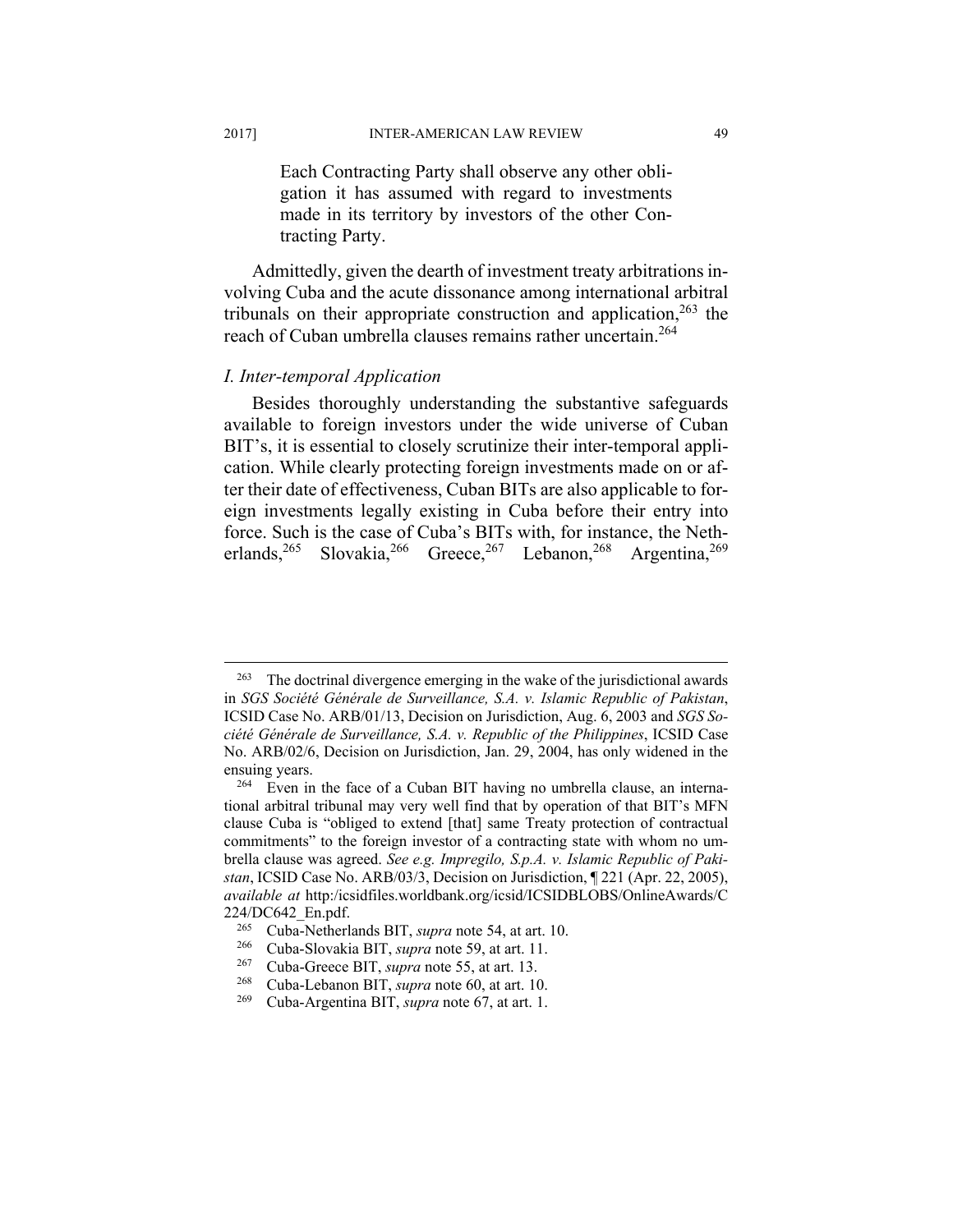Chile,<sup>270</sup> Hungary,<sup>271</sup> Guatemala,<sup>272</sup> Bolivia,<sup>273</sup> Peru,<sup>274</sup> Venezuela,<sup>275</sup> Switzerland,<sup>276</sup> Romania,<sup>277</sup> Portugal,<sup>278</sup> Mexico,<sup>279</sup> and Germany.280 Article 10 of the Cuba-Netherlands BIT neatly encapsulates this approach,

> The provisions of this Agreement shall, from the date of entry into force thereof, also apply to investments that legally exist on that date, *but they shall not apply to investment disputes which arouse before its entry into force*. 281

Thus, the exercise of identifying the precise point in time at which the legal dispute between the foreign investor and the Cuban Republic crystallized will become outcome–determinative with respect to the arbitral tribunal's jurisdiction *ratione temporis*. Interestingly, Article 24(2) of the Cuba-Austria BIT offers the parties a more time- specific approach, denying coverage to "claims *which have been settled or dispute procedures which have been initiated* prior to its entry into force."<sup>282</sup> Other Cuban BITs, while extending coverage to foreign investments made before their entry into force, remain silent as to whether disputes existing prior to that date are

1

<sup>&</sup>lt;sup>270</sup> Cuba-Chile BIT, *supra* note 58, at art. 2.<br>
<sup>271</sup> Cuba-Hungary BIT, *supra* note 59, at art. 11.<br>
<sup>272</sup> Cuba-Guatemala BIT, *supra* note 61, at art. II.<br>
<sup>273</sup> Id. at art. X.<br>
Cuba-Peru BIT, *supra* note 77, at art the Promotion and Reciprocal Protection of Investments. Cuba-Switzerland BIT, *supra* note 69, at art. 2.

<sup>&</sup>lt;sup>277</sup> Cuba-Romania BIT, *supra* note 56, at, art. 6.<br>
<sup>278</sup> Cuba-Portugal BIT, *supra* note 63, at art. 11.<br>
<sup>279</sup> Cuba-Mexico BIT, *supra* note 62, at art. 2.<br>
<sup>280</sup> Cuba-Germany BIT, *supra* note 77, at art. 9.<br>
<sup>281</sup> C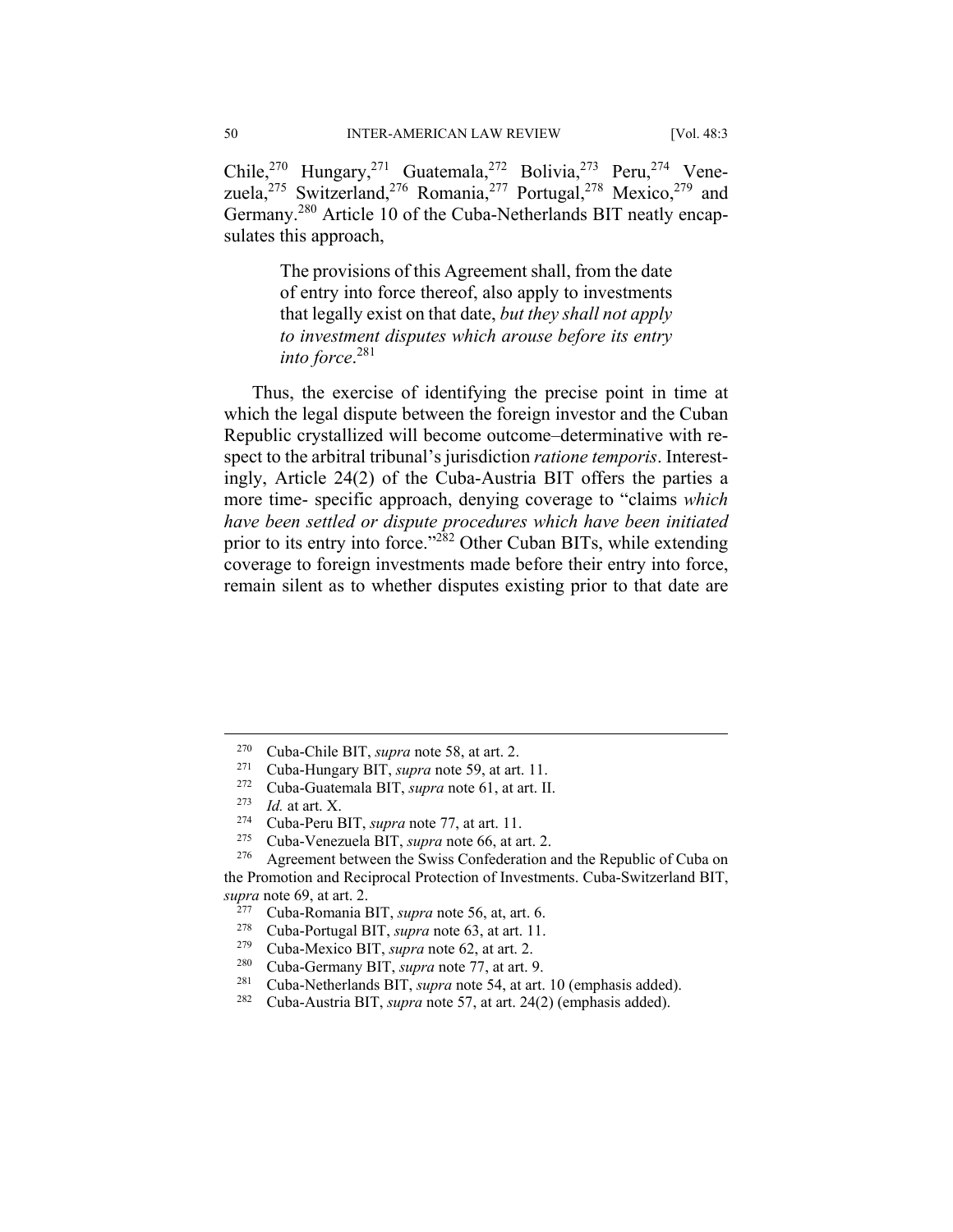covered or not under the BIT. Cuba's BITs with, for example, Turkey,283 Vietnam,284 Spain,285 Italy,286 United Kingdom,287 Barbados,288 Indonesia,289 and China,290 stand for this proposition. In particular, Article VIII(1) of the Cuba-Turkey BIT establishes in part that:

> This Agreement shall be applicable to the investments which are operating legally on the date of its entry into force as well as to investments made or acquired thereafter.<sup>291</sup>

Arguably, determining the retroactive reach of those BITs adopting the above-referenced language will no doubt befall on the international arbitral tribunal itself, as it carves out the metes and bounds of its own jurisdiction *ratione temporis*. Prospective protection, following termination, is yet an additional safeguard invariably present in Cuba's BITs. Under an important number of these treaties, foreign investments made on Cuban soil prior to the termination of the relevant BIT will "continue to be effective *for a period of ten years from the date of termination*."292 This is true for Cuba's BITs with, among others, Slovakia,  $293$  Greece,  $294$  Spain,  $295$  Indonesia,  $296$ 

<sup>&</sup>lt;sup>283</sup> Cuba-Turkey BIT, *supra* note 65, at art. VIII(1).<br>
<sup>284</sup> Cuba-Vietnam BIT, *supra* note 64, at art. 10.<br>
<sup>285</sup> Cuba-Spain BIT, *supra* note 64, at art. 11(2).<br>
<sup>286</sup> Cuba-Italy BIT, *supra* note 70, at art. 13.<br>
<sup>2</sup>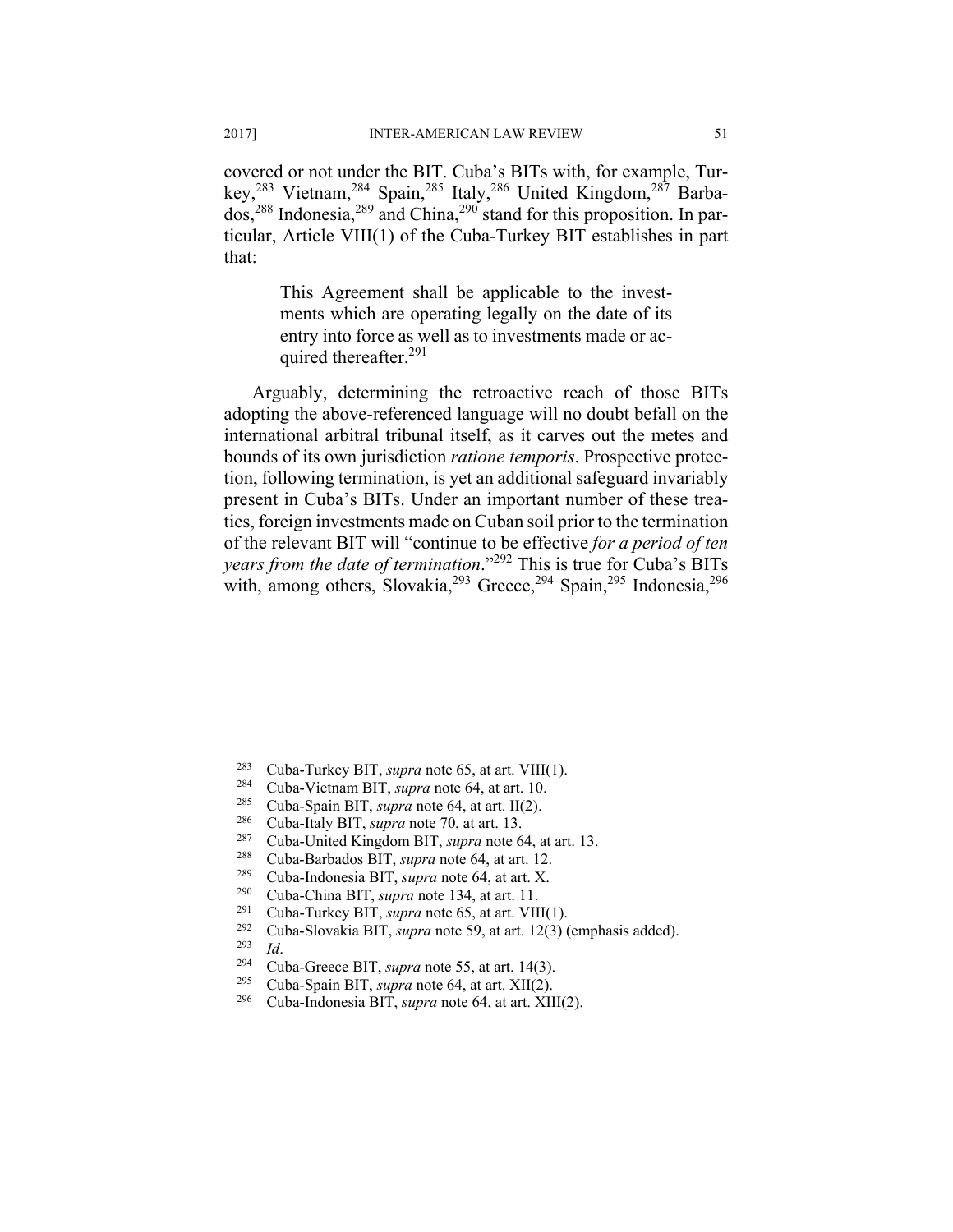China,<sup>297</sup> Hungary,<sup>298</sup> Guatemala,<sup>299</sup> Peru,<sup>300</sup> Venezuela,<sup>301</sup> Turkey,<sup>302</sup> Austria,<sup>303</sup> Portugal,<sup>304</sup> Argentina,<sup>305</sup> and Vietnam.<sup>306</sup>

Likewise, Cuba's BIT's with Germany<sup>307</sup> and Switzerland<sup>308</sup> provide identical post-termination protection but for a period of 20 years following their expiration. The Cuban-Chilean<sup>309</sup> and Cuban-Dutch treaties,<sup>310</sup> for example, limit such post-termination protection to 15 years, while the Cuban-Italian treaty<sup>311</sup> further reduces it to a 5-year period. Under Cuba's BITs with Romania,<sup>312</sup> Bolivia,<sup>313</sup> and Lebanon,<sup>314</sup> all of which offer post-termination protection, the 10-year period begins to run as of the date one of the contracting states to the BIT tenders an official notice denouncing the treaty. For their part, Cuba's BITs with the United Kingdom,  $315$  Barbados,  $316$ and France<sup>317</sup> explicitly limit their 20-year post-termination protection only to those foreign investments made while the treaty was in force. The Cuba-Mexico BIT reproduces this same arrangement, but only with 10 years of post-termination protection.<sup>318</sup>

It is not uncommon for Cuban BITs to enjoy terms of maturity of 10 or even 15 years,  $319$  with the possibility of tacit extensions for

1

Cuba-China BIT, *supra* note 134, at art. 13(4).<br><sup>299</sup> Cuba-Hungary BIT, *supra* note 59, at art. 12(3).<br><sup>299</sup> Cuba-Hungary BIT, *supra* note 50, at art. 21(3).<br><sup>300</sup> Cuba-Peru BIT, *supra* note 77, at art. 12(4).<br><sup>301</sup> C

zuela BIT, *supra* note 66, at art. 11(2); Cuba-Hungary BIT, *supra* note 59, at art.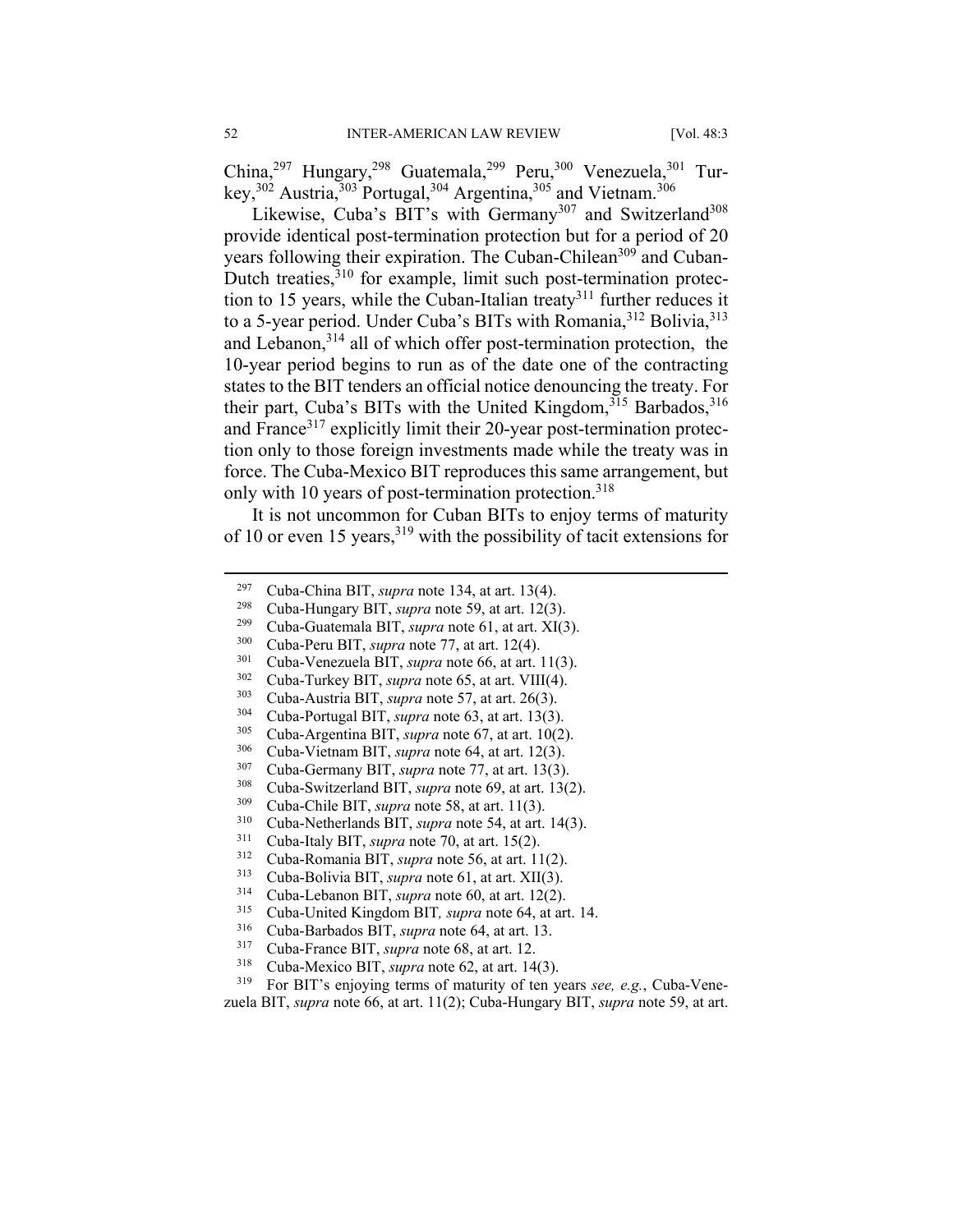periods of two,<sup>320</sup> five,<sup>321</sup> or even 10 years,<sup>322</sup> unless denounced within one-year<sup>323</sup> or six months<sup>324</sup> of their expiration dates. Cuban BITs, moreover, will usually enter into full force and effect following the exchange of ratification instruments between the Cuban Republic and the other contracting state, in accordance with their respective domestic legislations.

<sup>12(2);</sup> Cuba-Mexico BIT, *supra* note 62, at art. 14(1); Cuba-Guatemala BIT, *supra* note 61, at art. XI(2); Cuba-Austria BIT, *supra* note 57, at art. 26(2); Cuba-Peru BIT, *supra* note 77, at art. 12(2); Cuba-Lebanon BIT, *supra* note 60, at art. 12(1); Cuba-Indonesia BIT, *supra* note 64, at art. 13(1); Cuba-Turkey BIT, *supra* note 65, at art. VIII(2); Cuba-France BIT, *supra* note 68, at art. 12; Cuba-Portugal BIT, *supra* note 63, at art. 13(2); Cuba-Barbados BIT, *supra* note 64, at art. 13; Cuba-Bolivia BIT, *supra* note 61, at art. XII(2); Cuba-Germany BIT, *supra* note 77, at art. 13(2); Cuba-Romania BIT, *supra* note 56, at art. 11(1); Cuba-United Kingdom BIT, *supra* note 64, at art. 14; Cuba-Argentina BIT, *supra* note 67, at art. 10(1); Cuba-Greece BIT, *supra* note 55, at art. 14(1); Cuba-Switzerland BIT, *supra* note 69, at art. 13(1); Cuba-Slovakia BIT, *supra* note 59, at art. 12(2); Cuba-Vietnam BIT, *supra* note 64, at art. 12(1); Cuba-Spain BIT, *supra* note 64, at art. XII(1); Cuba-Italy BIT, *supra* note 70, at art. 15(1). For BITs with terms of maturity of 15 years *see*, *e.g.,* Cuba-Netherlands BIT, *supra* note 54, at art. 14(1);

Cuba-Chile BIT, *supra* note 58, at art. 11(2).<br><sup>320</sup> See Cuba-Spain BIT, *supra* note 64, at art. XII(1). 3<sup>21</sup> See,e.g., Cuba-Vietnam BIT, *supra* note 64, at art. 12(1); Cuba-Italy BIT, *supra* note 70, at art. 15(1). 322 *See, e.g.,* Cuba-Indonesia BIT, *supra* note 64, at art. 13(1); Cuba-Bolivia

BIT, *supra* note 61, at art. XII(2); Cuba-Romania BIT, *supra* note 56, at art. 11(1); Cuba-Greece BIT, *supra* note 55, at art. 14(2); Cuba-Slovakia BIT, *supra* note 59, at art. 12(2). 323 *See, e.g.*, Cuba-Venezuela BIT, *supra* note 66, at art. 11(2); Cuba-Hungary

BIT, *supra* note 59, at art. 12(2); Cuba-Mexico BIT, *supra* note 62, at art. 14(2); Cuba-Chile BIT, *supra* note 58, at art. 11(2); Cuba-Lebanon BIT, *supra* note 60, at art. 12(1); Cuba-Indonesia BIT, *supra* note 64, at art. 13(1); Cuba-Turkey BIT, *supra* note 65, at art. VIII(2); Cuba-Portugal BIT, *supra* note 63, at art. 13(2); Cuba-Barbados BIT, *supra* note 64, at art. 13; Cuba-Germany BIT, *supra* note 77, at art. 13(2); Cuba- United Kingdom BIT, *supra* note 64, at art. 14; Cuba-Argentina BIT, *supra* note 67, at art. 10(1); Cuba-Switzerland BIT, *supra* note 69, at art. 13(1); Cuba-Slovakia BIT, *supra* note 59, at art. 12(2); Cuba-Italy BIT, *supra*  note 70, at art. 15(1). 324 *See, e.g.,* Cuba-Netherlands BIT, *supra* note 54, at art. 14(2); Cuba-Peru

BIT, *supra* note 77, at art. 12(2); Cuba-Romania BIT, *supra* note 56, at art. 11(1); Cuba-Greece BIT, *supra* note 55, at art. 14(2); Cuba-Vietnam BIT, *supra* note 64, at art. 12(2).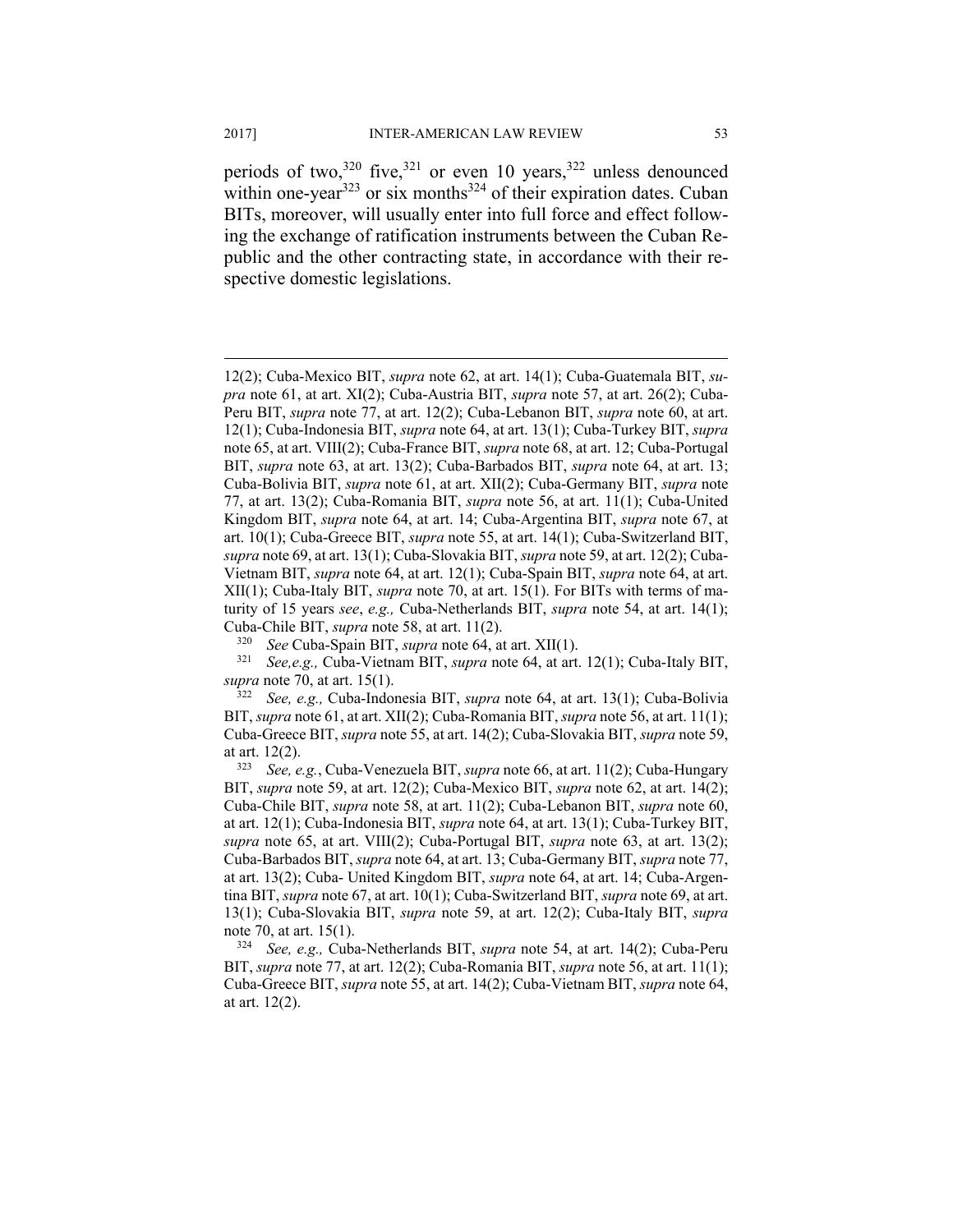#### V. CONCLUSION: A LEGAL MINEFIELD?

As Cuba navigates along uncharted waters, its capacity to attract significant inflows of DFI will prove decisive.

For Cuba, there will be no sustainability without robust economic growth. In the Cuban context, however, this necessarily requires the restructuring of the island's institutional repertoire.

More specifically, Cuba's ability to attract and preserve high volumes of DFI is closely intertwined to the island's willingness to delocalize the dispute settlement mechanisms available to foreign investors doing business in Cuban territory.

The cogency of its domestic legal superstructure and, more importantly, the degree to which its domestic legal order can coherently interact with the international legal order will no doubt prove decisive in attracting DFI.

For Cuba, however, the future still looks rather uncertain. Besides the obvious complexities surrounding the deconstruction of the United States' anachronistic blockade, Cuba faces today a myriad of unanswered questions and tough policy options.

And among the more prominent policy choices facing the Cuban Republic, in its quest to woo foreign investment, is deciding whether to open itself fully to investment treaty arbitration.

On the one hand, Cuba's signing of a wide universe of BITs with countries from around the globe, if taken together with its ratification of the New York Convention and Vienna Convention on the Law of Treaties, goes to show a long-standing pro international arbitration policy that predates today's geopolitical juncture.

Yet, on the other hand, the very small number of investment treaty arbitrations involving Cuba together with the policy and legal imponderables surrounding the island's endogenous institutional repertoire, bring to the surface the long road ahead for solidifying the hold of international arbitration in Cuba's legal culture.

The first challenge facing investment treaty arbitration in Cuba is the uncertain status of treaties in Cuba's domestic law. Admittedly, Article 20 of the Cuban Civil Code<sup>325</sup> establishes that in the case of conflict between a treaty and a provision of the Civil Code,

<sup>325</sup> CÓD CIV. art. 20 (Cuba)("Si un acuerdo o un tratado internacional del que Cuba sea parte establece reglas diferentes a las expresadas en los artículos anteriores o no contenida en ellos, se aplican las reglas de dicho acuerdo o tratado.").